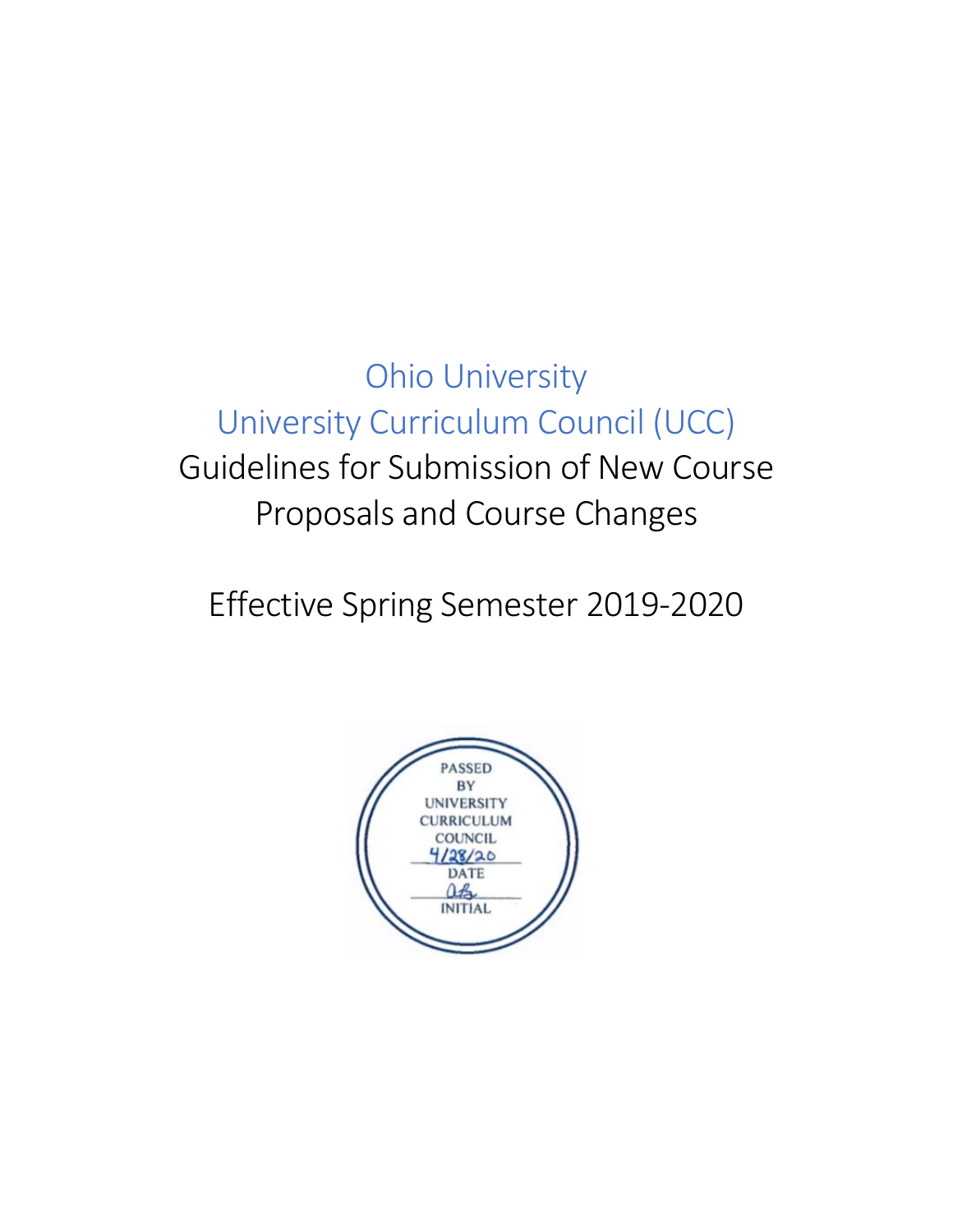# University Curriculum Council (UCC) Guidelines for Submission of New Course Proposals and Course Changes

This document summarizes the current guidelines of the University Curriculum Council (UCC) as pertaining to new course proposals and course changes. The Individual Course Committee (ICC), composed of representative faculty from across the university, reviews proposals for new courses and course changes (including course deletions) and enforces the current guidelines before UCC review. ICC is committed to upholding academic rigor and maintaining consistency for individual courses across the university. Courses submitted to fulfill General Education requirements are also considered by the Individual Course Committee with consultation from the General Education Committee. No permanent change is effective without the approval of the University Curriculum Council. All new course proposals, changes in existing courses, and course deletions must be submitted through the Ohio Curriculum Enhancement and Approval Network (OCEAN).

# Table of Contents

| General information on data required for new course or course change documents9 |  |
|---------------------------------------------------------------------------------|--|
|                                                                                 |  |
|                                                                                 |  |
|                                                                                 |  |
|                                                                                 |  |
|                                                                                 |  |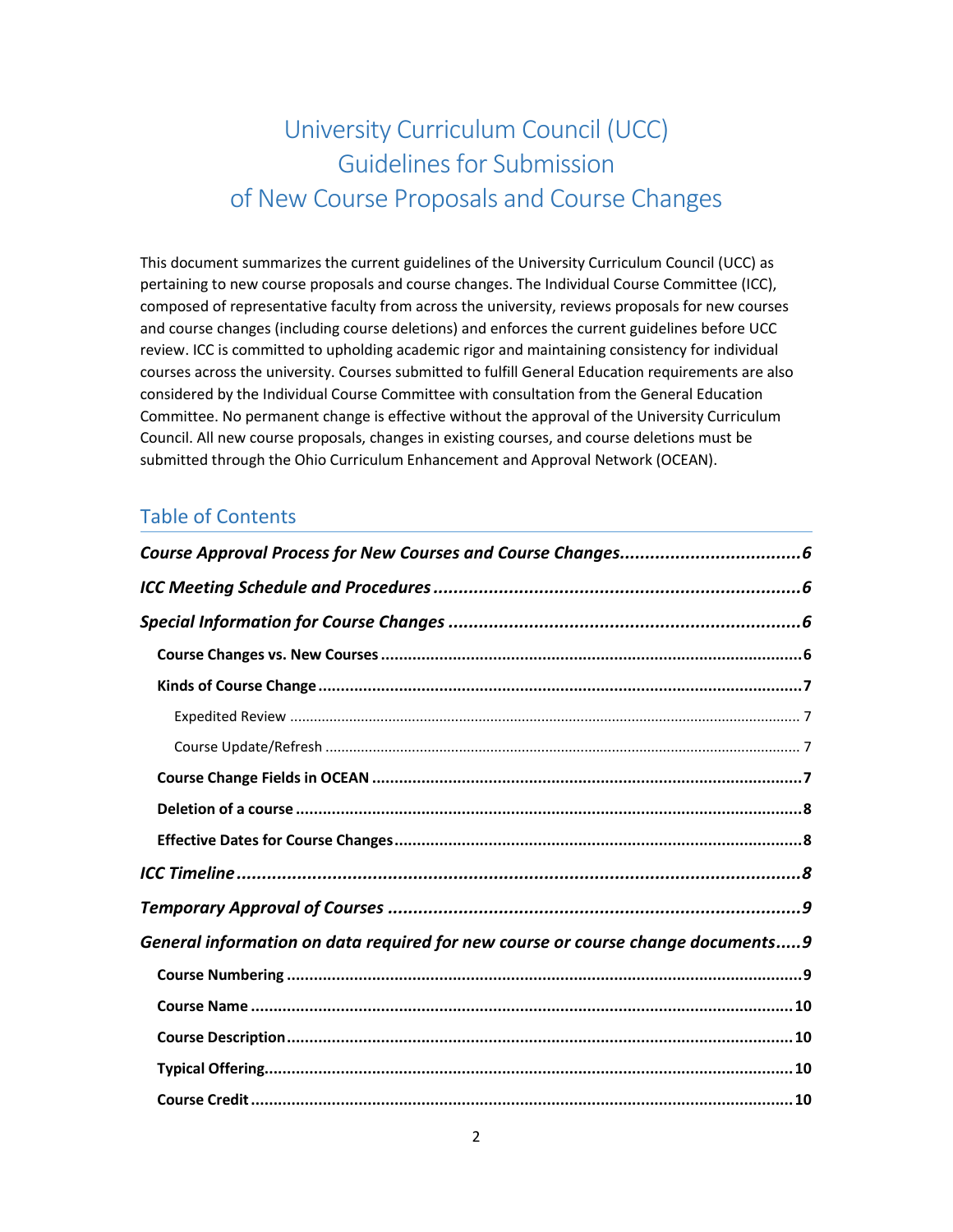| Reasons for Course Creation and Other Notes (previously Additional Resources)  12 |  |
|-----------------------------------------------------------------------------------|--|
|                                                                                   |  |
|                                                                                   |  |
|                                                                                   |  |
|                                                                                   |  |
|                                                                                   |  |
|                                                                                   |  |
|                                                                                   |  |
|                                                                                   |  |
|                                                                                   |  |
|                                                                                   |  |
|                                                                                   |  |
|                                                                                   |  |
|                                                                                   |  |
|                                                                                   |  |
|                                                                                   |  |
|                                                                                   |  |
|                                                                                   |  |
|                                                                                   |  |
|                                                                                   |  |
|                                                                                   |  |
|                                                                                   |  |
|                                                                                   |  |
|                                                                                   |  |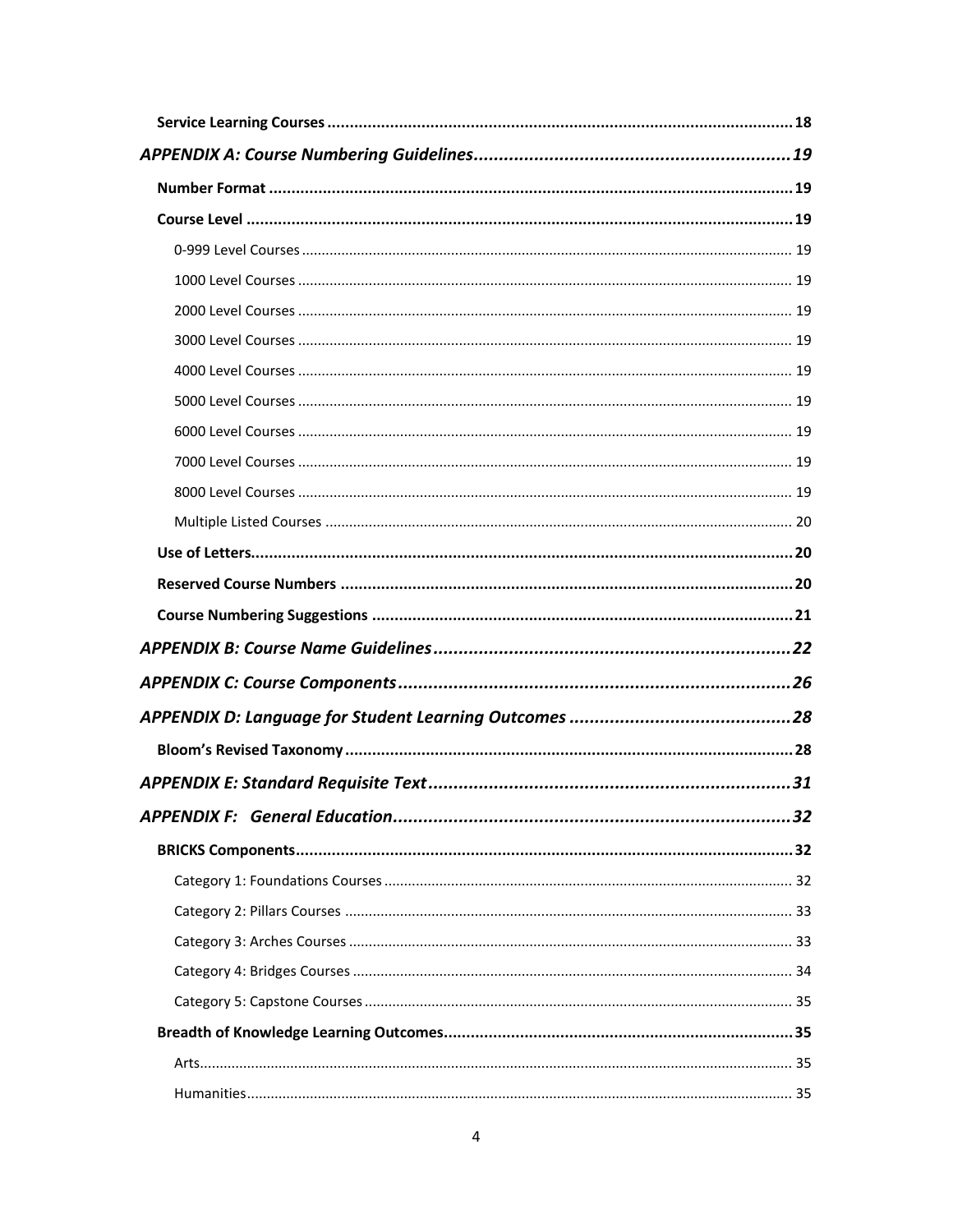| Appendix I General Principles for Expedited Course Change Approval 41 |  |
|-----------------------------------------------------------------------|--|
|                                                                       |  |
|                                                                       |  |
|                                                                       |  |
|                                                                       |  |
|                                                                       |  |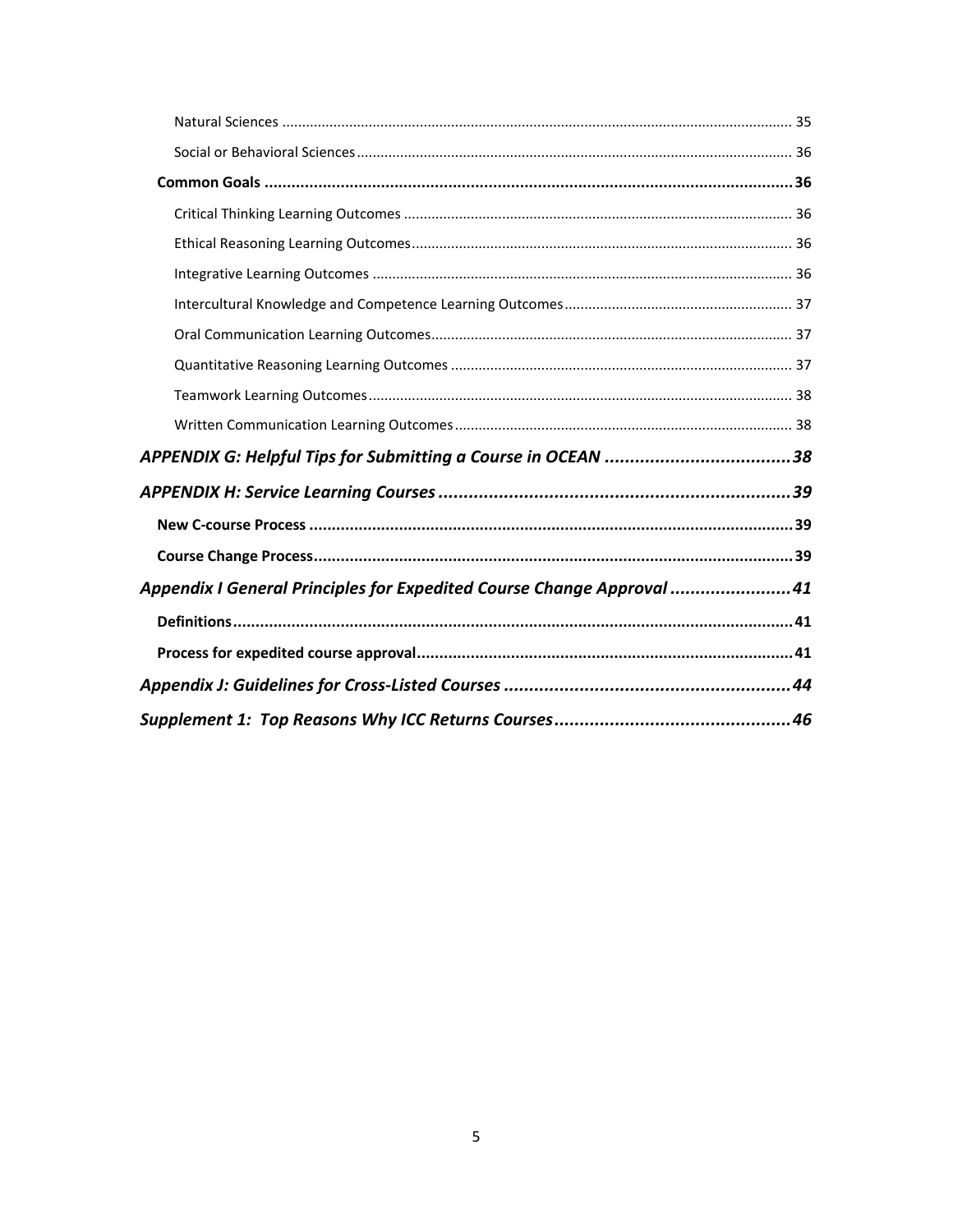# <span id="page-5-0"></span>Course Approval Process for New Courses and Course Changes

Once a course change or new course has been created by the Contact person, the order of approval is as follows:

- DSCC: Department/School Curriculum Committee (optional)
- DCSD: Department Chair/School Director
- CCC: College Curriculum Committee
- CDEAN: College Dean
- ICC: Individual Course Committee
- UCC: University Curriculum Council

# <span id="page-5-1"></span>ICC Meeting Schedule and Procedures

The Individual Course Committee (ICC) meets once per month, one week before each UCC meeting. Courses normally undergo one full review by the committee. For a course to have a full committee review in any given month, the course must be at the ICC level of review at least 18 calendar days before a regular meeting. This lead time is necessary to organize the courses for review and for the committee members to have time to review courses prior to each meeting. The subsequent review(s) of a course at the ICC level (after ICC has requested corrections/revisions) is typically done by the Chair or Vice Chair. In some cases, a course may undergo another full review of the committee—depending on the extent of the revisions or issues involved. If a course is approved at ICC, it is put on the agenda for the next UCC meeting). Specific dates can be found on the UCC website. For further information, see *[ICC Timeline](#page-7-2)* below.

All courses that include a general education component are reviewed by both the ICC and the General Education committee of UCC; these reviews take place in parallel. If the General Education committee does not approve the course for inclusion in the requested Gen Ed category, ICC will return the course so that the Contact can remove or modify the Gen Ed tag.

# <span id="page-5-2"></span>Special Information for Course Changes

## <span id="page-5-3"></span>Course Changes vs. New Courses

Proposed course changes should be done only to make minor modifications in existing courses. For example, typical minor changes may include revisions to a requisite or grade eligibility code. Revisions may also include minor wording changes to course name, course description, course learning outcomes, and course topics. The Individual Course Committee (ICC) may pose questions and concerns about course changes if the changes appear to be more significant. In such a case, the ICC may request a new course proposal. ICC does not apply a "percentage of change" measure as guidance. However, changes in total credit hours (increasing or decreasing) will usually require the submission of a new course proposal if they expand or reduce the scope of the learning outcomes.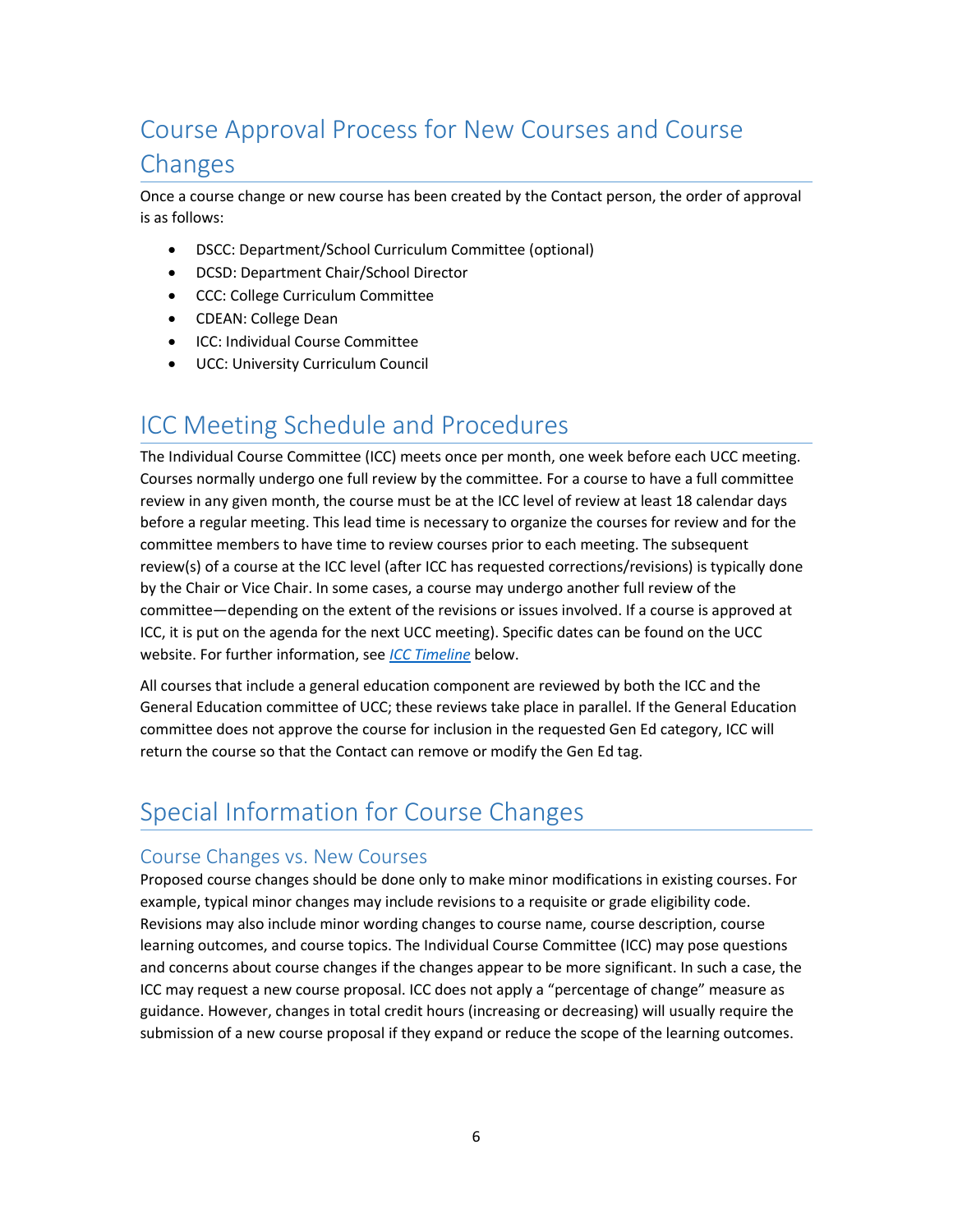# <span id="page-6-0"></span>Kinds of Course Change

Some course changes do not require approval through the curriculum process. Generally speaking, things that are not reflected in the Catalog or Course Offerings listing do not need UCC approval. Examples include changes to texts/readings, key grade factors, and/or using a different summative experience to achieve the same outcomes. Using a different pedagogical approach (e.g., flipped classroom) to achieve the same outcomes would not require curriculum approval. Converting an individual course to online delivery does not require UCC approval (note, however, that changes to program delivery are not in the scope of this document). However, if you do change these things when submitting a course change request, please do note and explain them in the "What are you changing" field (below).

#### <span id="page-6-1"></span>Expedited Review

Some course changes are eligible for "Expedited Review". These changes are fully reviewed by the College Curriculum Committee, but do not pass through full ICC review. Please refer to Appendix I. Expedited review for a course change must be requested in the "Reason for Change" field (preferred) or a comment in the course change document. The CCC must conduct a final review of the requested changes and confirm that expedited processing is approved. We recommend a comment with the text "Expedited Approval is Requested".

The official, approved document titled "General Principles for Expedited Course Change Approval" on the UCC web site contains the same content as [Appendix I.](#page-40-0)

#### <span id="page-6-2"></span>Course Update/Refresh

It is recognized that courses which fulfill long-standing needs in an academic unit may need more than minor changes to have the content updated based on research, advances in academic fields, and/or changes in certification/accreditation requirements. The revisions for such an update would focus only on the content of the course, and include possible updates to any of the following: Course name, course description, course topics, and possibly student learning outcomes. If a course is approved for course update/refresh, the course will retain the same course number.

When requesting a course update/refresh, please specifically address the following in the change explanation field:

- The requested change is to update/refresh course.
- Note each change requested.
- Describe the function of the course in the curriculum—and note that the course will continue to serve the same function in the curriculum.

It may be necessary to seek consultation(s) with one or more academic departments who were originally consulted on the course. Other academic departments (not consulted when the course was first approved) may need to be consulted depending upon the nature of the content changes. Enter all departments to be consulted in the ["Relation"](#page-14-2) section in OCEAN. **A follow-up by e-mail requesting a review must be sent to these departments.** This follow-up, and the response from each department, must be documented in the discussion section. If no response has been received after 2 weeks, this non-response must be noted in the discussion section. The follow-up e-mail must mention this 2-week deadline.

## <span id="page-6-3"></span>Course Change Fields in OCEAN

**List each change to the course AND the reason for each change** (previously *Reason for Change*).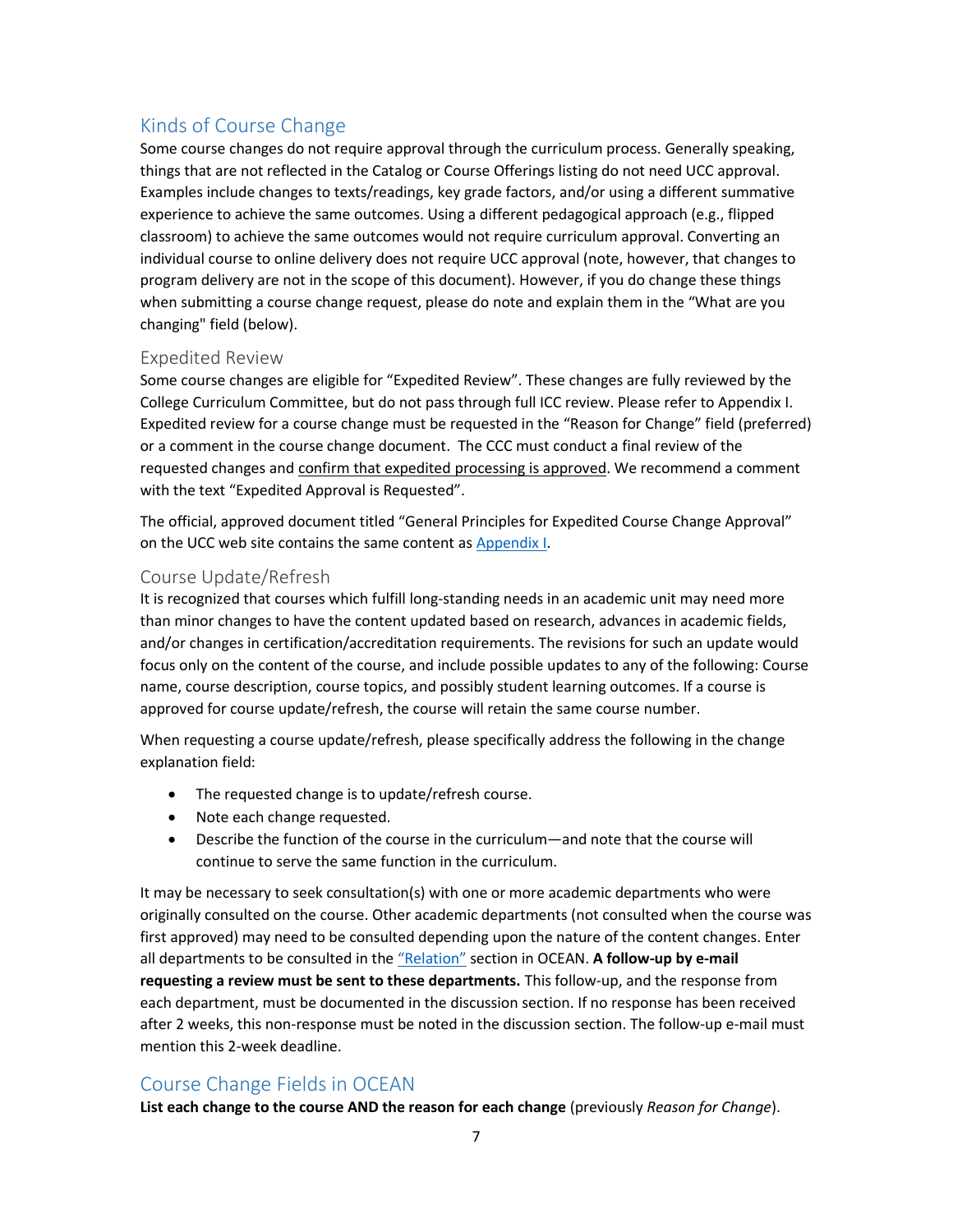A course change proposal must include a list of all changes proposed in the document with an explanation of the academic reason for the change in the *Reason for Change* section. Extra care should be taken if changes are added after the document is first submitted; these additional changes must also be explained in the Reason for Change section, not just in the Discussion Comments. ICC will no longer accept "Q2S conversion errors or omissions" as the reason for a change. Some courses in OCEAN will have missing content in the *Course Topics* section, if they were approved before such content was required. OCEAN 2.0 will require you to fill in this content before saving. Please do, and note that you have provided them because they were missing. (ICC will not return the course specifically for failing to explain that you have provided missing information, but it will return the course if it is confused about the reason for new information; please help us avoid confusion.)

**All other sections of the Course Change form should follow the guidelines below for New Courses.**

## <span id="page-7-0"></span>Deletion of a course

A course is can deleted by the academic department through a course deactivation document in OCEAN. A course deactivation must contain the rationale for deleting the course and show that related departments have been consulted before deleting the course.

# <span id="page-7-1"></span>Effective Dates for Course Changes

After a course change has been approved, a determining factor of when the change will be effective relates to the timing of course offerings published by the Registrar's office and their availability to students. For example, a course requisite cannot change after the offerings have been published and students are in the process of registering for courses. Proposals for all course changes should be submitted to the University Curriculum Council (UCC) in time to meet the following deadlines:

- To go into effect Fall semester: Must be approved no later than the January UCC meeting of the prior academic year.
- To go into effect Spring semester: Must be approved no later than the last UCC meeting of the prior academic year (typically in April).
- To go into effect Summer semester: Must be approved by UCC no later than the last UCC fall semester meeting of the same academic year (typically in December).

Effective dates for new course proposals are discussed later in this document.

# <span id="page-7-2"></span>ICC Timeline

All new course and course change or deletion requests will be considered at the ICC meeting for which they were submitted. By UCC resolution (Fall 2015):

"The ICC normally makes a decision about whether to put a course change or new course forward to UCC or to send it back to the proposer at the first meeting at which the proposal is considered. If the ICC is unable to come to a decision or significant issues remain unclear, it may hold a course proposal over to the next meeting (normally adding an additional month to the process). During this time, the committee should, through conversations with the proposal's sponsors, seek to clarify any sources of confusion and make any necessary revisions. After the second meeting, ICC must either forward the course to UCC for a vote or send it back to the proposer unless the proposer or proposing program asks the committee to retain it another month for further discussion and clarification."

UCC further resolved: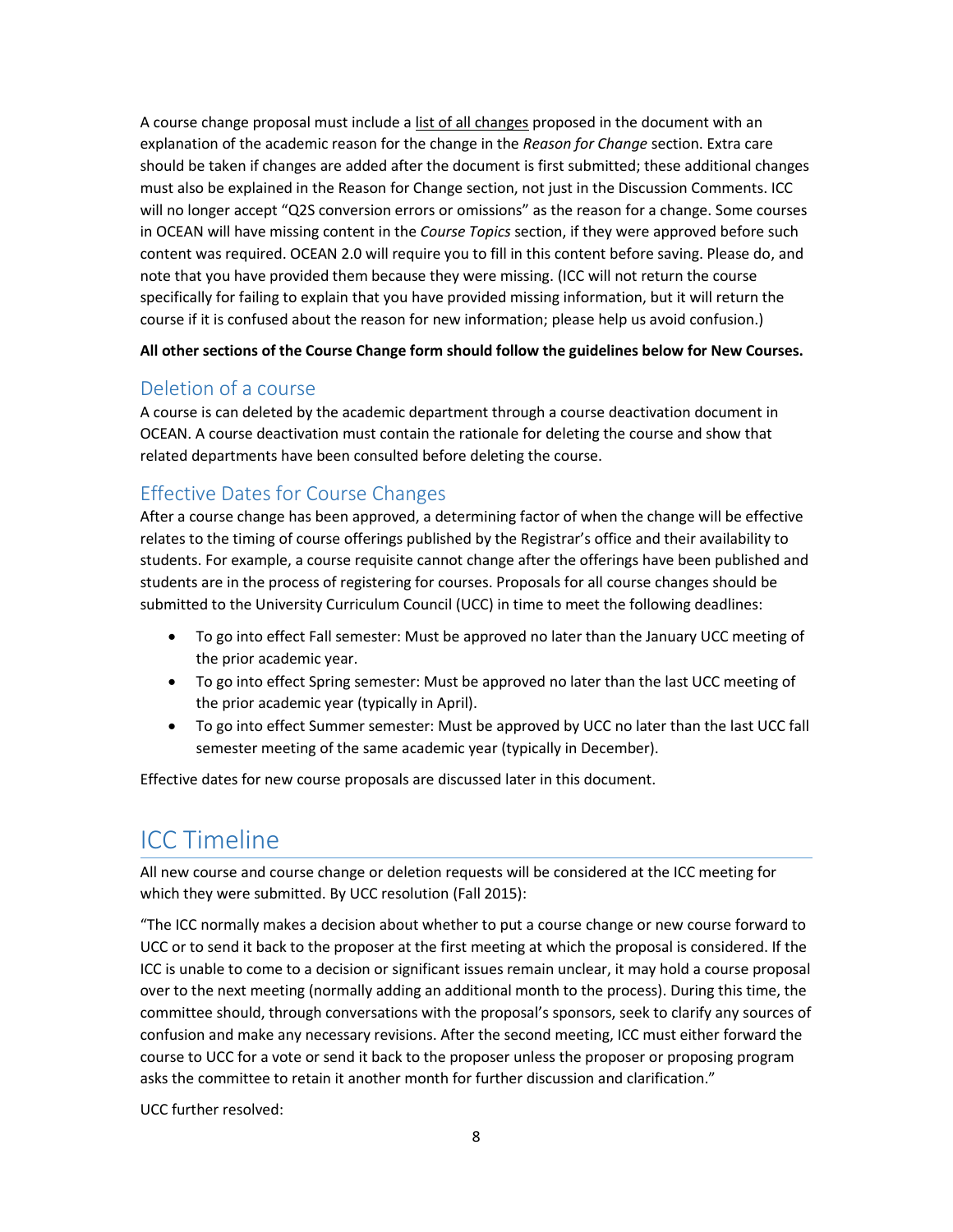"If Individual Course Committee or the Programs Committee either refuses to approve a proposal or requires revisions that the proposer considers unacceptable and informal consultation has not resolved the issue, the proposer may appeal the committee decision within two committee meetings of the decision or request. The college designee for UCC should represent the proposing faculty member or unit at the committee meeting, supported by the faculty member and/or disciplinary representatives. If the committee and the college are unable to reach an agreement, the proposal will move to UCC as a whole for action."

Extraordinary circumstances may occasionally require approvals to be revisited. In accordance with Sturgis's parliamentary procedures, any member of UCC may move to reconsider a UCC vote. Normal voting rules govern motions to rescind a previous motion (approved course or course change).

# <span id="page-8-0"></span>Temporary Approval of Courses

New courses and course changes may be granted temporary approval for one semester. Temporary approval is granted in cases where UCC approval has not occurred in time to meet published guidelines. A college dean and the associate provost for faculty and academic planning must approve temporary course offerings. Before this approval, the course must have been approved by the appropriate college curriculum committee. General education courses may not be offered on a temporary basis. Temporary course approvals do not require formal approval from the ICC; however, ICC is regularly notified of all temporary course offerings. New (permanent) courses submitted in OCEAN that were previously offered as temporary courses should have the toggle set to "Yes" for "Was this course ever offered as temporary or experimental?" This will ensure the temporary and permanent versions of the courses are linked appropriately for requisite checking, repeat/retake checking, and degree requirements.

# <span id="page-8-1"></span>General information on data required for new course or course change documents

If a new course is created to specifically replace another course, the old course should be listed as the answer to the question in OCEAN, **"Is this course functionally equivalent to an existing course?"** Functionally equivalent courses will be treated the same way a renumbered course is treated after the course is approved. A new course is considered functionally equivalent to an old course when all of the following are true:

- The new course will replace a specific course that will be deleted from the curriculum;
- The new course can fulfill requirements that previously required the old course (including requisites); and
- The new course should always be treated as a retake of the old course (students completing both courses would lose credit for the first course completed).

## <span id="page-8-2"></span>Course Numbering

Generally, the course level dictates the course number (e.g., 1000-level courses are intended for first year students). There are specific guidelines for dual-listed courses and the use of letters in course numbers. In addition, there are reserved course numbers for various instruction types. Complete course numbering guidelines may be found i[n Appendix A.](#page-18-0)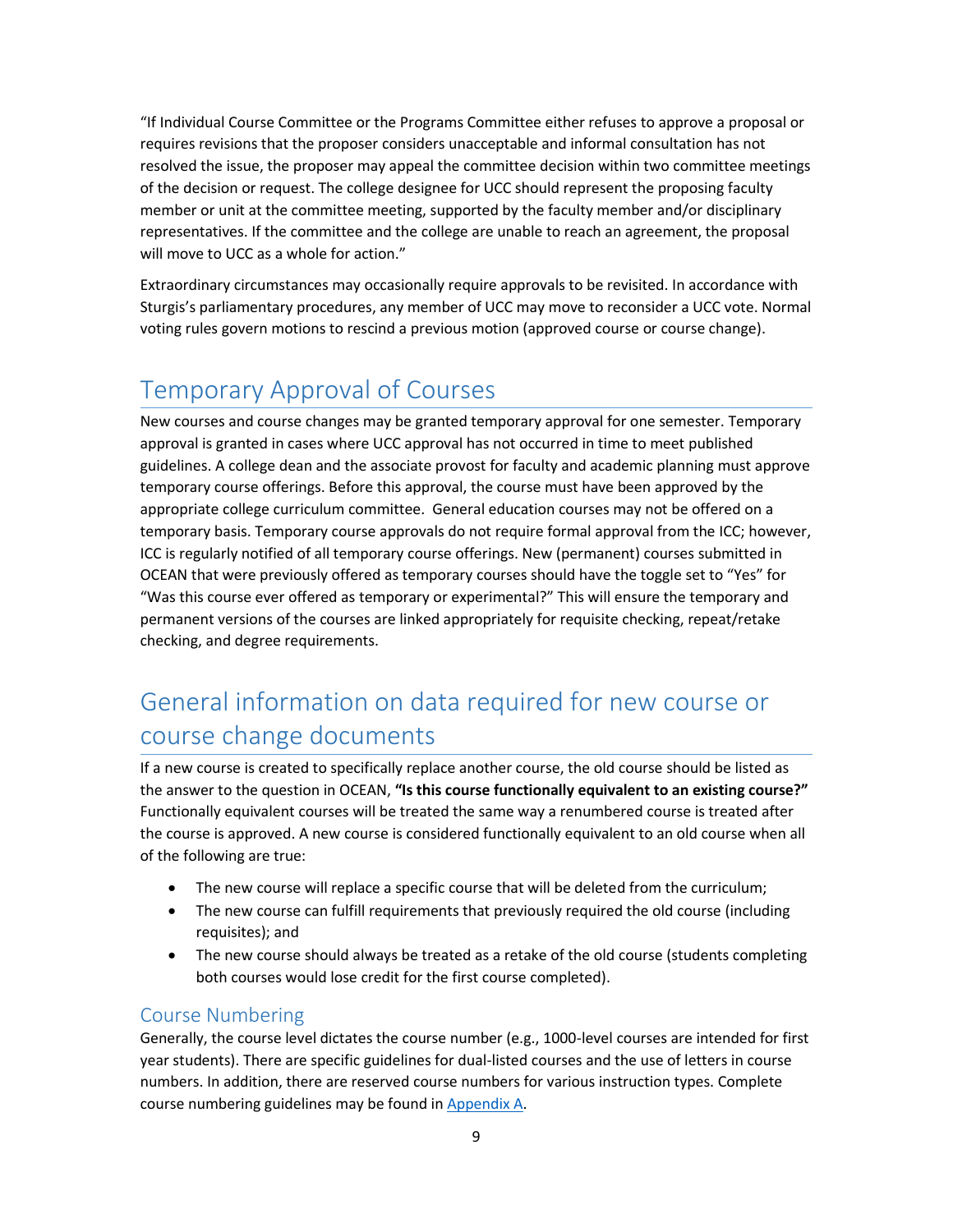## <span id="page-9-0"></span>Course Name

The name of a course should give a brief, general description of the subject matter covered. A total of 100 maximum characters may be used for a long course name. The short (abbreviated) name should be as clear as possible within the length limit (maximum 30 characters). If the full name of a course is already 30 characters or less, no abbreviation should take place (the name and the short name should be the same in this case). The short name will appear on students' records. In determining a course name, give attention to capitalization, standard abbreviations, and acronyms. See  $\Delta$ ppendix  $\Delta$  for guidelines for course names.

## <span id="page-9-1"></span>Course Description

The course description is a brief summary (800 maximum characters including spaces) of the content of the course. Course Description guidelines are as follows:

- Provide a concise yet comprehensive summary of the course content.
- Do not include syllabus-level information likely to change over time (e.g., assignments, activities, presentation modes, etc.)
- Write in the present tense (e.g., "Students investigate…" not "Students will investigate…").
- Use the word "course" sparingly.
- Avoid rhetorical questions.
- Avoid language that may be construed as promoting or advertising the course.
- Avoid discipline-specific jargon or specialized terms unlikely to be understood by potential students.

## <span id="page-9-2"></span>Typical Offering

For informational purposes, the frequency at which a course will typically offered should be selected.

## <span id="page-9-3"></span>Course Credit

Course credit for formal courses (e.g., lecture, seminar) is based on the number of contact hours. (Refer to the section on course components further down). For example, one hour lecture OR one hour seminar equals one hour semester credit.

Course credit for courses delivered online must be based on the level of effort expected of the students, as compared to the level of effort for an in-class course with the same course credit.

### <span id="page-9-4"></span>Course credit for laboratory:

Undergraduate: One semester credit hour equals a minimum of 2 contact hours but not more than 3 contact hours for lab.

### <span id="page-9-5"></span>Graduate Courses

For graduate courses, the number of credits should be equal to or within one hour of the lecture hours or the combination of lecture and lab credit hours as determined by the formula. In other words, a graduate course can earn one credit more than the number of hours that it meets given the expected workload of the course.

### <span id="page-9-6"></span>Variable Credit

Variable credit courses are typically independent studies, thesis, research, practicum, or special topics. Variable credit courses should be listed as repeatable, and the maximum repeat hours should be a multiple of the end range of variability. For example, if a course is variable for 1-6 hours, then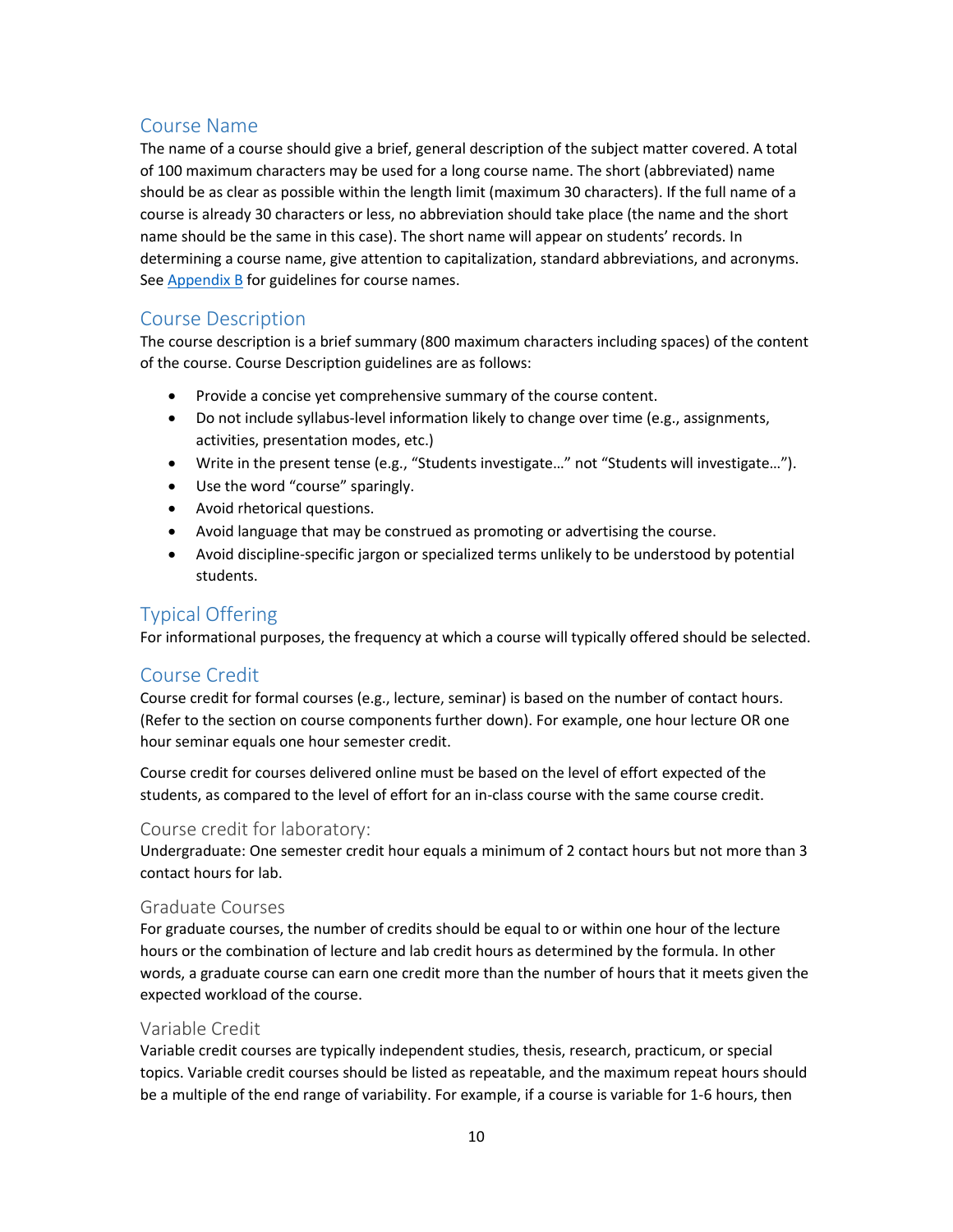the maximum repeat hours should be 6, 12, 18, 24, etc. A value of "999" may be used regardless of the course credit hours to allow unlimited repeats.

### <span id="page-10-0"></span>Grade Eligibility Codes

Grade eligibility codes are as follows: (note: WP, WF, WN, I, FN, and FS apply to all grade eligibility codes)

01: A-F

02: A-F, PR

03: A-F, CR

04: A-F, CR, PR

05: F, CR, PR

06: F, CR

07: F, CR, NC (OPIE and some OHIO Honors courses only)

- GEC 01 is appropriate for almost all undergraduate and graduate courses. **The rationale for proposing a GEC other than 01 must be explained**.
- GEC 02, 04, and 05 (which allow in-progress grade) may be used in certain other courses specifically designated by the department with the approval of the dean. Such courses are those where a project or course of study extends over more than one semester.
- GEC 03, 04, 05, and 06 (which allow for CR grade) are to be used only for certain specified courses and only by prior approval of the college curriculum committee and the University Curriculum Council. When a CR grade will be used in a course, it must be used for every student in that section of the course and this will be so announced by the instructor at the start of the course. The blanket CR will not apply to independent studies or independent reading. In unusual circumstances, the dean may allow CR to be assigned to individual students.
- Generally, all thesis and dissertation courses should have a code that includes PR and/or CR.

## <span id="page-10-1"></span>Special Course Type

A course may be marked as "Special Topics", "Developmental", "HTC Tutorial", or "Departmental Honors." Additional considerations for some of these course types are give[n later in this document.](#page-15-1) Several of the special course types require specific course numbering choices.

## <span id="page-10-2"></span>Course Retakes and Repeats

#### <span id="page-10-3"></span>Retakable

This means that a student may retake a course for a different grade to replace the original grade (even if the retake grade is lower). The credit hours do not accumulate.

**Undergraduate.** All undergraduate courses with fixed content are retakable. All grades appear on a student's transcript, but only the last (most recent) grade counts in the GPA calculation. A student may retake a course only two times—after the initial take (three total, excluding withdrawals). There is no accumulation of credit hours.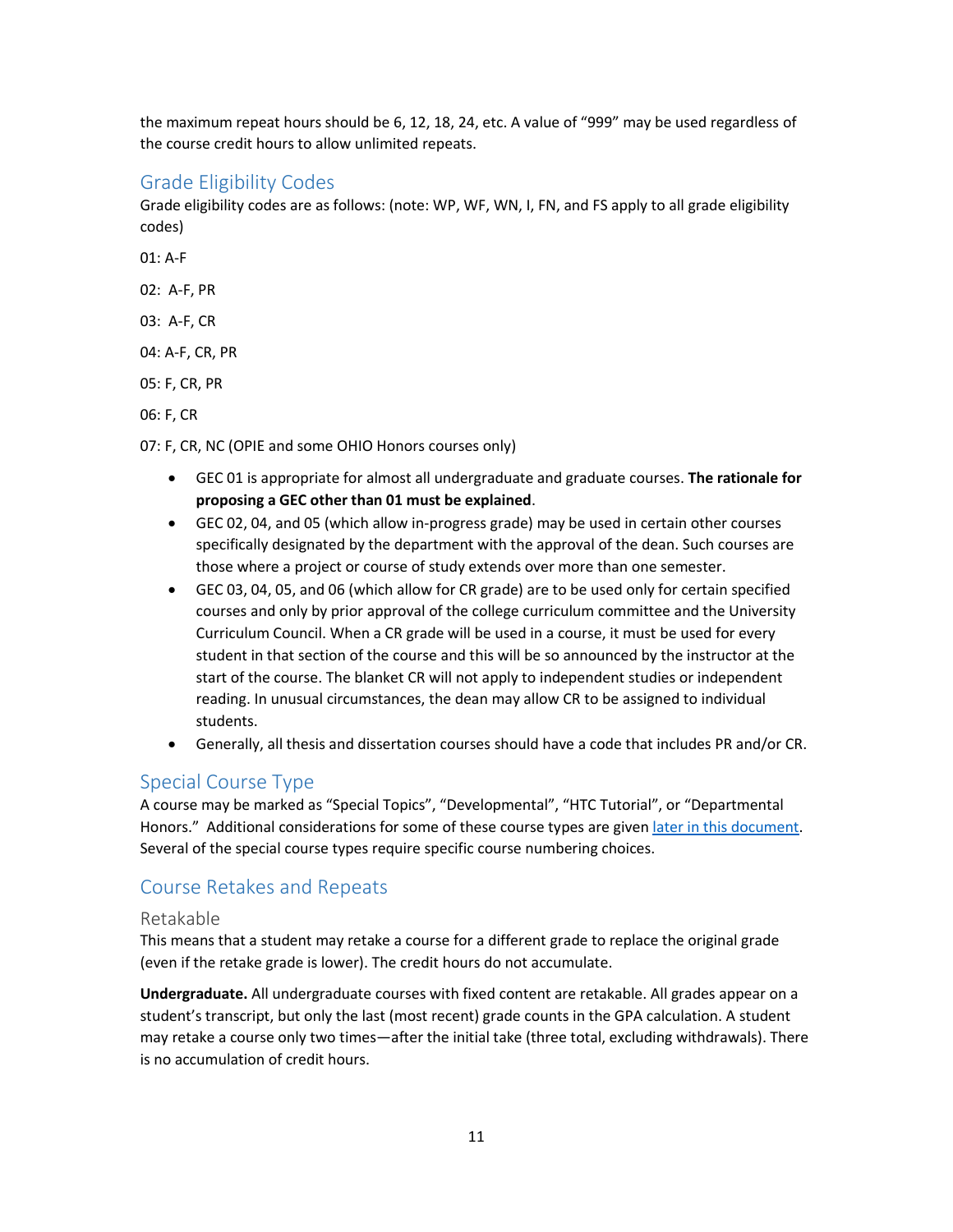**Graduate.** Graduate courses are not retakable (as defined above). In the event that a graduate student must take a class second time to achieve a sufficient grade for it to count toward a graduate program, the original grade stays on the transcript and in the GPA calculation.

Honors tutorial courses are not retakable; they are repeatable. They are not retakable because they are one-on-one tutorial courses.

#### <span id="page-11-0"></span>Repeatable

This means that a student may register for a course again for additional credit hours, such as practicum courses, special topics courses, research, thesis, or independent study. The hours will accumulate.

Undergraduate and graduate courses may be repeatable. If a course is repeatable, the maximum repeatable hours must be identified and must be a multiple of the maximum credit hours of the course, unless unlimited repeats are permitted. Maximum repeatable hours include the total hours earned from all repeat attempts plus the hours earned when the course was first taken. For example, a 3-credit hour class may have maximum repeatable hours of 6, which means the student can repeat the course one time. In very limited cases, enter a number such as "999" if there is no limit. A course with fixed content is not repeatable. A course with fixed credit hours may be repeatable if the content changes from one offering to the next. In all cases where a course is repeated, all grades will appear on DARS reports and will contribute to GPA calculation.

**Note regarding Special Topics courses (e.g., 2900, 4900):** Special Topics are courses that vary from offering to offering with respect to the content (topic). For example, a Special Topics course in Communication Sciences and Disorders may include the following topics as offerings: Traumatic Brain Injury, Autism, Cleft Palate, and Cochlear Implants. A student who has taken the course for Autism may repeat the course for the topic Traumatic Brain Injury and receive additional credit. Thus, a special topics course is repeatable because the content changes. Within a special topics course, a particular topic (content) is not repeatable. For example, an undergraduate student who took Autism may retake Autism to replace the original grade. Please note that the OCEAN system does not allow for specific subfields for each topic; however, the proposal should include some examples of topics to be taught in the special topics course. Special topics courses are always intended to be scheduled with a specific topic, and it is not appropriate to schedule a special topics course with the generic title (i.e., Special Topics in [subject area]) and no specific topic. The topic of the course will be printed in the course offerings, on a student's class schedule, and on a student's transcript.

# <span id="page-11-1"></span>Reasons for Course Creation and Other Notes (previously *Additional Resources*)

For new courses, please use this field to provide the reason the course is being created. To facilitate tracking and communication within the unit and the college offering the course, resources required to offer the course can also be added here. This information is not visible to students in the catalog.

### <span id="page-11-2"></span>Course Learning Outcomes

Course learning outcomes are what the instructor expects students to know or be able to do upon the completion of the course. All courses submitted to ICC are expected to have observable and measurable learning outcomes. For example, "be able to understand" is not measurable; while "be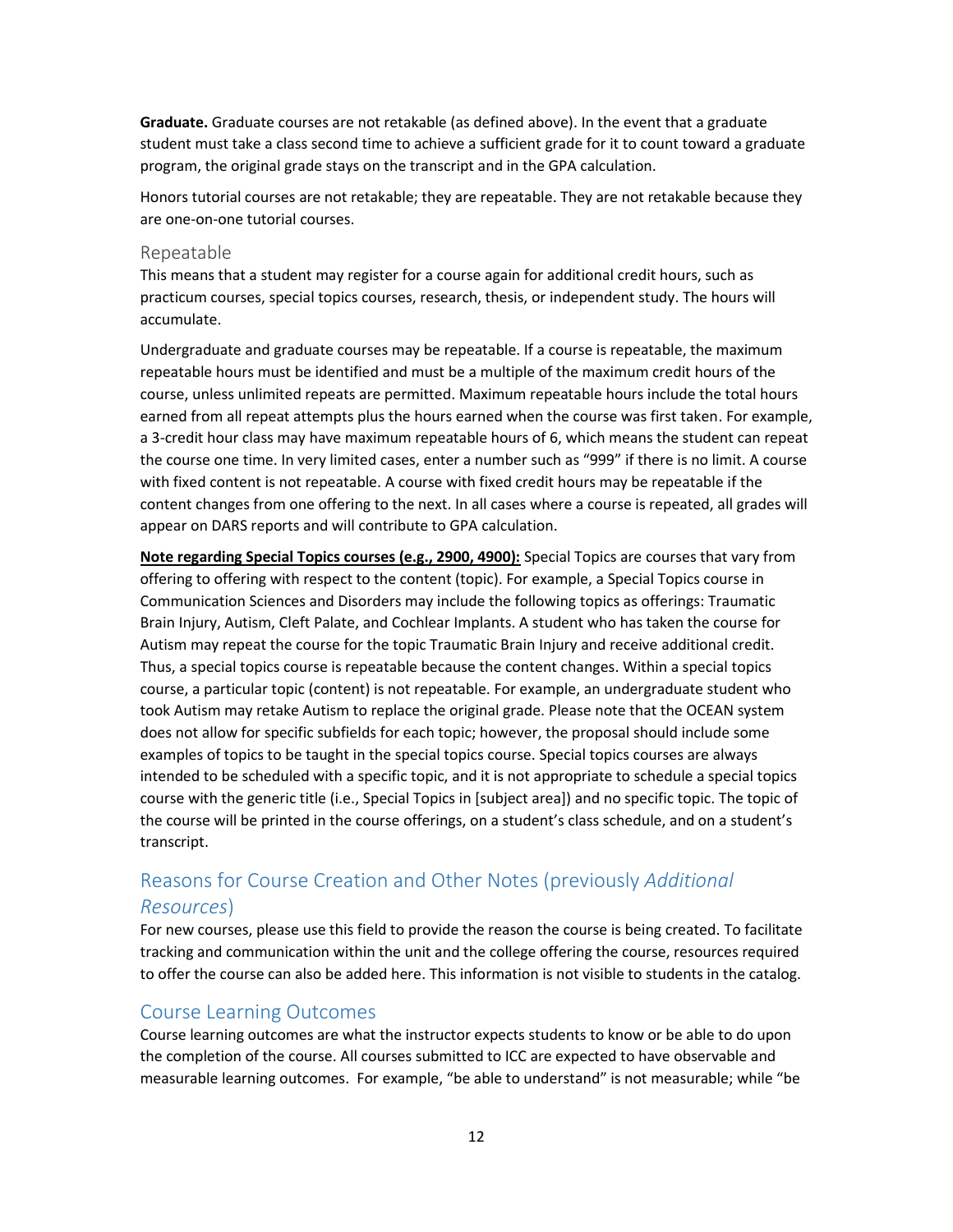able to demonstrate understanding" is acceptable, more specific outcomes that require understanding to achieve are preferable.. This includes all course change documents.

There should be more than one learning outcome, but there is no exact number of outcomes that are required or expected. Typically, courses have between 5 and 10 learning outcomes. The inclusion of action words is expected (e.g., define, explain, describe, solve, apply, analyze, compare, evaluate, create, etc.). See Appendix D for examples of measurable actionsand course learning outcomes. *The outcomes must be worded as follows: "Students will be able to…"* The outcomes as provided in OCEAN are expected to form the basis for the learning outcomes on course syllabi. Learning outcomes are published in the course catalog.

Learning outcomes should not normally describe course activities. The only exceptions to this rule are cases when the ability to create a particular work product going forward is the goal of the course. For example, a teaching practicum can legitimately say that the ability "to create an effective lesson and assessment plan" is a course outcome). General Education courses must have 1) learning outcomes that are specific to the course (e.g., created by the instructor and/or program) and 2) learning outcomes that reflect the knowledge goals and/or common goal(s) associated with which it is associated. The common goal learning outcomes can be found i[n Appendix F.](#page-31-0)

\*Course proposals that include learning outcomes specified for TAG (Transfer Assurance Guide) courses by the Ohio Department of Higher Education should list these specified learning outcomes in the discussion section (see http[s://www.ohiohighered.org/transfer/tag/definitions\).](http://www.ohiohighered.org/transfer/tag/definitions))

#### <span id="page-12-0"></span>**Prerequisites**

See Appendix E for standard requisite text to be used in the "Prerequisites Description" section of OCEAN. All courses referenced in the description must be entered in the "Prerequisite Courses" list in the same section, to create a formal link to these courses.

If permission is part of the requisite, students will be required to obtain formal permission via the class permission process in order to enroll in the course.

3000- and 4000-level courses should require junior or senior standing, respectively, and/or appropriate requisite course(s).

It is possible to use the Prerequisites to restrict a course to the majors of one or multiple degree and/or certificate programs. However, in a resolution from June 20, 1988, Faculty Senate requests that ICC "require an explanation for any 'majors only' limitation proposed for any course reviewed by the Committee". **If the Prerequisite section contains a majors-only request, the course comment section must contain a justification for this request**, along with appropriate discussion of that request at the department and college level.

## <span id="page-12-1"></span>"No Credit If" Restrictions

A separate "No Credit If" section is used if students cannot get credit for the proposed course and one or more other courses. All such courses must be listed here, with the correct no-credit option (Sequence, Duplicate, or Limit; please consult the built- in help in OCEAN for definitions of these options. The OCEAN help desk refers to the course for which the OCEAN document is being prepared as "Course A", and the course selected in the no-credit-if list as "Course B").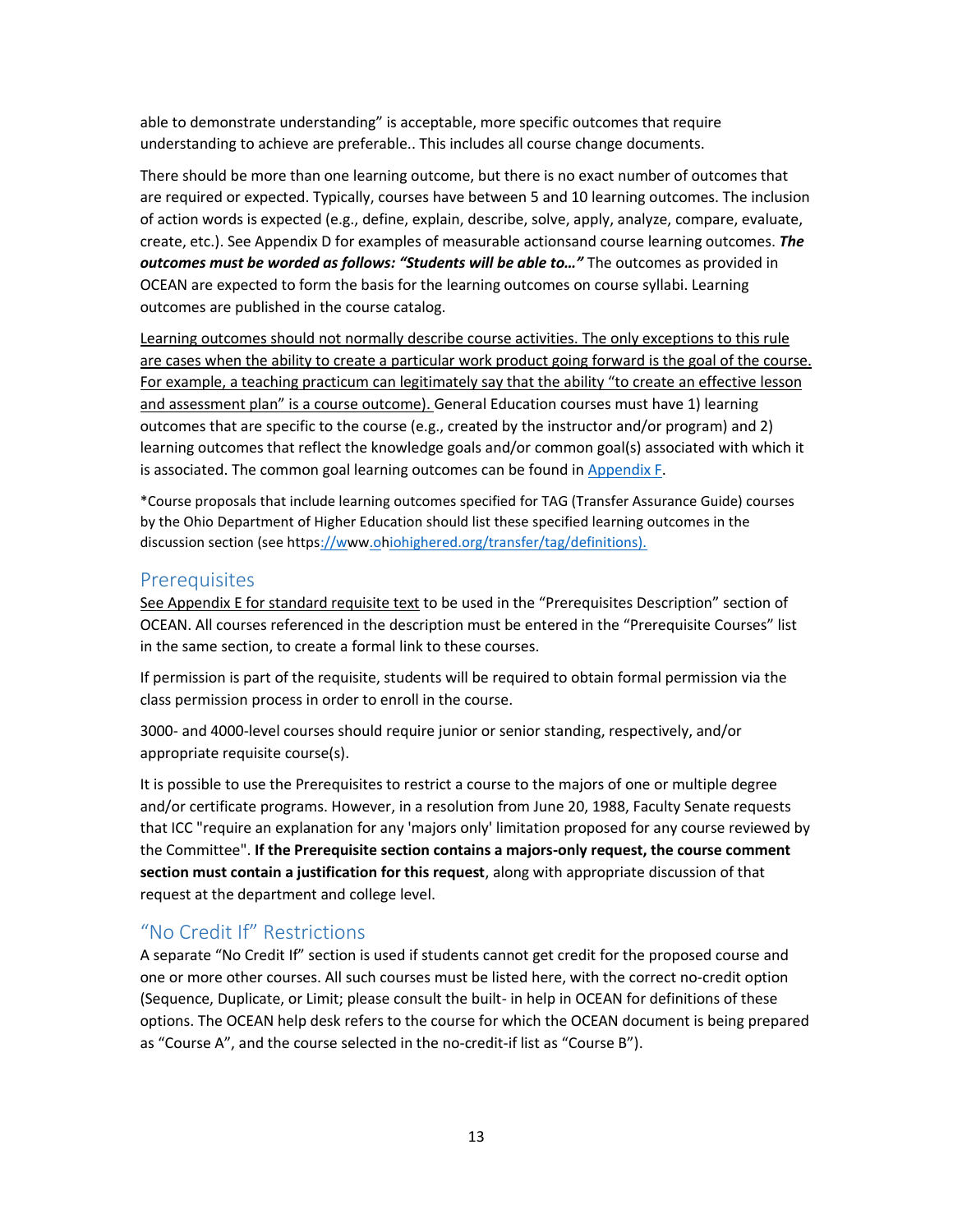## <span id="page-13-0"></span>Course Components (instruction type)

Possible course components include the following: Lecture, Tutorial, Seminar, Laboratory, Studio, Clinical, Practicum, Field Experience, Internship, Cooperative Education Program, Independent Study, Research, Thesis/Dissertation, Discussion, Recitation. See [Appendix C](#page-25-0) for descriptions.

The most common primary component is "lecture," even for courses that use class discussion or other kinds of active learning. Many courses will have "lecture" or "seminar" as the primary and only component. However, for example, a course can have "lecture" as the primary component, and "lab" as the secondary component—and they will be scheduled as separate sections. Discussion and Recitation may not serve as primary components. Tutorial and Thesis/Dissertation may not serve as secondary components.

If more than one component is selected for a course, all of the selected components must be scheduled (as separate sections) every time the course is scheduled. Multiple components should not be used if there is not a defined separate section for the secondary or tertiary component, and they should not be used if a course occasionally offers part of the instruction in a separate delivery.

#### <span id="page-13-1"></span>Course Topics

The course topics section of the course document is intended as a "snapshot" of the course content as envisioned at the time the course document is created. These sections are primarily for the use of the department and college-level review, but ICC will look at them as evidence of a consistently and completely designed course.

#### <span id="page-13-2"></span>Topics List

This section should be similar to the course outline that would appear on a syllabus for the course. Topics should be related to the course description (i.e., the content of the course). A listing of course topics that are not consistent with the content of the course description is problematic. A listing of course topics that do not seem consistent with the learning outcomes would also be problematic.

#### <span id="page-13-3"></span>Texts/Readings

This section indicates what kinds of primary and/or secondary texts, videos, or other media convey course content. Items must be described clearly enough that reviewers in the originating department understand what they refer to and to find them easily. For example, "Foucault" is not sufficient, while "Michel Foucault, *Discipline and Punish* (excerpts)" is likely to be adequate. Journal articles should give sufficient bibliographical information for a person in the field to quickly locate them. If there is an indication of varied readings, then a few examples must be given. Single statements such as "readings will vary" are not acceptable. All courses must include some Texts/Readings with the exception of repeatable courses that do not have fixed content (e.g., thesis, special topics, honors tutorials). Any other course that does not include sample readings must have a note from the CCC affirming that they are not necessary.

#### <span id="page-13-4"></span>Key grade factors

This section should indicate % of grade (for example: midterm = 30%, final = 40%, paper = 30%), and the total should be 100%. A high percentage for a factor such as "participation" may be questioned, depending on the course type.

#### <span id="page-13-5"></span>Summative experience

Every course must have a summative experience. Typically, this is a final exam taken during the scheduled final exam period. It could be a presentation during the final exam time or final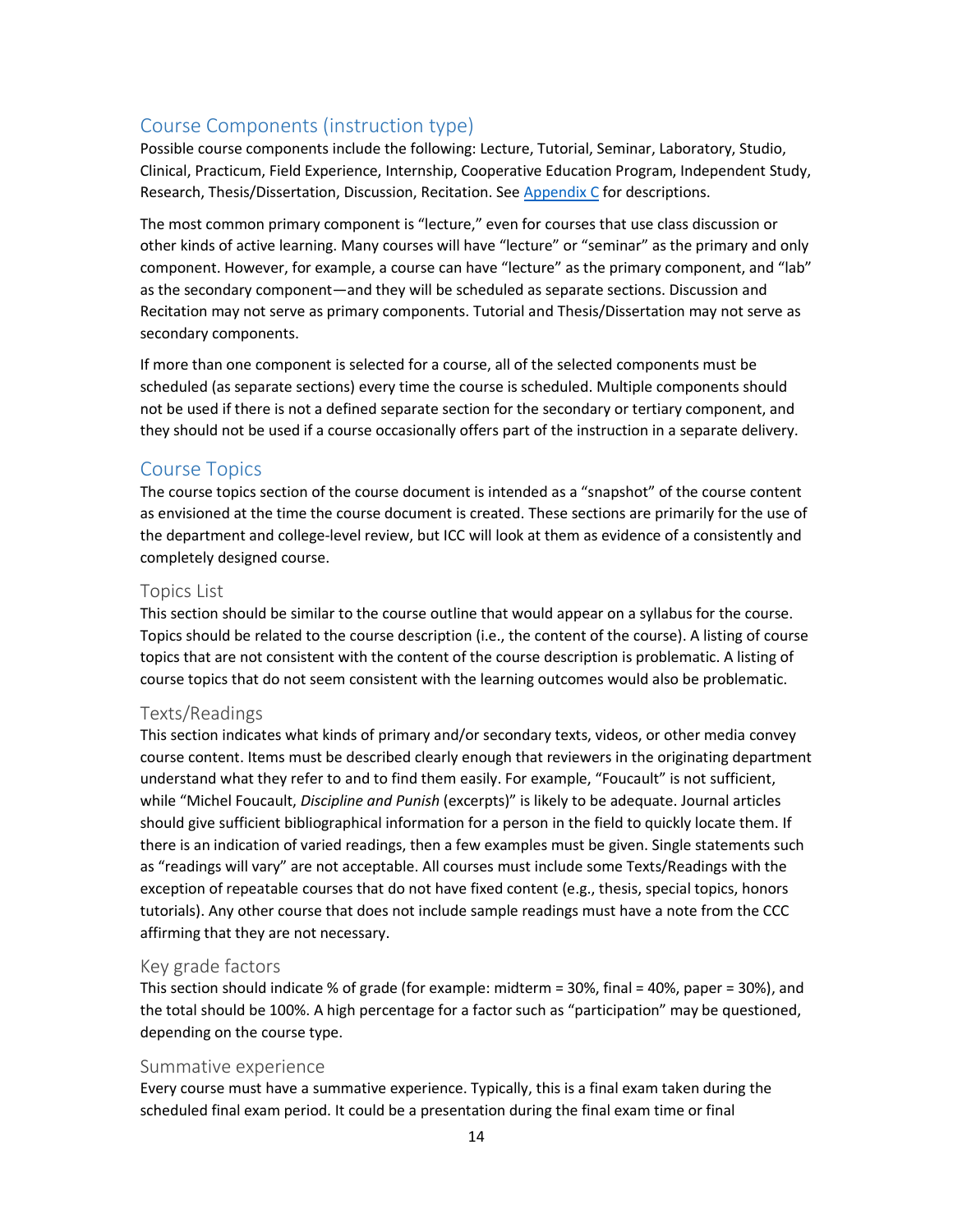paper/project that is turned in during the final exam period. Please clearly note the summative experience in this section; this summative experience must also be included in the key grade factors.

## <span id="page-14-0"></span>Relation

### <span id="page-14-1"></span>Major set aside

Majors set aside allows (but does not require) a department to have a percentage of the total class capacity to be reserved for their majors only (or related majors, minors, and/or certificates). Thus, if the maximum capacity for a class is 60, and 75% major set aside is used, then 45 seats may be set aside for majors in a particular program. Major set aside seats are not defaulted automatically to a section of a course, and majors set aside restrictions are only available for Athens campus class sections. The "Relation" section is used for major set aside. If requesting major set aside, please include a justification. **If major set aside is used, a major/minor/certificate code must be identified.**

Note regarding Introductory and select general education courses: Generally speaking, major set aside for introductory courses and lower division general education courses (i.e., most Foundations, Pillars, and Arches) is discouraged because introductory and lower division general education courses should be available for all students across all majors. If major set aside is used for such a course, a reason must be provided and ICC strongly recommends a maximum of 50%. Although major set aside can be used with Advanced Writing and Capstone courses, these courses typically have requisites that serve to control enrollment for majors and non-majors**. If majors set aside is used, a major/minor/certificate code must be identified.**

## <span id="page-14-2"></span>Overlap, Complement, Collaboration

The development of a new course may require a consultation with another department/school for potential overlap/duplication, complement, or collaboration with respect to the content of the course. *Entering data in this field will not currently generate a notification to the affected department.* The department proposing the new course must make a good-faith effort to get a consultation. Enter all departments to be consulted in the "Relation" section in OCEAN. A follow-up by e-mail is required if no response is received after about 1 week. This follow-up, and the response from each department, must be documented in the discussion section. If no response has been received after 2 weeks, this non-response must be noted in the discussion section. The follow-up email must mention this 2-week deadline.

When documenting consultation replies, the position of the person providing the reply must be indicated. In most cases this should of a department chair, school director, or department/school curriculum chair. In some cases a response may come from a representative of the college dean. General Education

See **Appendix F** for guidelines regarding general education courses.

See the ICC website for the non-OCEAN Arches submission plan and form.

## <span id="page-14-3"></span>IR Codes

The IR (Institutional Research) codes for a course are edited by the staff of the Institutional Research office in collaboration with the Office of the Registrar after the course document has been approved by UCC.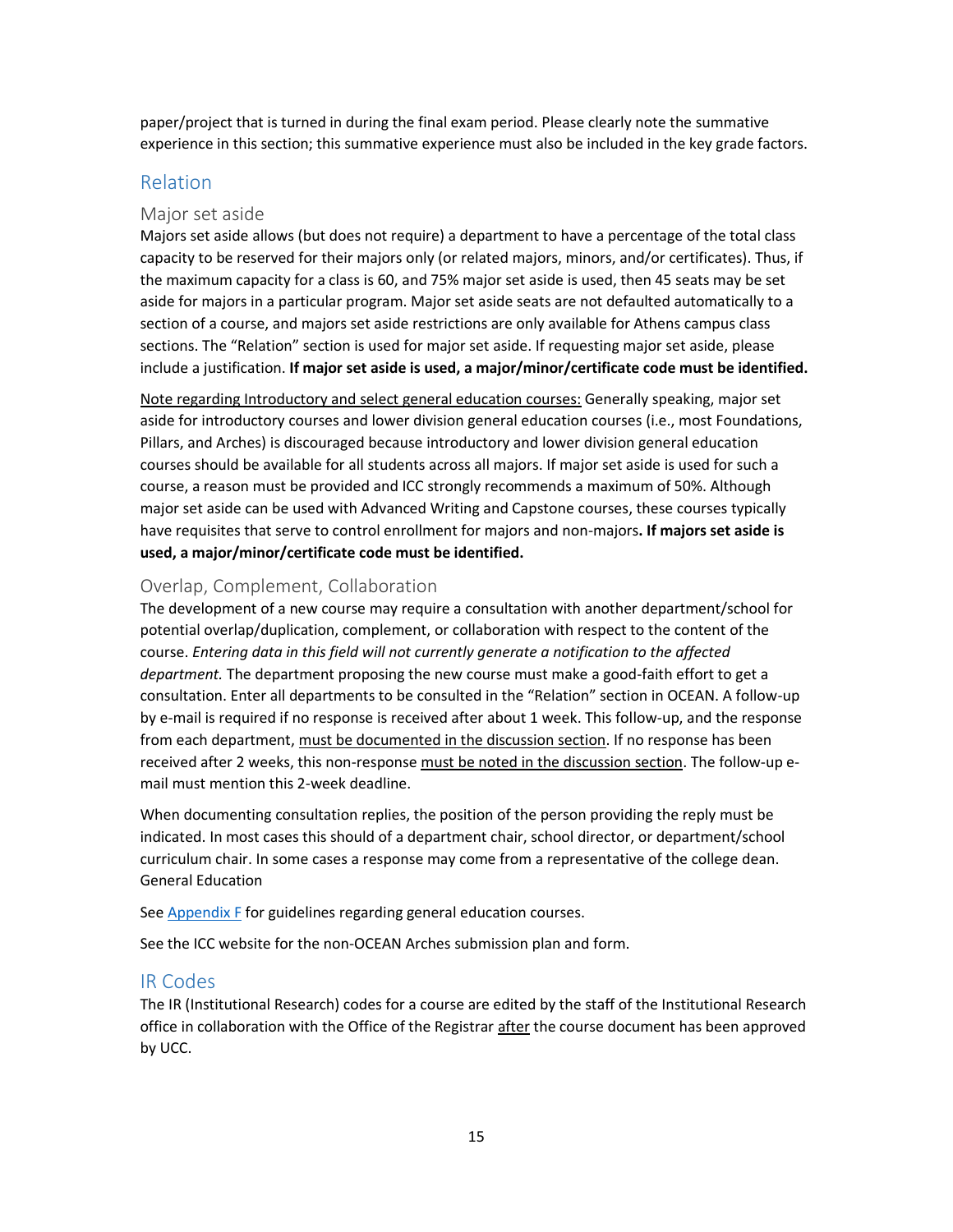# <span id="page-15-0"></span>Effective Dates for New Courses

A new course must be approved by UCC before the start of the term in which course is offered.

- To go into effect for Fall: Course must be approved on or before the last previous Spring semester UCC meeting (typically in April).
- To go into effect for Spring: Course needs to be approved on or before the last previous Fall semester UCC meeting (typically in December).
- To go into effect for Summer: Course needs to be approved on or before the last previous Spring UCC meeting (typically in April).

# <span id="page-15-1"></span>Special Course Types

# <span id="page-15-2"></span>Dual-Listed Courses

Courses intended for upper level undergraduate students and master's-level graduate students may be dual-listed at the 3000/5000 or 4000/5000 level. In such dual-listed courses there must be qualitative AND quantitative differences in work expected of the graduate students compared with the undergraduate students (see immediately below). Courses at the 6000, 7000, and 8000 levels cannot be dual-listed with undergraduate courses. Master's level courses (6000 level) may be duallisted with 7000-level courses.

The two components of a dual-listed course pair may have different content; e.g., the readings, topics, and grading components may be different for the undergraduate and the graduate component. Course learning outcomes must distinguish between the graduate and undergraduate versions. Because of these differences, while dual-listing should be added to an existing course using a course change document, ICC may review this document as a new course if the added course differs significantly from the existing one.

### <span id="page-15-3"></span>Quantitative and quantitative differences in graduate work

In undergraduate-graduate dual-listed courses (e.g., 3000/5000 or 4000/5000), there must be quantitative AND qualitative differences in the expectations for graduate students. Quantitative differences reflect additional work performed by graduate students compared to the undergraduate students. Qualitative differences reflect the level or depth at which information is learned. If the quantitative differences are not obvious in the course components, please describe the differences in the change reason field. For example, if the key grade factors and readings look identical in the undergraduate and graduate versions, the "List changes" section could note that the final paper for graduate students is longer and requires additional research.

## <span id="page-15-4"></span>Outcomes for dual-listed courses

The course learning outcomes for dual-listed courses must be different for undergraduates and graduates. The set of outcomes for the graduate course should attest to this more advanced learning. For example, whereas undergraduate students may be expected to identify, classify, or explain, a graduate student may be expected to apply, analyze or defend.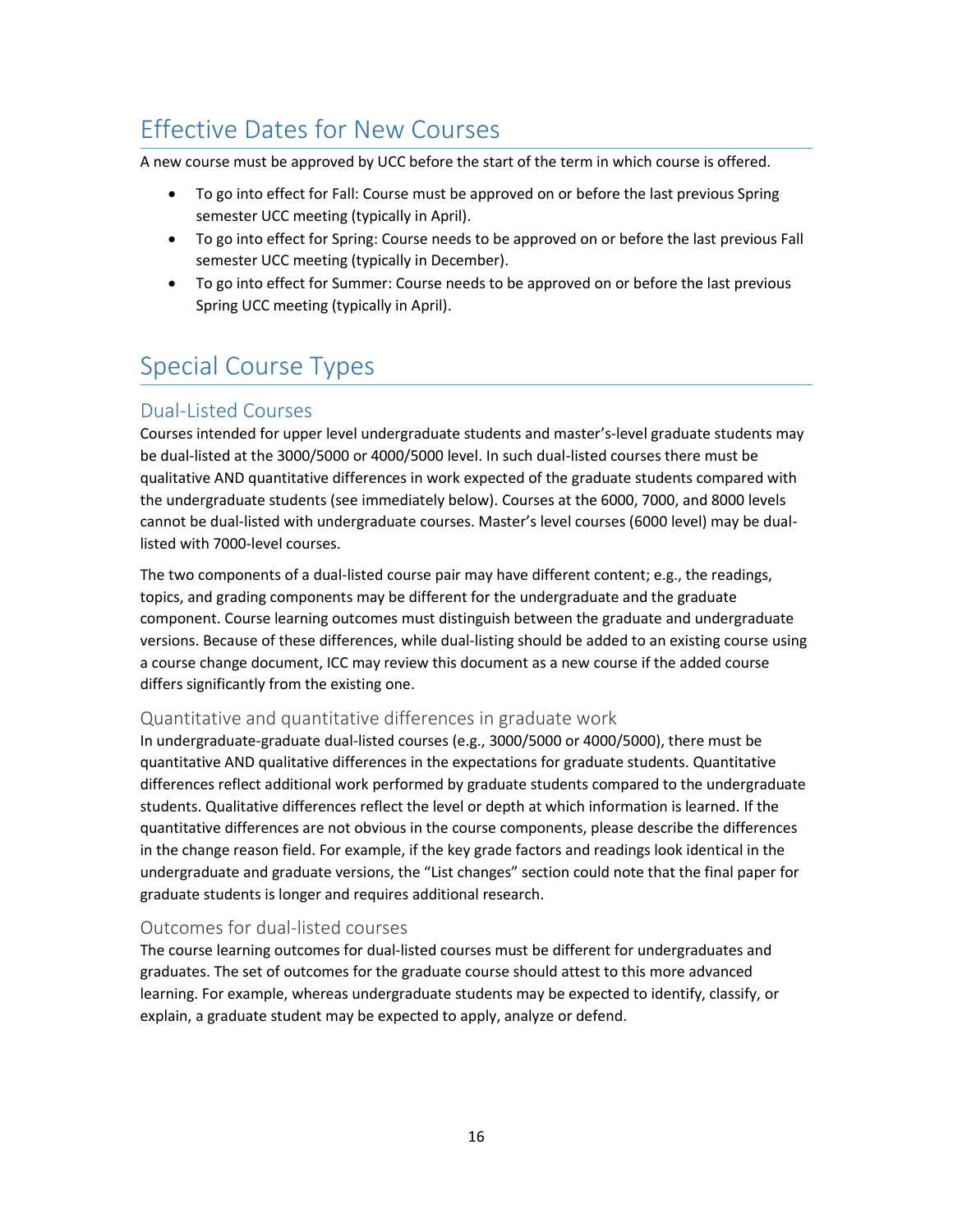# <span id="page-16-0"></span>Cross-Listed Courses

A course change or a new course proposal can request that a course will be cross-listed, meaning it will appear under multiple prefixes. Since cross-listed courses are required to have identical content, adding a cross-listing to an existing course is considered a course change, not a new course proposal.

[Appendix J](#page-43-0) describes the guidelines and procedures for cross-listing classes.

The UCC approved Cross-Listed Courses Guideline document contains the same content as Appendix J.

## <span id="page-16-1"></span>Experimental Courses

Departments or schools may wish to offer a new course experimentally before seeking permanent approval for the course. The experimental course guidelines provide a direct procedure for provisional course approval without review by UCC. Approval from ICC is not required for experimental courses; however, ICC is notified when an experimental course has been approved. Experimental courses requires the approval from the appropriate college curriculum committee and dean. The following are the guidelines for experimental courses:

- The instructor should be a full-time faculty member in the department/school offering the course.
- The course should reflect the discipline of the instructor and the department/school.
- The course may only count as an elective and cannot be a mandatory course requirement.
- The course may be offered for a maximum of two years.

New (permanent) courses submitted in OCEAN that were previously offered as experimental courses should have the toggle set to "Yes" for "Was this course ever offered as temporary or experimental?" This will ensure the experimental and permanent versions of the courses are linked appropriately for requisite checking, repeat/retake checking, and degree requirements.

# <span id="page-16-2"></span>Developmental Courses

These courses are remedial, and any credits given are not applicable toward a degree. No more than 6 semester hours earned in developmental courses may be applied toward the total hours required for graduation.

Developmental courses shall be so publicized by curricular committees in the appropriate academic units. Course numbers will be prefixed with a "D" (e.g., ENG D150, MATH D005).

# <span id="page-16-3"></span>Honors Tutorial Courses

HTC courses always have a grade code of 01. They are repeatable; not retakable. The standard method for numbering courses is show below.

1st semester – 2970T; 2nd semester – 2980T, 3rd semester – 2971T, 4th semester – 2981T, 5th semester –3970T,6th semester – 3980T; 7th semester – 4970T, 8th semester – 4980T

Internally, HTC refers to 2970T through 3980T as "non-thesis tutorials" and to 4970T and 4980T as "thesis tutorials." For the catalog, DARS reports, and schedule of courses, all T courses may be named, "[name of sponsoring department's discipline] Tutorial," such as Journalism Tutorial, Geology Tutorial, etc.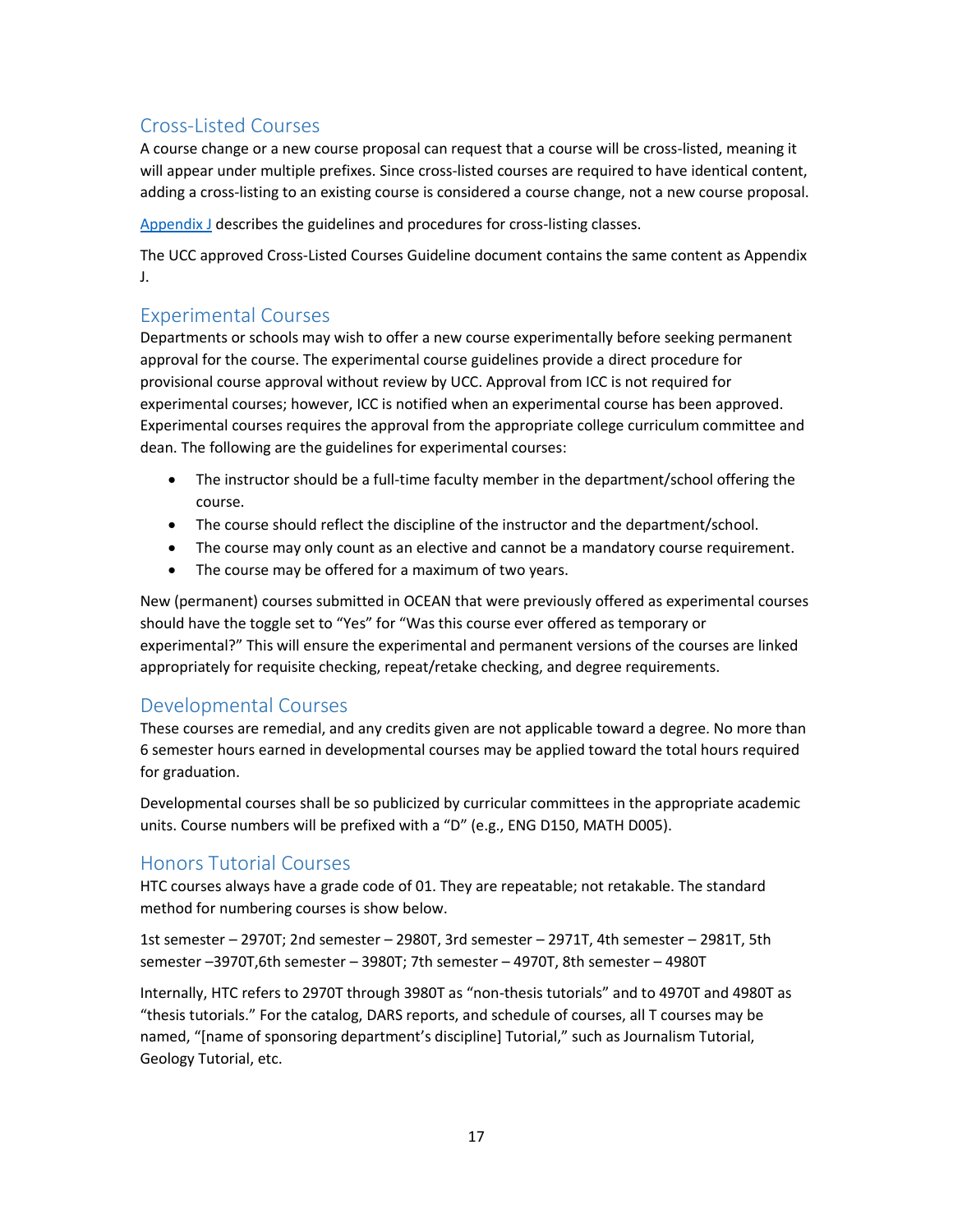The preferred language for an HTC course description should include first-year, second-year, etc. rather than class rank (e.g., freshman). HTC students often have advanced status in terms of credit hours, but their tutorials are dependent on their year in the program—not credit hours earned. Example of course description: Tutorial study for first-year Honors Tutorial students (or second-year, etc.) in the Geological Sciences. The following are examples of appropriate learning outcomes for HTC courses. Note that the outcomes in HTC courses across the curriculum should show a logical progression. For example:

- Students will be able to demonstrate a sophisticated understanding of their discipline.
- Students will be able to produce original, independent research or creative activity.
- Students will be able to demonstrate behaviors that are consistent with expectations of professional work ethics and responsibility.

For HTC courses, there is no standard wording or language for the course topics, key grade factors, and summative experience.

## <span id="page-17-0"></span>Special Topics Courses

Special Topics are courses that vary from offering to offering with respect to the content (topic). These courses have reserved course numbers—those numbers must be used for special topics courses. Special topics courses are repeatable. (Also see section in this document on Retakes and Repeats for more specific information about special topics courses). Special topics courses are always intended to be scheduled with a specific topic, and it is not appropriate to schedule a special topics course with the generic title (i.e., Special Topics in [subject area]) and no specific topic. The topic of the course will be printed in the course offerings, on a student's class schedule, and on a student's transcript.

# <span id="page-17-1"></span>Service Learning Courses

A service learning course at Ohio University:

- has service learning embedded in the course curriculum;
- is based on collaboration between faculty and community organizations;
- requires at least 20 hours of structured, intentional work on the service project [for a 3 credit course];
- serves the greater good; and
- requires reflections that link experience to academic material. Courses that meet these criteria are granted a C designation. For more information on developing a service learning course, see Appendix H.

Please see Appendix G for helpful tips for submitting a course in OCEAN.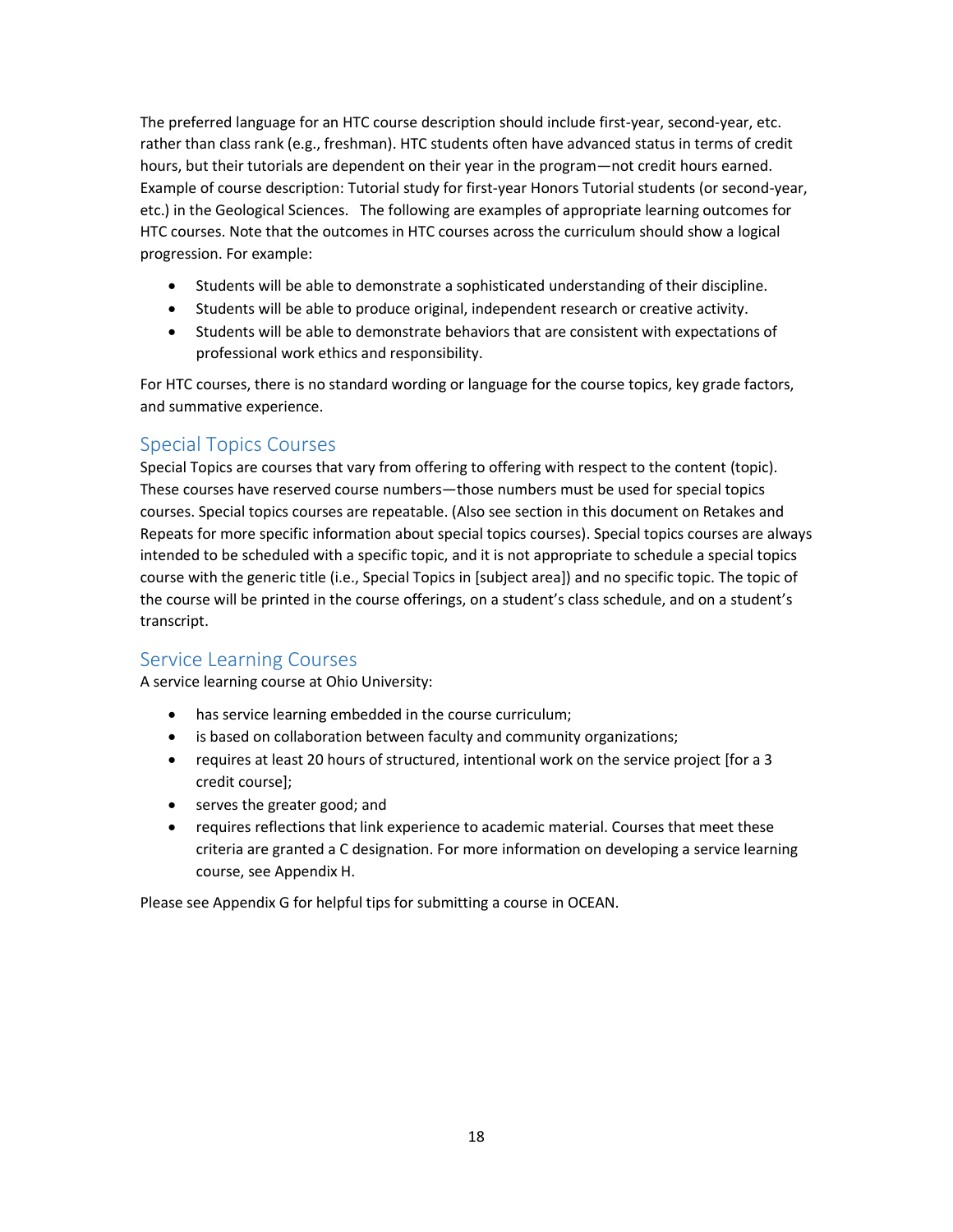# <span id="page-18-0"></span>APPENDIX A: Course Numbering Guidelines

## <span id="page-18-1"></span>Number Format

Course numbers shall consist of four numbers or a D followed by three digits.

## <span id="page-18-2"></span>Course Level

## <span id="page-18-3"></span>0-999 Level Courses

These courses are remedial, developmental or special requirement courses. Any credits given are not applicable toward a degree. Developmental courses shall be so publicized by curricular committees in the appropriate academic units. Course numbers will be prefixed with a "D" (e.g., ENG D101, MATH D101, etc.).

### <span id="page-18-4"></span>1000 Level Courses

These courses are intended primarily for freshmen. Generally, such courses should have no college prerequisite (except sequential courses) and should be the first course of any particular discipline.

### <span id="page-18-5"></span>2000 Level Courses

These courses are intended primarily for sophomores. They may or may not have a prerequisite. The second course in a major sequence might properly be given a 2000 number.

### <span id="page-18-6"></span>3000 Level Courses

These are courses primarily for juniors and seniors. In disciplines where one course builds on knowledge acquired in a previous course, 3000 level courses have prerequisites. In other disciplines where specific course prerequisites are not necessary or appropriate, the courses should be taught with the assumption that the students have an educational background at least equivalent to a college junior.

#### <span id="page-18-7"></span>4000 Level Courses

These courses should be primarily for juniors and seniors. They should be more advanced or more specialized than 3000 level courses and may have a 3000 level course as a prerequisite.

### <span id="page-18-8"></span>5000 Level Courses

These courses are primarily for master's level students. They may be dual listed with 3000 or 4000 level courses.

#### <span id="page-18-9"></span>6000 Level Courses

These courses are primarily for master's level students and they may not be dual listed with undergraduate courses. OCOM courses start at the 6000 level.

#### <span id="page-18-10"></span>7000 Level Courses

These courses are for advanced graduate students, most of whom are doctoral students. They may not be dual listed with undergraduate courses.

#### <span id="page-18-11"></span>8000 Level Courses

These courses are specialized courses such as seminars, research and dissertation for doctoral students. They may not be dual listed.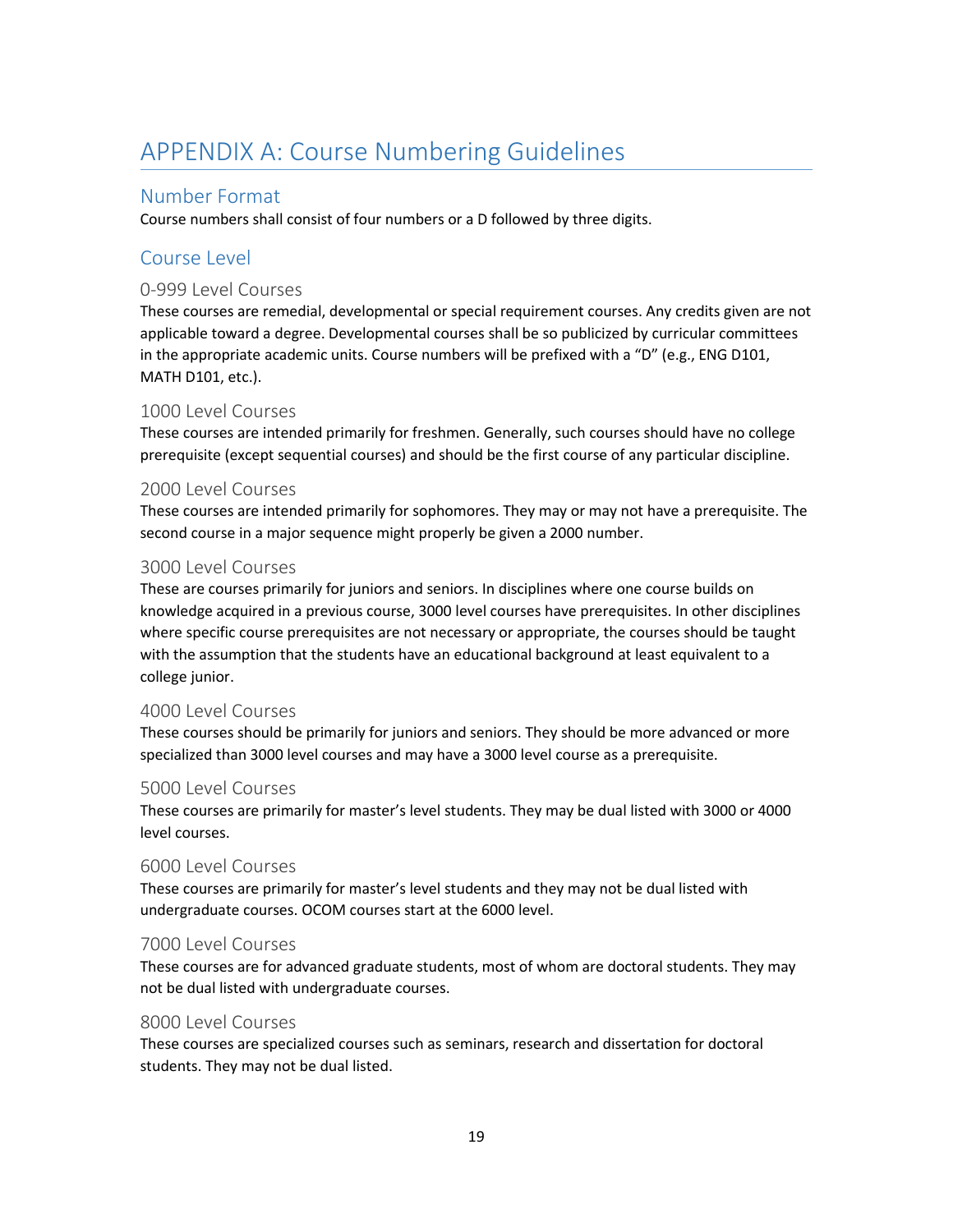#### <span id="page-19-0"></span>Multiple Listed Courses

Courses intended for advanced undergraduate students and masters level graduate students may be dual listed at the 3000 – 5000 or 4000 - 5000 level.

Dual listed 1000 - 5000 and 2000 - 5000 courses are permitted only under very special circumstances such as language courses and courses that provide basic research or laboratory skills.

PhD courses may be dual listed with Master's level courses.

In dual listed undergraduate/graduate courses, there must be a qualitative and quantitative difference in work expected of the graduate students as compared with the undergraduate students (e.g., extra meetings, readings, writings, etc.). New course proposals must include this information.

## <span id="page-19-1"></span>Use of Letters

The following alphabetical suffixes are to be used for specific courses:

"H" - Departmental Honors Courses

- "J" Junior Level Composition Courses
- "T" Honors Tutorial Courses for the Honors Tutorial College (HTC) Programs

" $L$ " – A laboratory course that is closely associated with a lecture course with the same four digit number.

"X" - Experimental courses. They are approved at the college level to be offered for a maximum of two (2) years.

"D" – Graduate course for which the course credit is not applicable to programs.

- "U" University Professor courses designated to meet Arts & Sciences humanities requirement
- "N" University Professor courses designated to meet Arts & Sciences natural sciences requirement
- "S" University Professor courses designated to meet Arts & Sciences social sciences requirement
- "C" Service Learning Courses, see appendix

### <span id="page-19-2"></span>Reserved Course Numbers

2900, 4900, 5900, 6900, and 8900 for special topics.

\*910 for internship, field experience, and cooperative education (e.g., 2910).\*

\*920 for practicum.\*

\*930 for independent study. \*

\*940 for research. \*

6950 is for thesis.

6960 is for studio, project or performance based thesis.

8950 is for dissertation.

2970T and 2980T, 2971T and 2981T, 3970T and 3980T, and 4970T and 4980T for first, second, third and fourth year honors tutorial courses respectively.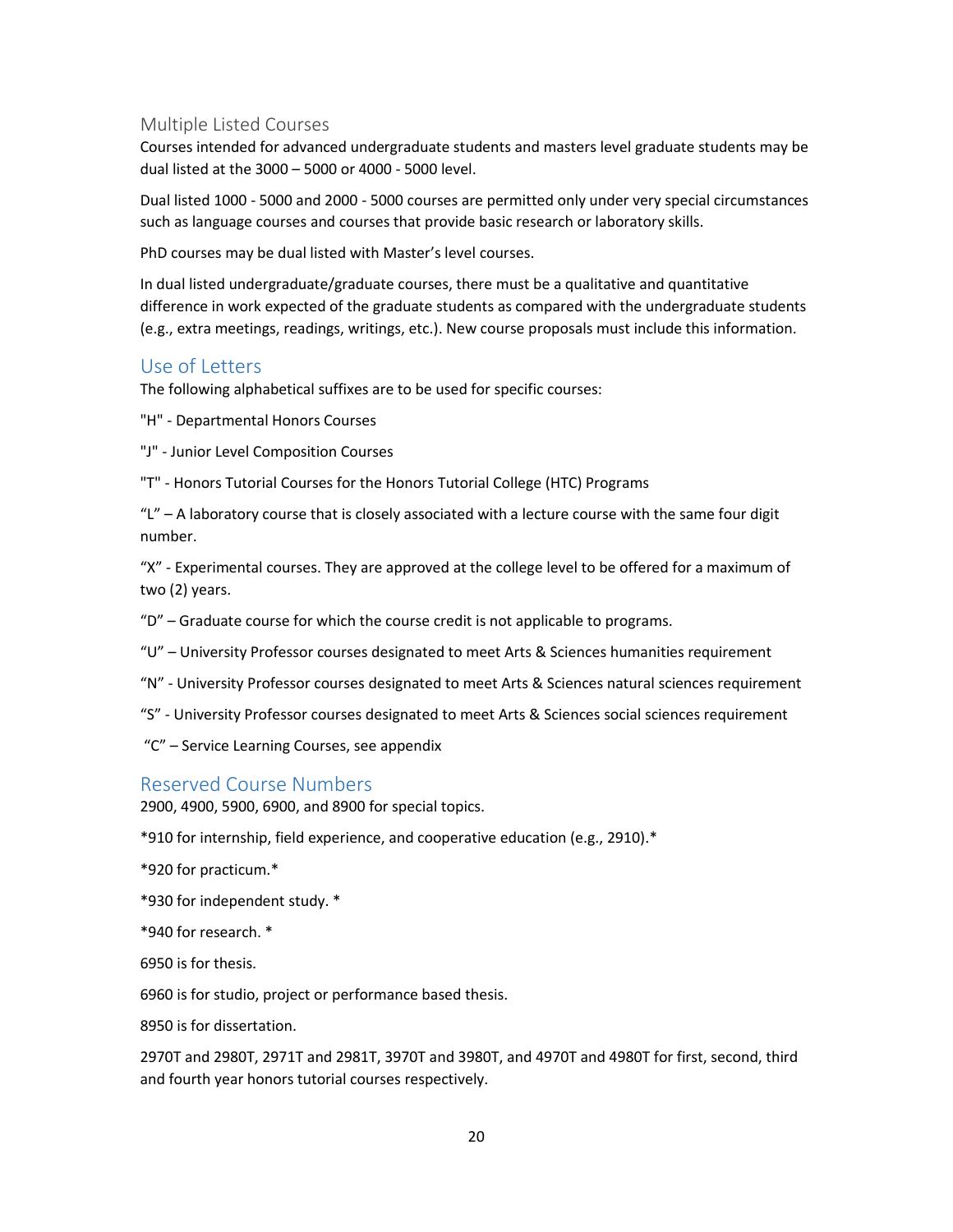\*Multiple courses of this instruction mode at the same level with the same MCF prefix should utilize the same middle two digits and be differentiated in the fourth digit (e.g. 2911, 2912,) The numbers without a zero in the fourth digit are not reserved

### <span id="page-20-0"></span>Course Numbering Suggestions

Course numbers in the 900s should be used for independent study, internships, special problems, readings, special studies, seminars, theses, etc. Course types with a reserved number should use that number if an individual course or the tens range if multiple courses.

Courses of similar major subject area will have the same hundreds digit. Courses in the same sub area will have the same tens digit.

Sequential courses at the same level (thousands) will go in order in the ones digit.

Sequential courses at the higher level (thousands) have the same number as the sequence at the lower level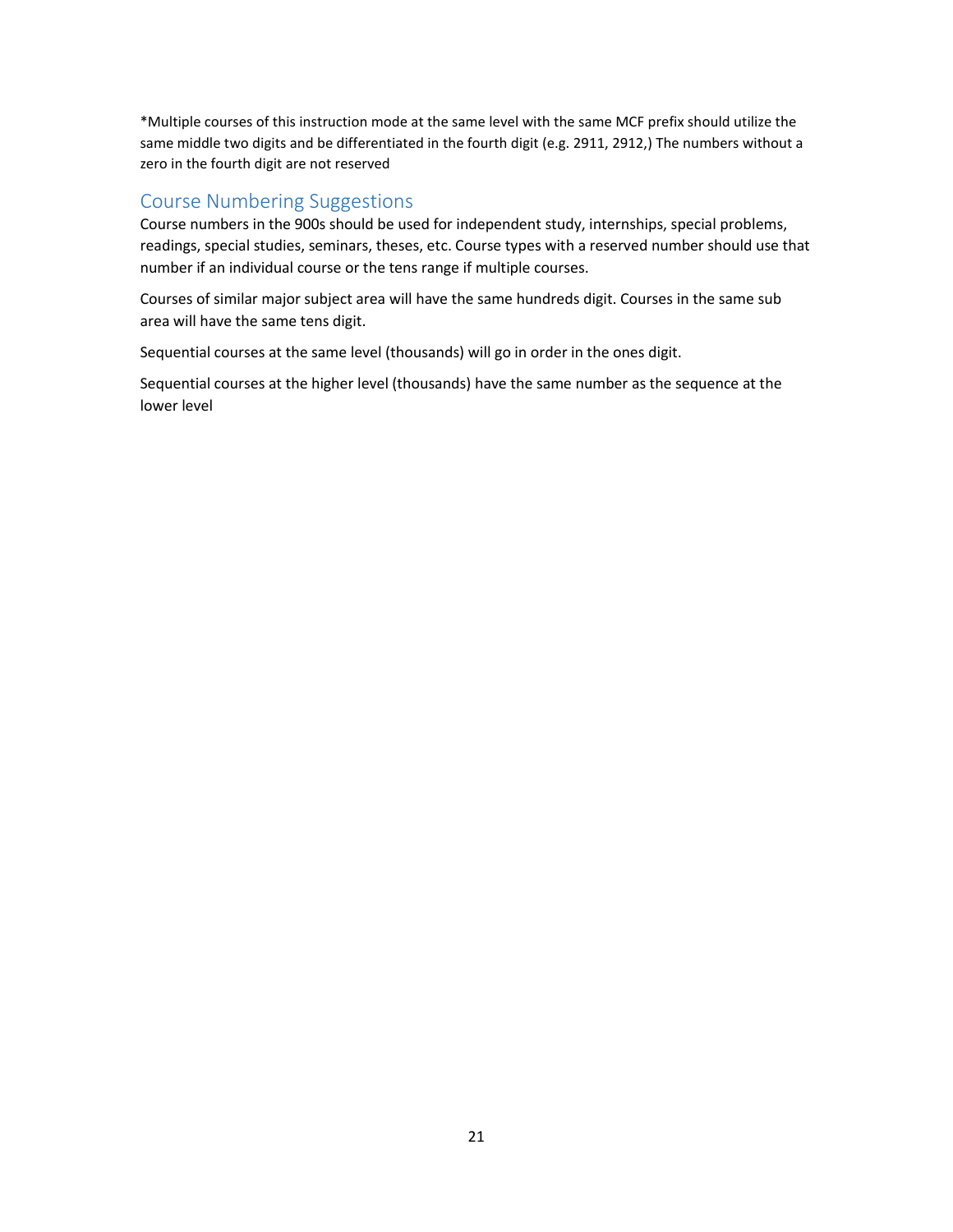# <span id="page-21-0"></span>APPENDIX B: Course Name Guidelines

- Please make sure the first letter in each key content word in the course name is capitalized.
- Delete small words (such as of, and, the, etc.) before trying to abbreviate more essential words in the course name.
- Do not use punctuation marks unless it is crucial to the meaning of the course name. An ampersand (&) is acceptable to join words.
- Acronyms specific to a discipline or that someone outside the academic department would not know or understand should not be used.
- Abbreviate words so they may be easily deciphered. Please use standard abbreviations whenever possible (see below).

| <b>Standard Course Name Abbreviations</b> |           |                   |  |
|-------------------------------------------|-----------|-------------------|--|
| <b>Word in Course Name</b>                | Preferred | <b>Acceptable</b> |  |
| Accounting                                | Actg      |                   |  |
| Administration                            | Admin     | Adm               |  |
| Advanced                                  | Adv       |                   |  |
| Alternative                               | Altern    | Alt               |  |
| American                                  | Amer      | Am                |  |
| Analysis                                  | Analy     |                   |  |
| Ancient                                   | Anc       |                   |  |
| Applied                                   | Appl      |                   |  |
| Approach                                  | Appr      |                   |  |
| Assessment                                | Assess    | Assmt/Assessmt    |  |
| <b>Basic</b>                              | Bas       |                   |  |
| Behavior                                  | Behav     |                   |  |
| Century                                   | Cen       | C (ex. 21C)       |  |
| Child/Children                            | Chld      | Ch                |  |
| Classic                                   | Clas      | Class             |  |
| Colloquium                                | Colloq    | Coll              |  |
| Communication                             | Commun    | Comm              |  |
| Community                                 | Commun    | Comm              |  |
| Comparative                               | Compar    | Comp              |  |
| Computer                                  | Comput    | Comp              |  |
| Concept                                   | Conc      |                   |  |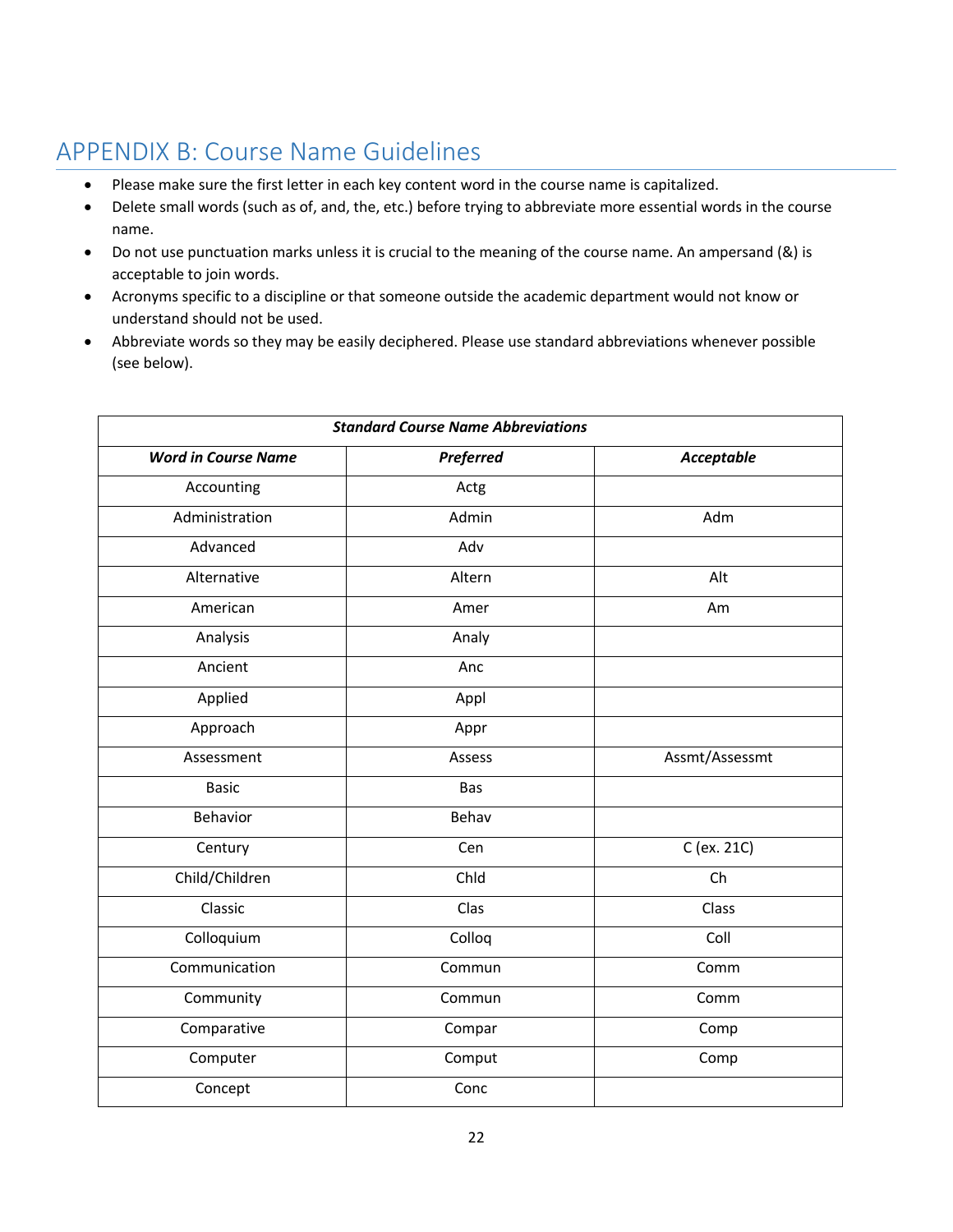| Concepts           | Concep  | Conc         |
|--------------------|---------|--------------|
| Contrast           | Contr   |              |
| Creative           | Creat   |              |
| Critique/Criticism | Crit    |              |
| Culture            | Cultur  | Cul          |
| Current            | Curr    |              |
| Design             | Des     |              |
| Develop            | Devel   | Dev          |
| Elementary         | Elem    |              |
| Ethnic             | Ethn    |              |
| Evolution          | Evol    |              |
| Exceptional        | Excep   | Exc          |
| Experience         | Exper   |              |
| Experiment         | Exper   |              |
| Family             | Fam     |              |
| Field              | Fld     |              |
| Function           | Func    |              |
| Fundamental        | Fund    |              |
| Gender             | Gend    | Gen          |
| History            | Hist    | Hst          |
| Human              | Hum     |              |
| Independent        | Indep   | Indepen      |
| Individual         | Indiv   |              |
| Information        | Info    |              |
| Inquiry            | Inquir  |              |
| Instrumental       | Instrum | Instr        |
| Integrated         | Integr  | Integ        |
| Intermediate       | Interm  | Intermed/Int |
| International      | Intl    |              |
| Internship         | Intern  |              |
| Interpretation     | Interp  |              |
| Introduction       | Intro   |              |
| Issues             | Iss     |              |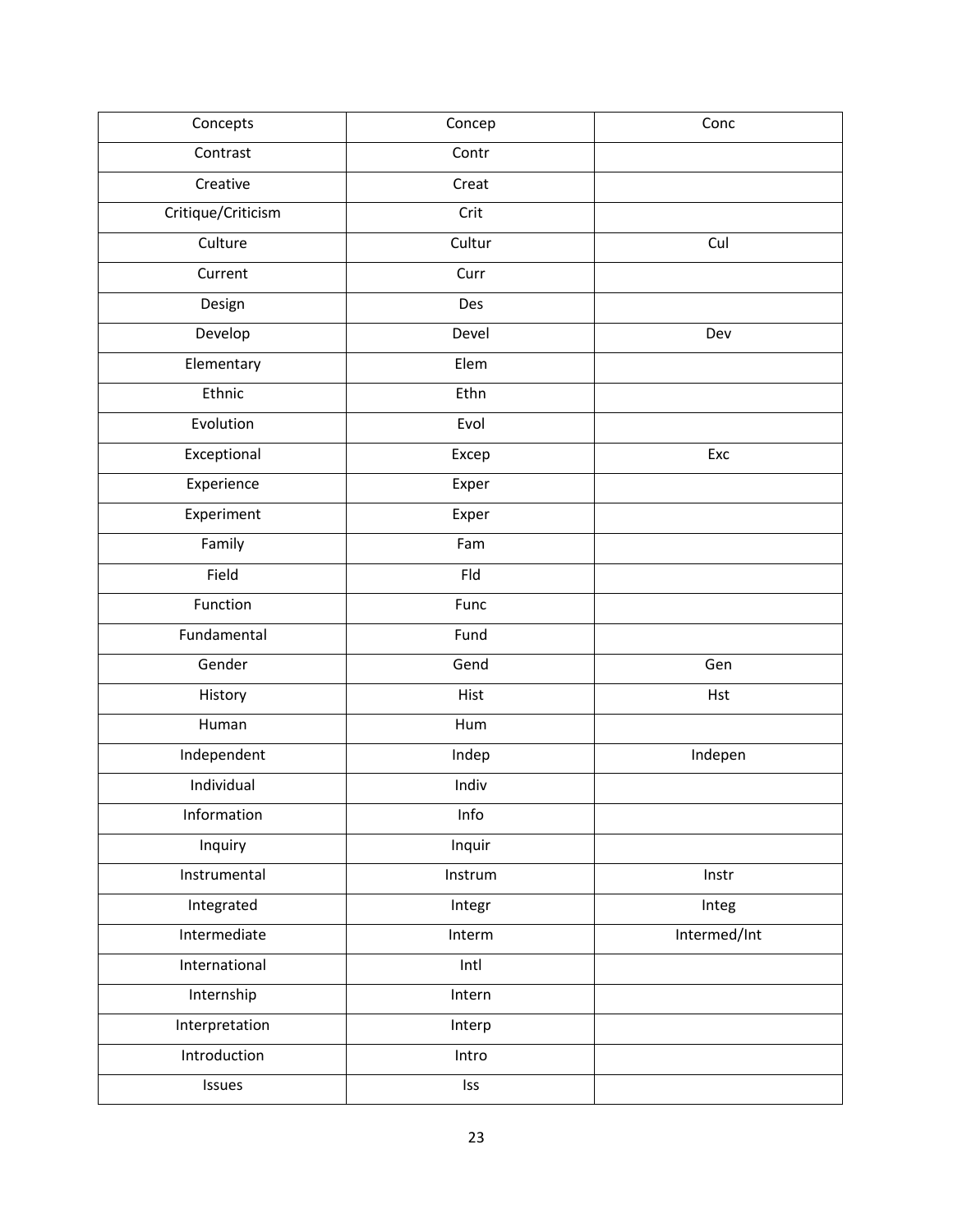| Leader              | Ldr<br>Lead       |       |
|---------------------|-------------------|-------|
| Learn               | Lrn               |       |
| Literature/Literacy | Lit               |       |
| Major               | Maj               |       |
| Management          | Mgmt              | Mgt   |
| Market              | Mkt               |       |
| Method              | Meth              |       |
| Modern              | Mod               |       |
| National            | Natl              |       |
| Natural             | Natur             | Nat   |
| Option              | Opt               |       |
| Organize            | Organiz           | Org   |
| Origin              | Orig              |       |
| Perspective         | Persp             |       |
| Physical            | Phys              |       |
| Planning            | Plan              |       |
| Policy              | Polic             | Pol   |
| Politics            | Polit             | Pol   |
| Practicum           | Prac              |       |
| Principle           | Princ<br>Prin     |       |
| Process             | Proc              |       |
| Program             | Progr             | Prog  |
| Project             | Proj              |       |
| Psychology          | Psych/Psy         |       |
| Reading             | Read              |       |
| Research            | Res               |       |
| Resource            | Resour            |       |
| Revolution          | Revol<br>Rev      |       |
| Seminar             | Sem               |       |
| Service             | Serv              |       |
| Skill               | Skl<br>${\sf Sk}$ |       |
| Society/Social      | Soc               |       |
| Software            | Softwar           | Softw |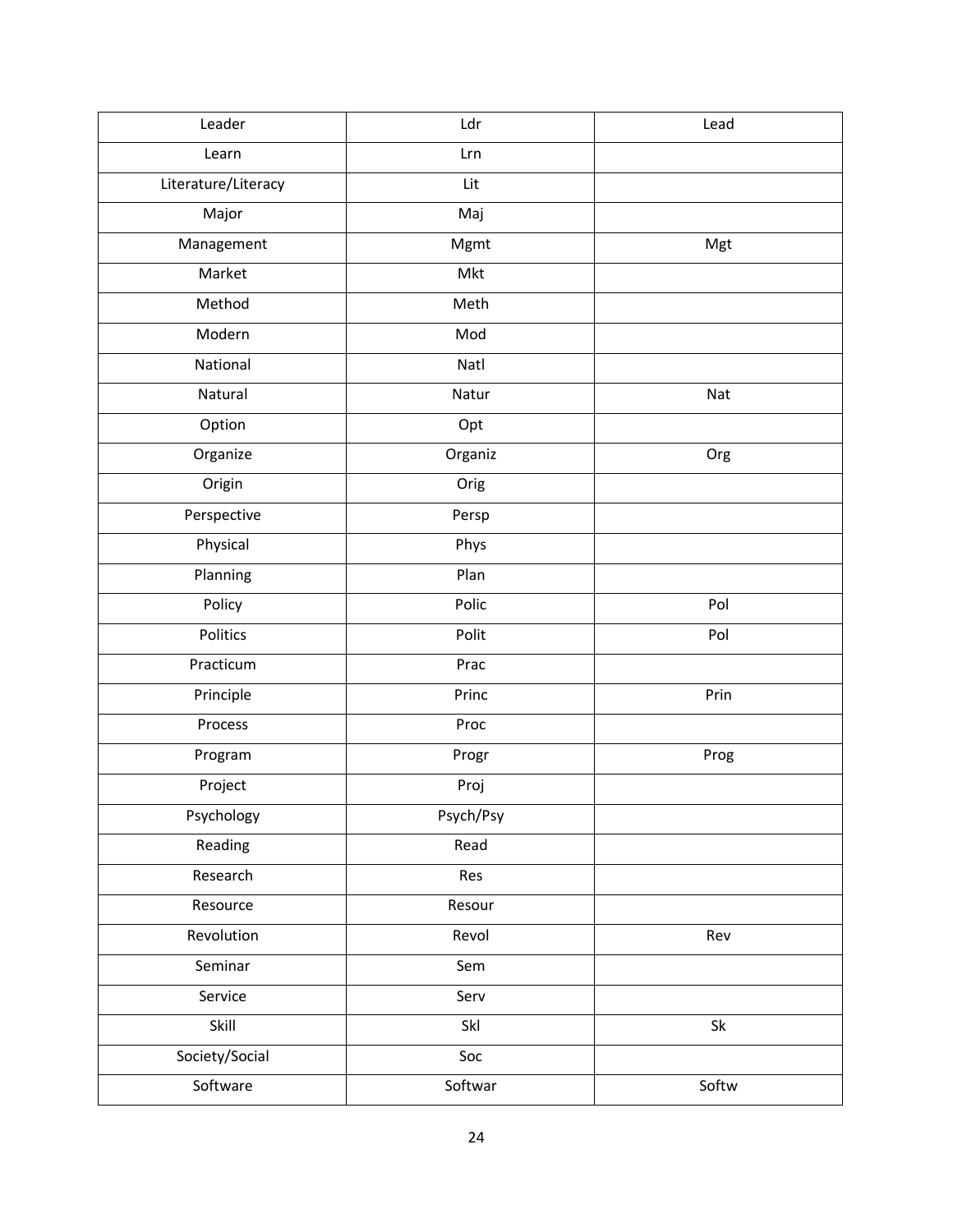| Special               | Spec          | Sp          |
|-----------------------|---------------|-------------|
| Statistical           | <b>Statis</b> | Stat        |
| Strategies            | Strat         |             |
| Structure             | Struc         |             |
| Student               | Stu           |             |
| Study/Studies         | Stdy          | St          |
| Supervise/Supervision | Supv          | Superv      |
| Survey                | Surv          |             |
| Symbol                | Symb          |             |
| Synthesis             | Synth         | Syn         |
| System                | Syst          | Sys         |
| Teach                 | Teac          | Tch         |
| Technology/Technique  | Techn         | Tech        |
| Theory                | Theo          |             |
| <b>Topics</b>         | Top           |             |
| Training              | Train         | <b>Trng</b> |
| Visual                | Vis           |             |
| Women                 | Wom           |             |
| Workshop              | Wrk           |             |
| World                 | Wld           | Wrld        |
| Writing               | Writ          | Wr          |
| Year                  | Yr            |             |

Source: [http://registrar.uoregon.edu/faculty\\_staff/academic\\_scheduling/course\\_titles#course-title-guidelines](http://registrar.uoregon.edu/faculty_staff/academic_scheduling/course_titles)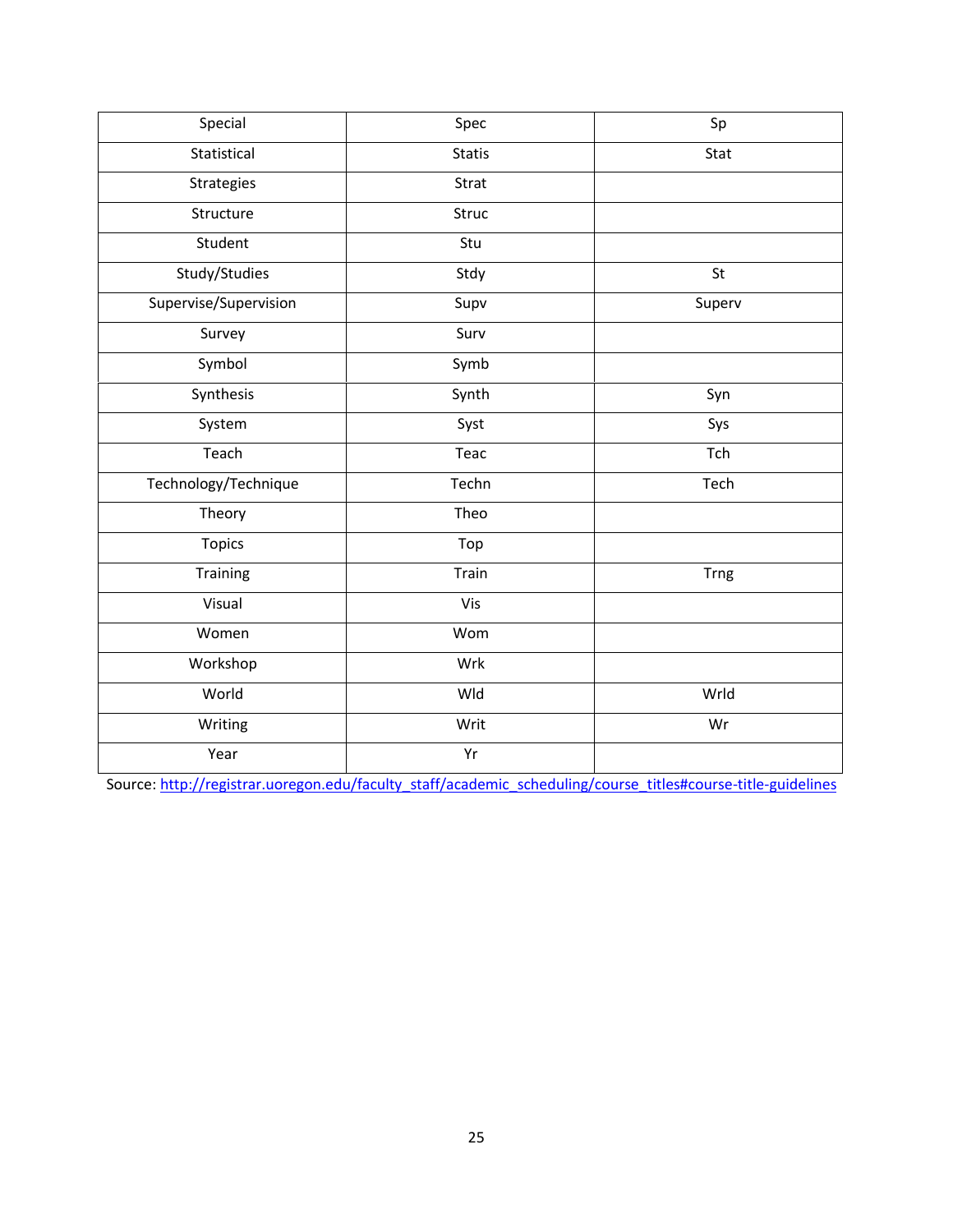# <span id="page-25-0"></span>APPENDIX C: Course Components

Standard definitions that units can use to determine the proper components to use for their courses.

**Lecture** – This is the format of most undergraduate and many graduate courses. A lecture is formalized instruction, conducted on or off campus, in which an educational experience prepared by the teacher is presented to students through any combination of instructional methods such as lecture, directed discussion, demonstration, or the presentation of audiovisual materials or techniques. Lecture may encompass "flipped" classroom pedagogy.

**Tutorial** - A tutorial is an educational experience in which individual students or small groups of students are tutored by a faculty member or qualified individual.

**Seminar** - A seminar is an educational experience that is less formal than a lecture class, in which a relatively small number of students engage in discussions that are directed by a faculty member in the development and/or review of concepts which have been or are to be applied to practical situations.

**Discussion** - Discussion is an instructional format in which the observations made in the lab are further discussed. Discussion is not a primary course component.

**Recitation** - Recitation is an educational activity in which small breakout groups meet in conjunction with a lecture to review exams, discuss issues, address questions, and extend the instruction that occurs in the larger lecture. Recitation is not a primary course component.

**Laboratory** - A laboratory is an educational activity in which students conduct experiments, perfect skills, or practice procedures or practice, perform, or produce under the direction of a faculty member.

**Studio**- A studio is an educational activity in which students practice, perform, or produce under the direction of a faculty member. It is typically used to describe music, performance art, and theater courses.

**Clinical** - A clinical is a laboratory section which meets at a health-related agency facility in lieu of on-campus laboratory facilities. Clinical laboratory sessions provide a realistic environment for student clinical laboratory session, a regular faculty member directly supervises the class. A clinical laboratory applies only to health technology programs.

**Practicum** - A practicum is an on- or off-campus work experience which is integrated with academic instruction in which the student applies concurrently learned concepts to practical situations within an occupational field. The practicum is coordinated by a faculty member who visits the student on a regular basis, provides the final grade, and teaches at least one course on the campus.

Field Experience (2016)<sup>1</sup>: Field experience is planned, paid work activity which relates to an individual student's occupational objectives, such as geology or archaeology, and which is taken in lieu of elective or required courses in his or her program with the permission of a faculty advisor. The experience is coordinated by a faculty member of the college who assists the student in planning the experience, visits the site of the experience for a conference with the student and his or her supervisor at least once during

 $11$  This definition replaces the 2009 definition of "Field Experience/Internship"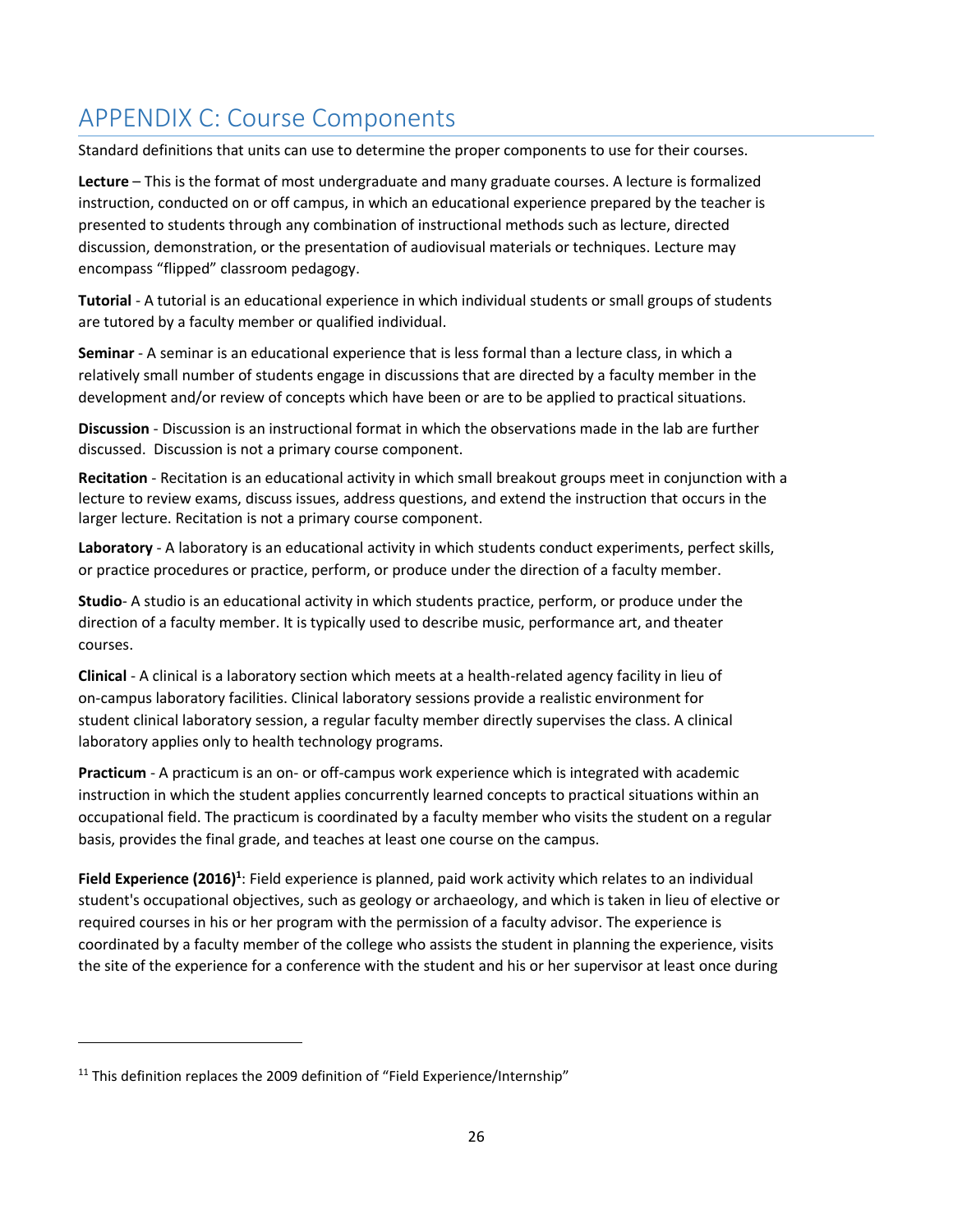the quarter or semester, and assigns the course grade to the student after the appropriate consultation with the employer or supervisor.

**Cooperative Education (CO) Program** - A cooperative education program is a partnership between students,

institutions of higher education, and employers that formally integrates students' academic study with work experience in cooperating employer organizations and that meets all of the following conditions:

- Alternates or combines periods of academic study and work experience in appropriate fields as an integral part of student education;
- Provides students with compensation from the cooperative employer in the form of wages or salaries for work performed;
- Evaluates each participating student's performance in the cooperative position, both from the perspective of the student's institution of higher education and the student's cooperative employer;
- Provides participating students with academic credit from the institution of higher education upon successful completion of their cooperative education;
- Is part of an overall degree or certificate program for which a percentage of the total program acceptable to the chancellor of the Ohio Department of Higher Education involves cooperative education.

(Coops must be paid and must be for credit; they are integrated into the program and usually required; often alternating with academic work)

**Internship Program (IN)**: An internship program is a partnership between students, institutions of higher education, and employers that formally integrates students' academic study with work or community service experience and that does both of the following:

- Offers internships of specified and definite duration;
- Evaluates each participating student's performance in the internship position, both from the perspective of the student's institution of higher education and the student's internship employer.

(Internships may provide compensation in the form of wages or salaries, stipends or scholarships and may be for credit; they are usually one-off activities rather than alternating as with coops)

**Independent Study** – An educational activity in which a faculty member works with a student or small group of students.

**Research** - During research, a student performs a systematic inquiry, investigation and analysis of data in order to increase knowledge, test hypothesis, and arrive at conclusions under the direction of a faculty member.

**Thesis/Dissertation** - Thesis and Dissertation are substantial scholarly papers written as a requirement for a graduate degree in an academic discipline.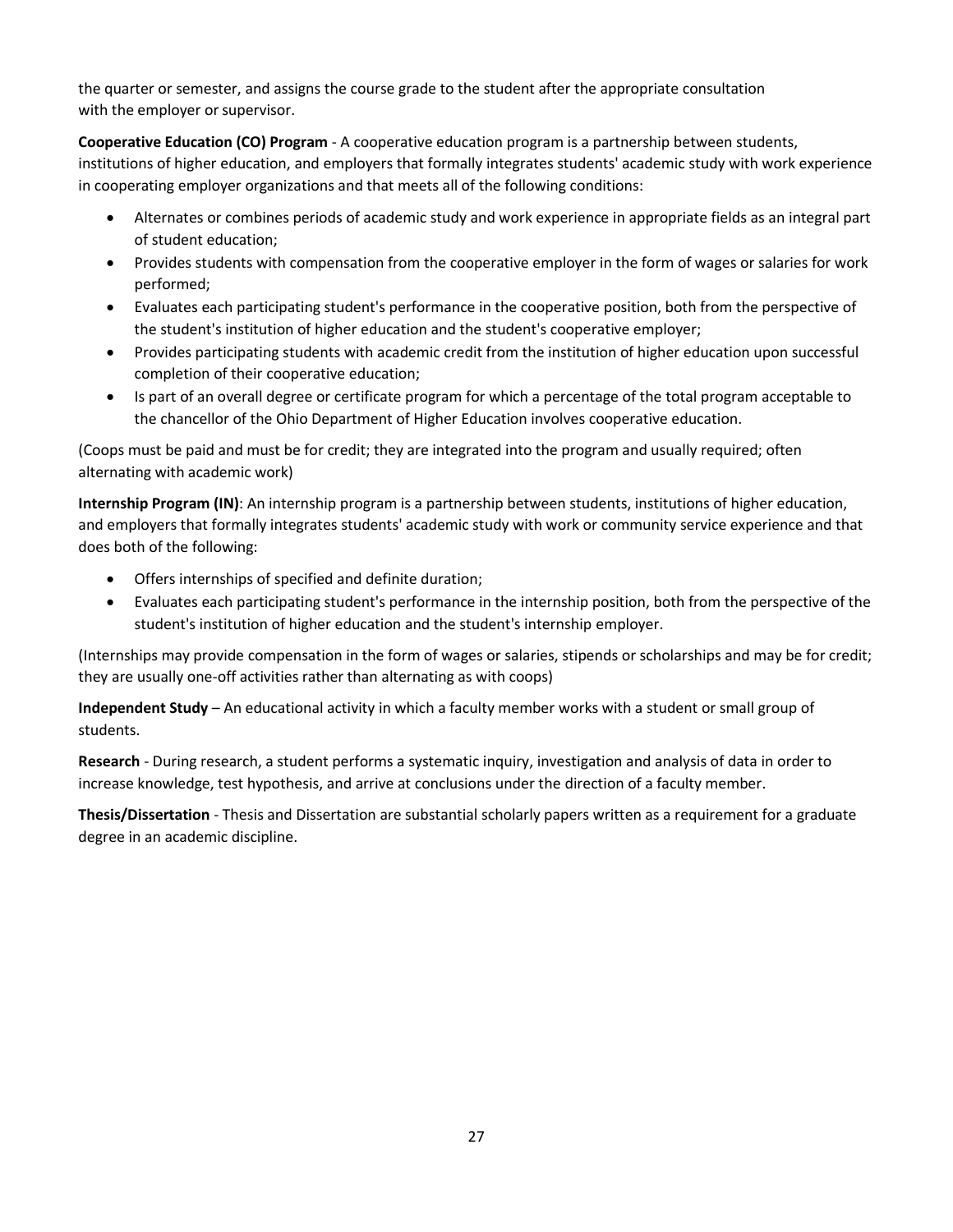# <span id="page-27-0"></span>APPENDIX D: Language for Student Learning Outcomes



## <span id="page-27-1"></span>Bloom's Revised Taxonomy

*Remembering (knowledge)***:** Can the student recall or remember the information? Example verbs: choose, describe, define, identify, label, list, locate, match, memorize, name, omit, recite, recognize, select, state

Sample instructional strategies: highlighting, rehearsal, memorizing, mnemonics

*Understanding (comprehension)***:** Can the student explain ideas or concepts? Example verbs: explain, describe, translate, discuss, summarize, classify, illustrate, interpret, compare, classify, indicate, distinguish, infer, express

Sample instructional strategies: key examples, emphasize connections, elaborate concepts, summarize, paraphrase

*Applying***:** Can the student use the information in a new way? This involves knowing when to apply, why to apply, and recognize patterns of transfer to situations that are new, unfamiliar or have a new slant for students. Example verbs: apply, use, practice, sketch, solve, generalize, employ, execute, perform, construct, role-play

Sample instructional strategies: case studies, modeling, mindful practice, authentic situations, "coached" practice, simulations, part and whole sequencing

*Analyzing***:** can the student break down into parts and forms? Example verbs: analyze, categorize, classify, compare, differentiate, appraise, critique, survey, distinguish, experiment, measure, test

Sample instructional strategies: models of thinking, challenging assumptions, retrospective analysis, reflection through journaling, debates, discussions, collaborative learning, decision-making situations

*Evaluating***:** can the student evaluate according to some set of criteria and state why? Example verbs: appraise, judge, criticize, defend, compare

Sample instructional strategies: challenging assumptions, journaling, debates, discussions, collaborative learning activities, decision-making situations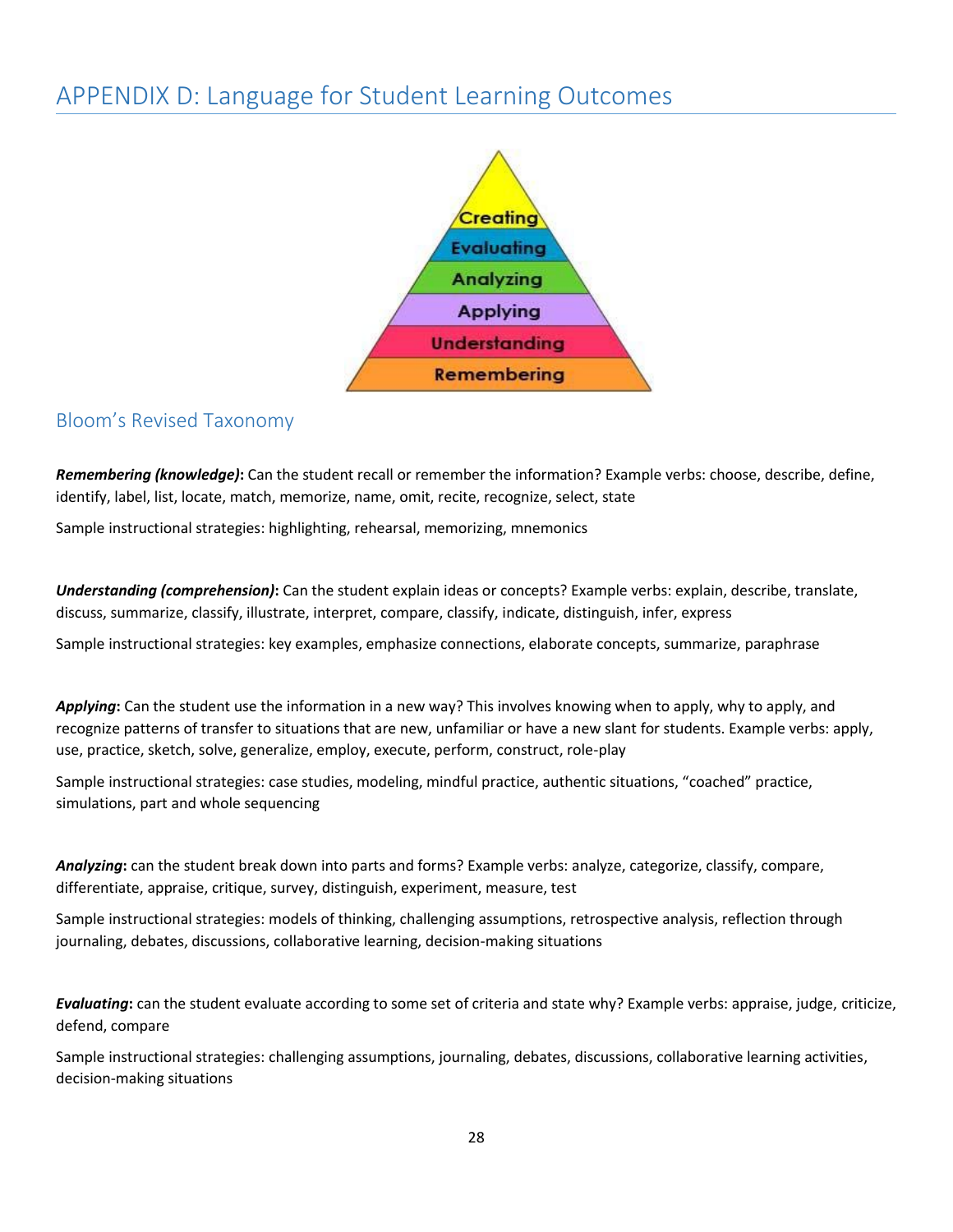*Creating (synthesis)***:** Can the student combine elements in a pattern not clearly there before? Example verbs: combine, compose, construct, create, design, develop, formulate, invent, originate, produce, hypothesize

Sample instructional strategies: Modeling, challenging assumptions, reflection through journaling, discussions, collaborative learning activities, design, decision-making situations

Simply stated, expected learning outcome statements describe:

What faculty members want students to know at the end of the course

AND

What faculty members want students to be able to do at the end of the course.

Learning outcomes have several major characteristics:

- They specify an action by the students/learners that is observable
- They specify an action by the students/learners that is measurable
- They specify an action that is done by the students/learners (rather than the faculty members)
- They describe an action the students/learners are capable of carrying out after completing and as a result of completing the course

Learning outcomes do not specify activities the students/learners carry out during the course. For example, do not use: "Students will be able to investigate the history of the profession"

Instead use:

"Students will be able to apply their knowledge of the history of the profession to …"

#### **Course Samples:**

United States History: Students will be able to…

- …describe the relationship between the past and the present.
- …define a pluralistic society and its relationship to our democratic principles.
- …outline the structure of the Constitution of the U.S.
- …identity and define the social, political, and economic institutions that impact the modern society.
- …describe the major events and individuals associated with the history of the United States.

Introduction to Business: Students will be able to…

- …identify and describe current domestic and international business trends.
- …explain how proper business management benefits consumers and employee.
- …define the basic rules related to human resources management.
- …compare and contrast the different types of business ownership.
- …evaluate and classify various marketing strategies.
- …summarize how technology can help a business manage information.

Music Appreciation/History Course (focus on Western music): Students will be able to…

…identify the basic elements of Western music.

- …list the instruments associated with Western music.
- …describe the distinct style periods of Western music.
- …recognize selected examples of Western music aurally.
- …discriminate among different Western music styles.
- …explain music's place in relation to other art forms.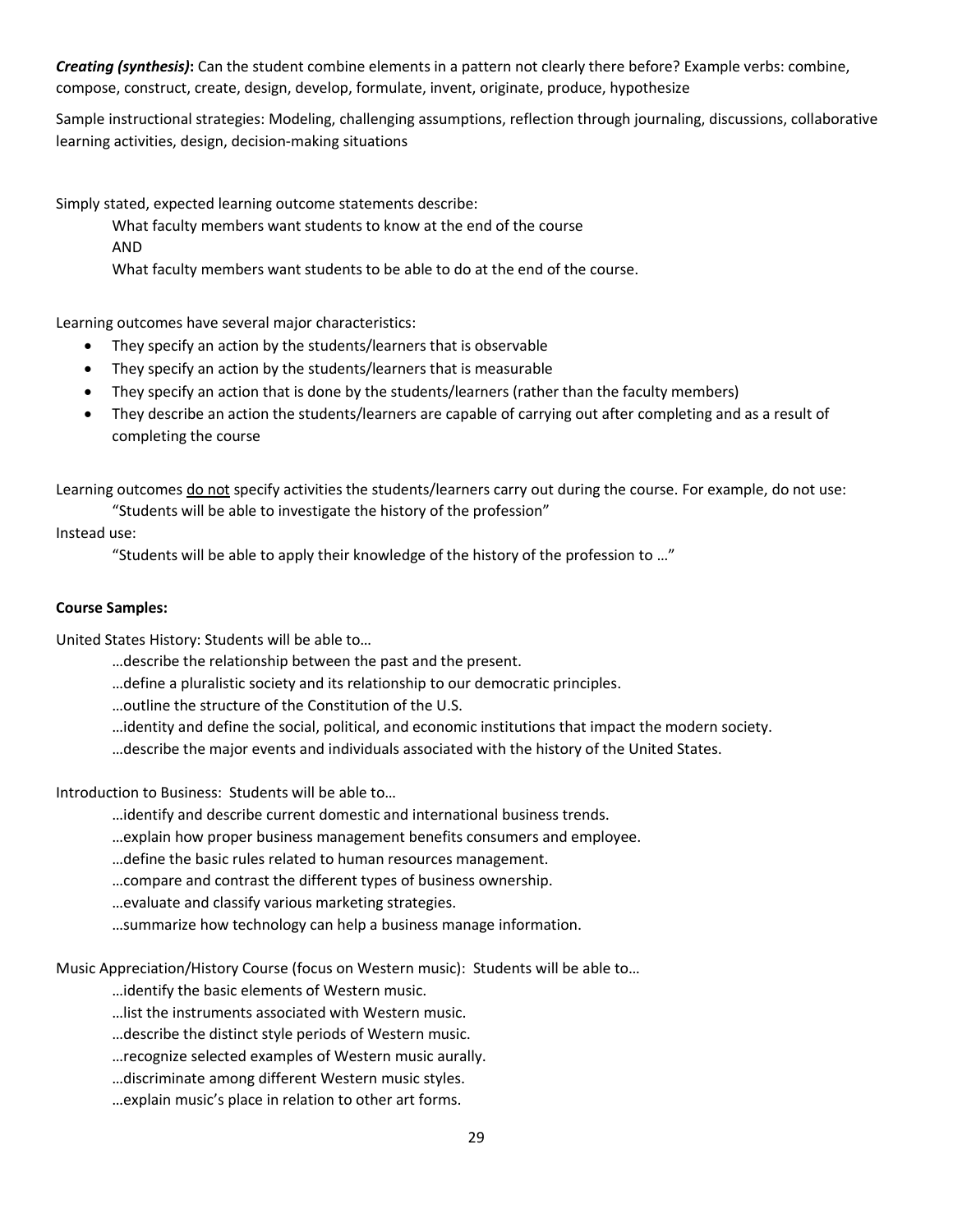General Psychology: Students will be able to…

…identify and define basic terms and concepts which are needed for advanced courses in psychology.

…outline the scientific method as it is used by psychologists.

…apply the principles of psychology to practical problems.

…compare and contrast the multiple determinants of behavior (environmental, biological, and genetic).

…analyze current research findings in the areas of physiological psychology, perception, learning, abnormal, and social psychology.

…distinguish between healthy and unhealthy physical, mental, and emotional patterns.

Plant and Soil Sciences: Students will be able to…

…label the parts of a plant.

…define the terms used in plant growth and reproduction.

…explain transpiration, respiration and photosynthesis.

…calculate the germination rates of various seeds.

…identify soil texture and structure from soil samples.

…list the primary, secondary and micro nutrients present in soil.

…identify and describe land capability classes and their uses.

General Nutrition: Students will be able to…

…describe the digestive system.

…explain the steps involved in metabolism and the ways energy is derived from carbohydrate, fat, and protein.

…design individualized eating plans utilizing diet planning principles and the Food Guide Pyramid.

…state the benefits associated with physical activity and the components of a sound fitness or health program.

…describe how nutrition and lifestyle choices impact the life cycle.

Language Disorders in School-age Children: Students will be able to…

...describe curriculum –based assessment.

…compare and contrast service delivery models.

…explain the importance of the common core state standards in relation to speech/language skills.

…apply curriculum-based assessment to a case scenario.

…evaluate the evidence for the effectiveness of models of language intervention.

…create an informal assessment tool for language-literacy.

*Source:* Anderson, L.W., & Krathwohl, D.R. (Eds.) (2001). A taxonomy of learning, teaching, and assessment: A revision of Bloom's taxonomy of educational objectives. New York: Longman.

#### **Examples of possible outcomes for internships:** Students will be able to…

…apply academic knowledge in a professional setting

…solve practical real-world problems in a professional setting

…demonstrate professionally relevant competencies and relationships in a professional setting …demonstrate proper business etiquette while fulfilling internship responsibilities

…critically evaluate the internship experience as an exemplar for the field

…demonstrate improved performance accordingly to professional constructive criticism

…evaluate own performance in light of one's expressed goals and learning outcomes

…compare and contrast one's self-perception to the professional perception of the site supervisor …demonstrate understanding of a professional organizational culture

*Source:* <http://www.hope.edu/academic/intern/Learning%20outcomes.pdf>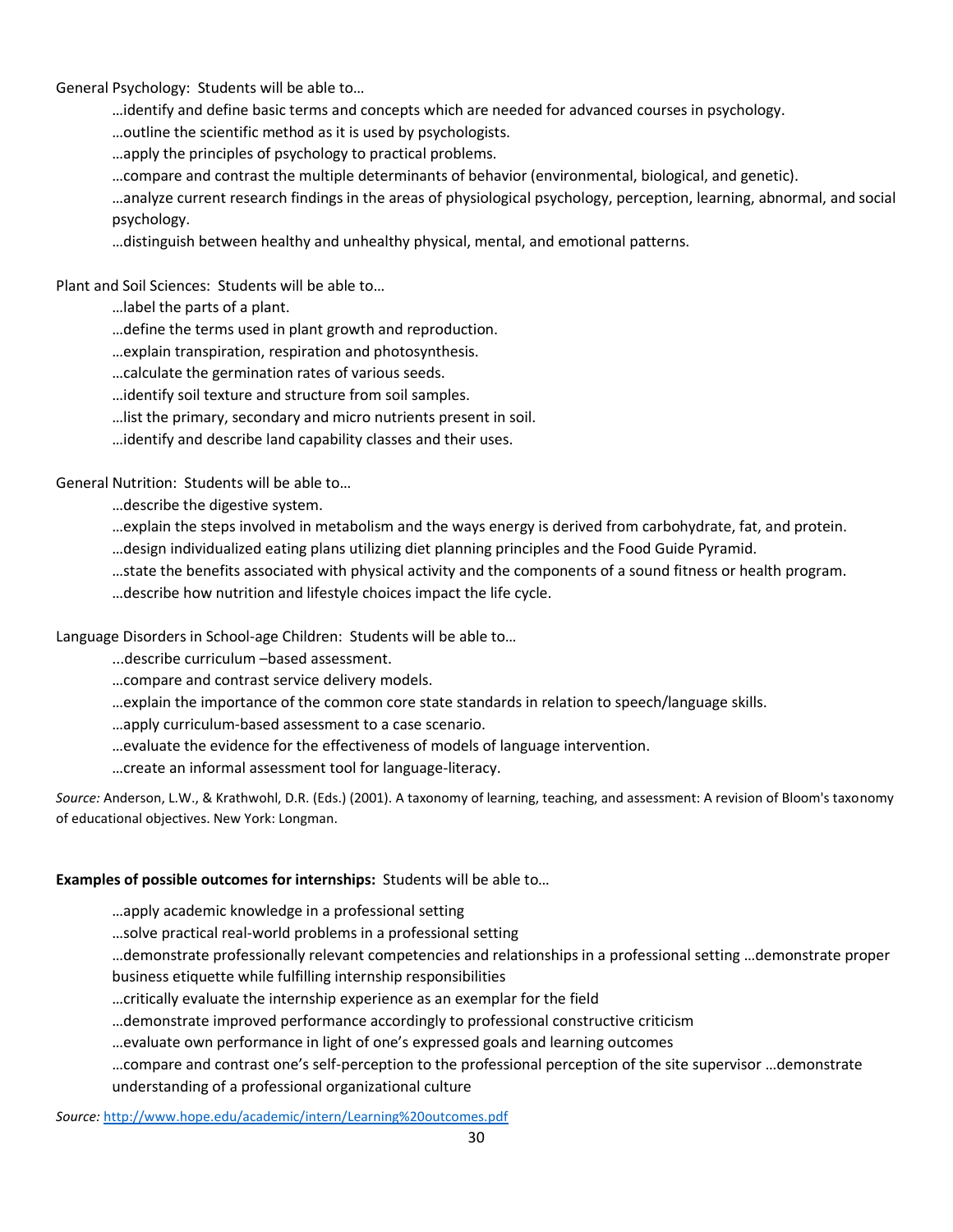# <span id="page-30-0"></span>APPENDIX E: Standard Requisite Text

| <b>REQUIREMENT</b>                                              | <b>LANGUAGE</b>                                                                                                                                                                                                                                                                                        |  |  |
|-----------------------------------------------------------------|--------------------------------------------------------------------------------------------------------------------------------------------------------------------------------------------------------------------------------------------------------------------------------------------------------|--|--|
|                                                                 | Graduate Courses: Note that all courses with catalog numbers of 5000 and above<br>are graduate-level courses and require graduate standing even though this fact is<br>not listed for each course.                                                                                                     |  |  |
| <b>PERMISSION</b><br><b>REQUIRED OR PERM</b><br><b>REQUIRED</b> | Permission is required for the class and it is not available through online<br>registration. Register for this class with a class permission slip obtained from the<br>instructor or the department/school offering the course.                                                                        |  |  |
| <b>HTC</b>                                                      | Honors Tutorial College students only.                                                                                                                                                                                                                                                                 |  |  |
| <b>CONCURRENT OR</b><br><b>CONCUR</b>                           | Take concurrently with other course. Example: LING 4750 or CONCURRENT                                                                                                                                                                                                                                  |  |  |
| ETM 2210 AND (PHYS<br>2020 OR 2520)                             | Indicates (for example) ETM 2210 and either PHYS 2020 or PHYS 2520 must be<br>completed (the second PHYS is implied and not printed).                                                                                                                                                                  |  |  |
| <b>CORBETTER</b>                                                | Indicates (for example) a "C" is the lowest acceptable grade for the requisite<br>course. Example: C or BETTER in JOUR 1330                                                                                                                                                                            |  |  |
| <b>Adv Writ</b>                                                 | Indicates that the Advanced Writing requirement must be completed.                                                                                                                                                                                                                                     |  |  |
| <b>FR ONLY</b>                                                  | Indicates student must be freshman rank.                                                                                                                                                                                                                                                               |  |  |
| <b>FR OR SOPH</b>                                               | Indicates student must either be freshman or sophomore rank.                                                                                                                                                                                                                                           |  |  |
| <b>FR OR SOPH OR JR</b>                                         | Indicates student must be freshman, sophomore, or junior rank.                                                                                                                                                                                                                                         |  |  |
| <b>SOPH ONLY</b>                                                | Indicates student must be sophomore rank.                                                                                                                                                                                                                                                              |  |  |
| <b>SOPH OR JR</b>                                               | Indicates student must be either sophomore or junior rank.                                                                                                                                                                                                                                             |  |  |
| SOPH OR JR OR SR                                                | Indicates student must be sophomore, junior, or senior rank.                                                                                                                                                                                                                                           |  |  |
| <b>JR ONLY</b>                                                  | Indicates student must be junior rank.                                                                                                                                                                                                                                                                 |  |  |
| <b>JR OR SR</b>                                                 | Indicates student must be either junior or senior rank.                                                                                                                                                                                                                                                |  |  |
| <b>SR ONLY</b>                                                  | Indicates student must be senior rank.                                                                                                                                                                                                                                                                 |  |  |
| <b>EQUIVALENT OR</b><br><b>EQUIV</b>                            | If this appears in the requisite, students who feel they have comparable courses or<br>experience may ask for permission to enroll in the course. They must obtain a class<br>permission slip from the instructor or the department/school offering the course in<br>order to register for the course. |  |  |
| <b>RECOMMENDED</b>                                              | Indicates this course is a recommended prerequisite. However, it is not a<br>requirement for registering for the course.                                                                                                                                                                               |  |  |
| <b>NOT PSY 1200</b>                                             | Indicates (for example) the student who has completed PSY 1200 may not register for<br>this course.                                                                                                                                                                                                    |  |  |
| <b>MAJOR OR MJR</b>                                             | Indicates student must be a major of that department/school.                                                                                                                                                                                                                                           |  |  |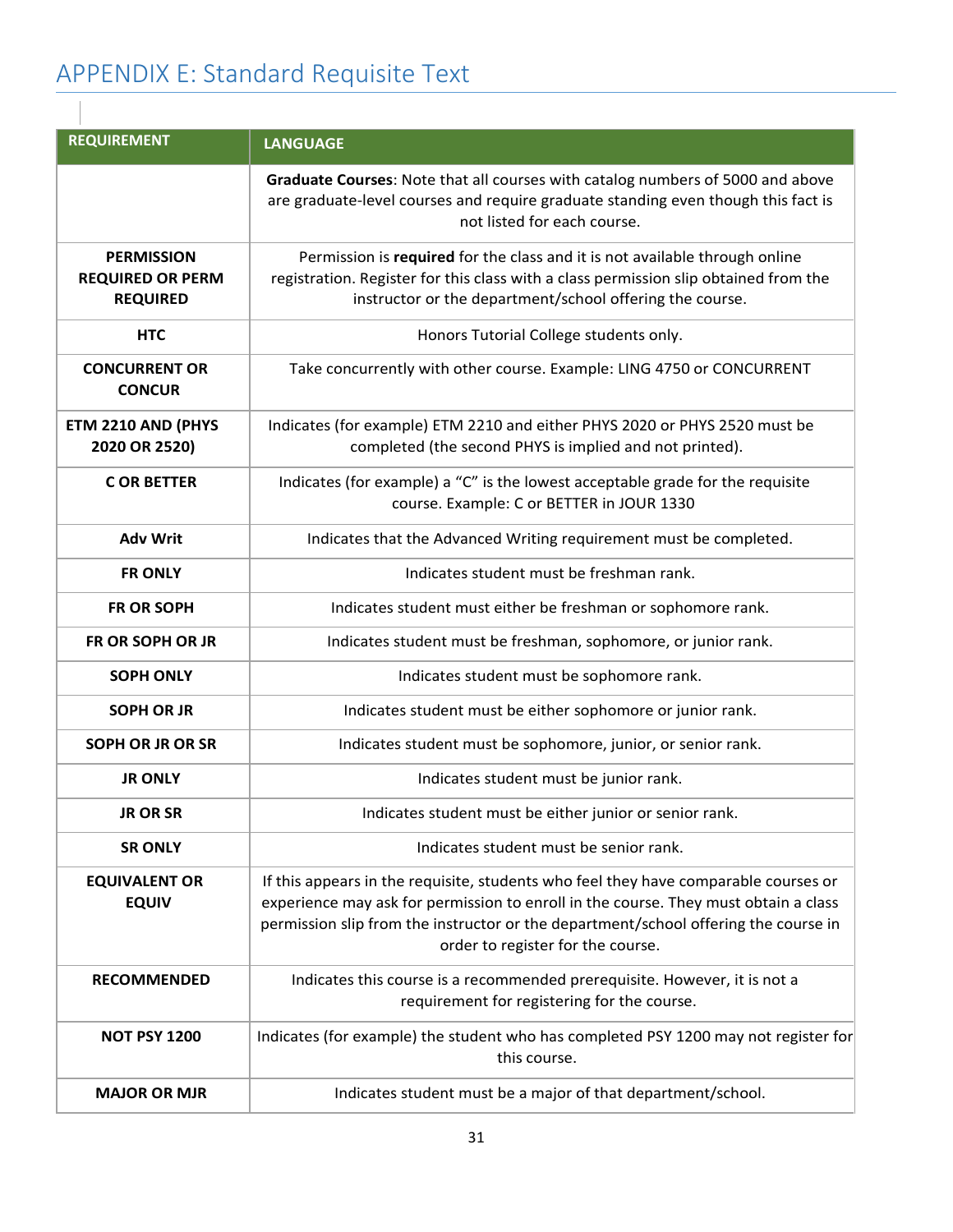# <span id="page-31-0"></span>APPENDIX F: General Education

General education components for a course must be specified by completing the "General Education" portion of the OCEAN document, either at the time a new course is created, or during a course change. ICC forwards all requests for new General Education designations and changes in General Education courses to the UCC General Education Committee for comment.

# <span id="page-31-1"></span>BRICKS Components

The five categories of the BRICKS General Education Program include:

- 1. **Foundations** include four components and emphasize written communication, quantitative reasoning, and intercultural knowledge and competence.
- 2. **Pillars** include four components and emphasize knowledge and methods associated with the arts, humanities, natural sciences, and social sciences through distributed courses.
- 3. **Arches**include three, interrelated components and emphasize critical thinking, teamwork, and discipline-specific knowledge.
- 4. **Bridges** include four components and emphasize oral communication, ethical reasoning, integrative learning, and intercultural knowledge /competence.
- 5. **Capstones** include one requirement and emphasize critical thinking and integrative learning.

Note: Some general education components require Ohio Transfer Module (OTM) approval as one of the general education areas of distribution. Instructions for how to submit courses for OTM approval are available through the UCC General Education Committee website.

## <span id="page-31-2"></span>Category 1: Foundations Courses

Foundations provide coursework to develop students' abilities to communicate effectively through writing, to use quantitative reasoning, and to develop global and domestic intercultural knowledge and competence. For each requirement, the majority of the course content and experiences should focus on the common goal.

| Requirement(s)          | Min.<br>Hrs.  | <b>Common Goal(s)</b> | <b>Notes</b>                                          |
|-------------------------|---------------|-----------------------|-------------------------------------------------------|
| Written                 | 3             | Written               | Must be OTM-approved as First Writing.                |
| Communication           |               | Communication         | The majority of the course content and experiences    |
|                         |               |                       | should focus on achieving all of the Written          |
|                         |               |                       | Communication common goal learning outcomes.          |
| <b>Advanced Writing</b> | 3             | Written               | May be at any undergraduate level and from any        |
|                         |               | Communication         | discipline.                                           |
|                         |               |                       | The majority of the course content and experiences    |
|                         |               |                       | focused on achieving all of the Written Communication |
|                         |               |                       | common goal learning outcomes.                        |
| Quantitative            | 3             | Quantitative          | Must be OTM-approved as Mathematics, Statistics, and  |
| Reasoning               |               | Reasoning             | Logic.                                                |
|                         |               |                       | The majority of the course content and experiences    |
|                         |               |                       | should focus on achieving all of the Quantitative     |
|                         |               |                       | Reasoning common goal learning outcomes.              |
| Intercultural           | $\mathcal{P}$ | Intercultural         | Must be at the 1000 or 2000 level.                    |
| Explorations            |               | Knowledge and         | Must focus on achieving Intercultural Knowledge and   |
|                         |               | Competence            | Competence learning outcomes (both domestic and       |
|                         |               |                       | global).                                              |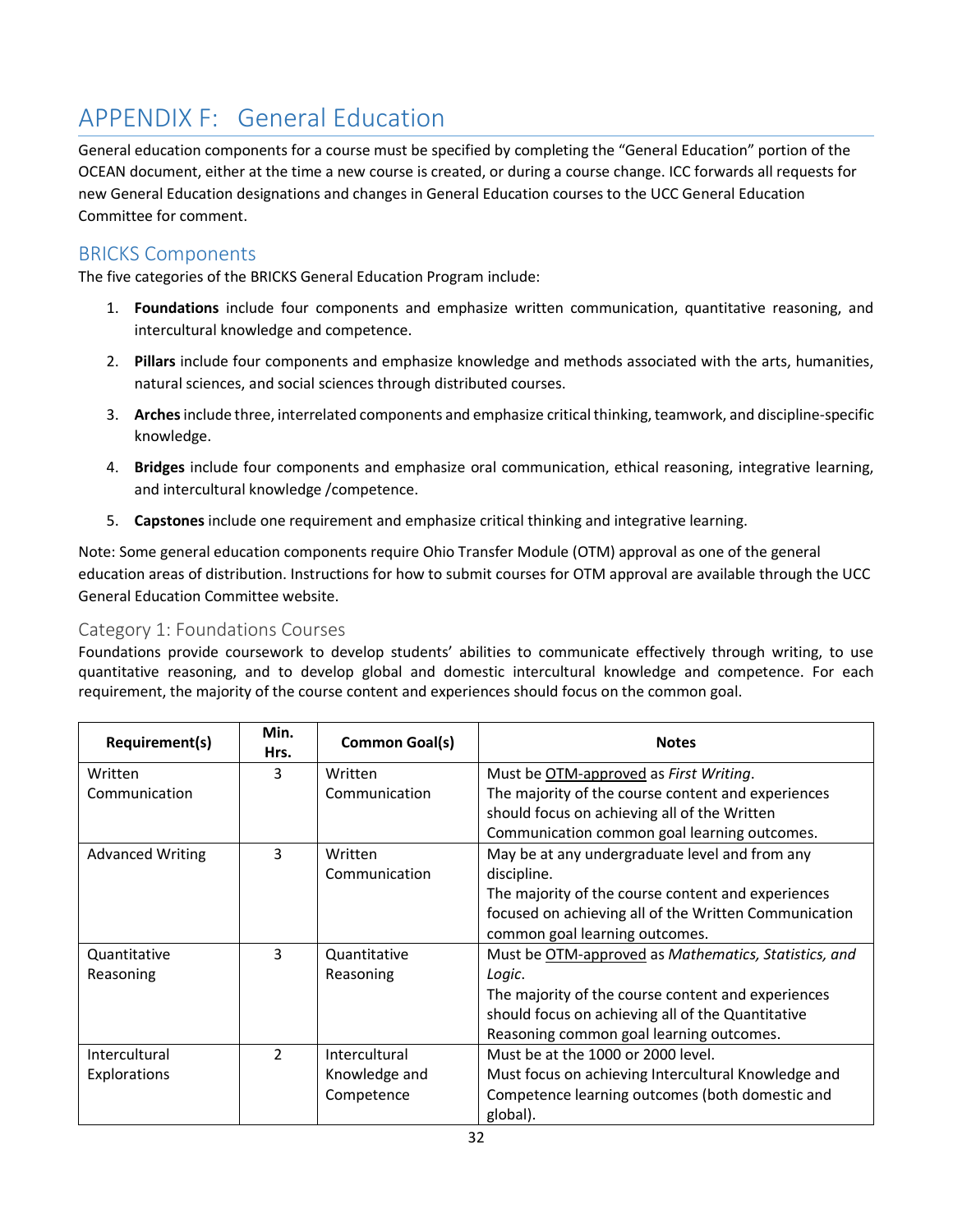|  | May also fulfill a Pillar or Arch requirement.<br><b>Cannot</b> complete the Bridges: Diversity & Practice<br>requirement. |
|--|----------------------------------------------------------------------------------------------------------------------------|
|--|----------------------------------------------------------------------------------------------------------------------------|

## <span id="page-32-0"></span>Category 2: Pillars Courses

Pillars provide an understanding of knowledge and methods associated with the humanities, natural sciences, and social sciences. Through breadth of knowledge, pillars allow students to explore multiple viewpoints, ideas, and disciplines important for any career. Courses must be accessible for all learners to explore and develop an understanding of broad disciplines important for a liberal arts education.

| Requirement(s)          | Min.<br>Hrs. | <b>Common Goal(s)</b> | <b>Notes</b>                                            |
|-------------------------|--------------|-----------------------|---------------------------------------------------------|
| Humanitites: Texts      | 3            | <b>Humanities</b>     | Must be OTM-approved as Arts and Humanities.            |
| and Contexts            |              | Knowledge &           | The majority of the course content and experiences      |
|                         |              | <b>Methods</b>        | should focus on achieving all of OHIO's Humanities      |
|                         |              |                       | breadth of knowledge learning outcomes.                 |
| Humanities: Arts        | 3            | Arts Knowledge &      | Must be OTM-approved as Arts and Humanities.            |
|                         |              | <b>Methods</b>        | The majority of the course content and experiences      |
|                         |              |                       | should focus on achieving all of OHIO's Arts breadth of |
|                         |              |                       | knowledge learning outcomes.                            |
| <b>Natural Sciences</b> | 3            | Natural Sciences      | Must be OTM-approved as Natural Sciences.               |
|                         |              | Knowledge &           | The majority of the course content and experiences      |
|                         |              | <b>Methods</b>        | should focus on achieving all of OHIO's Natural Science |
|                         |              |                       | breadth of knowledge learning outcomes.                 |
| Social and Behavioral   | 3            | Social and Behavioral | Must be OTM-approved as Social and Behavioral           |
| Sciences                |              | Sciences Knowledge    | Sciences. The majority of the course content and        |
|                         |              | & Methods             | experiences should focus on achieving all of OHIO's     |
|                         |              |                       | Social or Behavioral Science breadth of knowledge       |
|                         |              |                       | learning outcomes.                                      |

# <span id="page-32-1"></span>Category 3: Arches Courses

Arches enable students to explore a topic or problem from different disciplinary perspectives. Arches include nine credit hours (minimum), are multi-disciplinary, and connected to other courses through a shared topic. Courses must be accessible for all learners to explore and develop an understanding of a topic or problem from broad disciplinary perspectives. Students who complete the full set of courses for the Arch topic will earn a general education credential.

| Requirement(s)           | Min.<br>Hrs. | <b>Common Goal(s)</b>                                                                  | <b>Notes</b>                                                                                                                                                                                                                                                                                                                                                                  |
|--------------------------|--------------|----------------------------------------------------------------------------------------|-------------------------------------------------------------------------------------------------------------------------------------------------------------------------------------------------------------------------------------------------------------------------------------------------------------------------------------------------------------------------------|
| <b>Constructed World</b> | 3            | Critical Thinking and<br>Teamwork (as a set<br>of courses or as<br>individual courses) | Must be OTM-approved as Mathematics, Statistics, and<br>Logic or Arts and Humanities.<br>If the course is approved as Mathematics,<br>Statistics, and Logic, the course content and<br>experiences should achieve all of Quantitative<br>Reasoning learning outcomes.<br>If the course is approved as Arts and<br>$\bullet$<br>Humanities, the course content and experiences |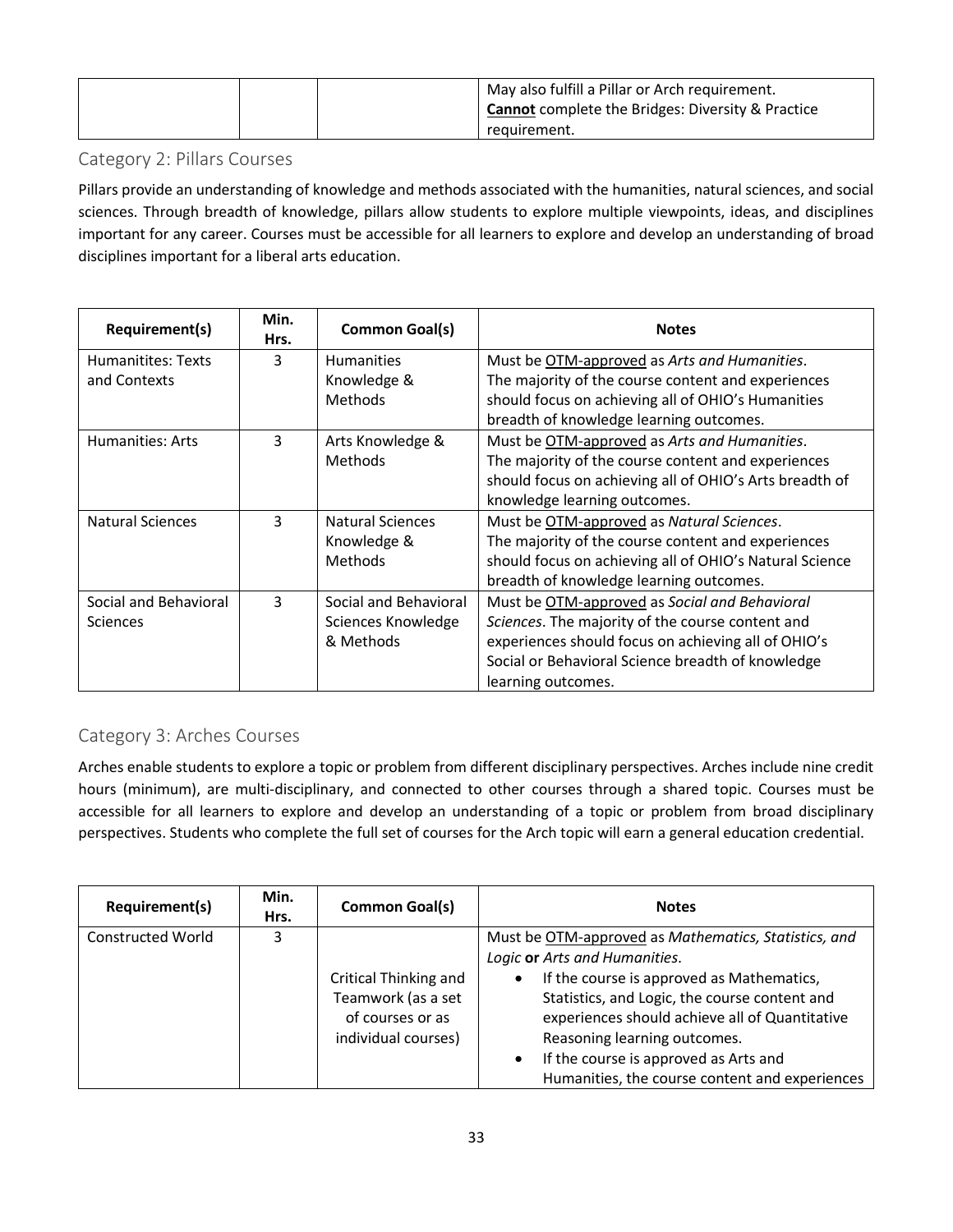|                        |   | should achieve all of OHIO's Arts or Humanities           |
|------------------------|---|-----------------------------------------------------------|
|                        |   | breadth of knowledge learning outcomes.                   |
|                        |   |                                                           |
|                        |   | Courses must achieve either critical thinking or          |
|                        |   | teamwork common goal learning outcomes.                   |
| Natural World          | 3 | Must be OTM-approved as Natural Sciences.                 |
|                        |   | Course content and experiences should focus on            |
|                        |   | achieving all of OHIO's Natural Science breadth of        |
|                        |   | knowledge learning outcomes.                              |
|                        |   | Courses must achieve either critical thinking or teamwork |
|                        |   | common goal learning outcomes.                            |
| <b>Connected World</b> | 3 | Must be OTM-approved as Social and Behavioral             |
|                        |   | Sciences.                                                 |
|                        |   | Course content and experiences should focus on            |
|                        |   | achieving all of OHIO's Social or Behavioral Science      |
|                        |   | breadth of knowledge learning outcomes.                   |
|                        |   | Courses must achieve either critical thinking or          |
|                        |   | teamwork common goal learning outcomes.                   |

### <span id="page-33-0"></span>Category 4: Bridges Courses

Bridges focus explicitly on specific common goal learning outcomes. Course options should encourage students to build competencies through experiences in a liberal arts discipline and/or their major or minor field. Options may be:

- Standalone courses (1+ credit hours) focused exclusively on common learning outcomes,
- Courses taken concurrently with other courses (e.g., similar to a lab taken concurrently with the lecture),
- Standalone courses (3+ credit hours) where learning opportunities and experiences achieve the common goal learning outcomes in addition to other course-level learning outcomes, or
- A sequence of courses where students are provided opportunities to learn and achieve common goal learning outcomes through a combination of courses.

| Requirement(s)       | Min.<br>Hrs. | <b>Common Goal(s)</b>    | <b>Notes</b>                                            |
|----------------------|--------------|--------------------------|---------------------------------------------------------|
| Speaking & Listening | 1            | Oral Communication       | May be at any undergraduate level and from any          |
|                      |              |                          | discipline.                                             |
|                      |              |                          | Must provide learning opportunities and experiences for |
|                      |              |                          | students to achieve Oral Communication common goal      |
|                      |              |                          | learning outcomes.                                      |
| Ethics & Reasoning   | $\mathbf{1}$ | <b>Ethical Reasoning</b> | May be at any undergraduate level and from any          |
|                      |              |                          | discipline.                                             |
|                      |              |                          | Must provide learning opportunities and experiences for |
|                      |              |                          | students to achieve Ethical Reasoning common goal       |
|                      |              |                          | learning outcomes.                                      |
| Diversity & Practice | $\mathbf{1}$ | Intercultural            | May be at any undergraduate level and from any          |
|                      |              | Knowledge and            | discipline.                                             |
|                      |              | Competence               | Must provide learning opportunities and experiences for |
|                      |              |                          | students to achieve Intercultural Knowledge and         |
|                      |              |                          | Competence learning outcomes (both domestic and         |
|                      |              |                          | global).                                                |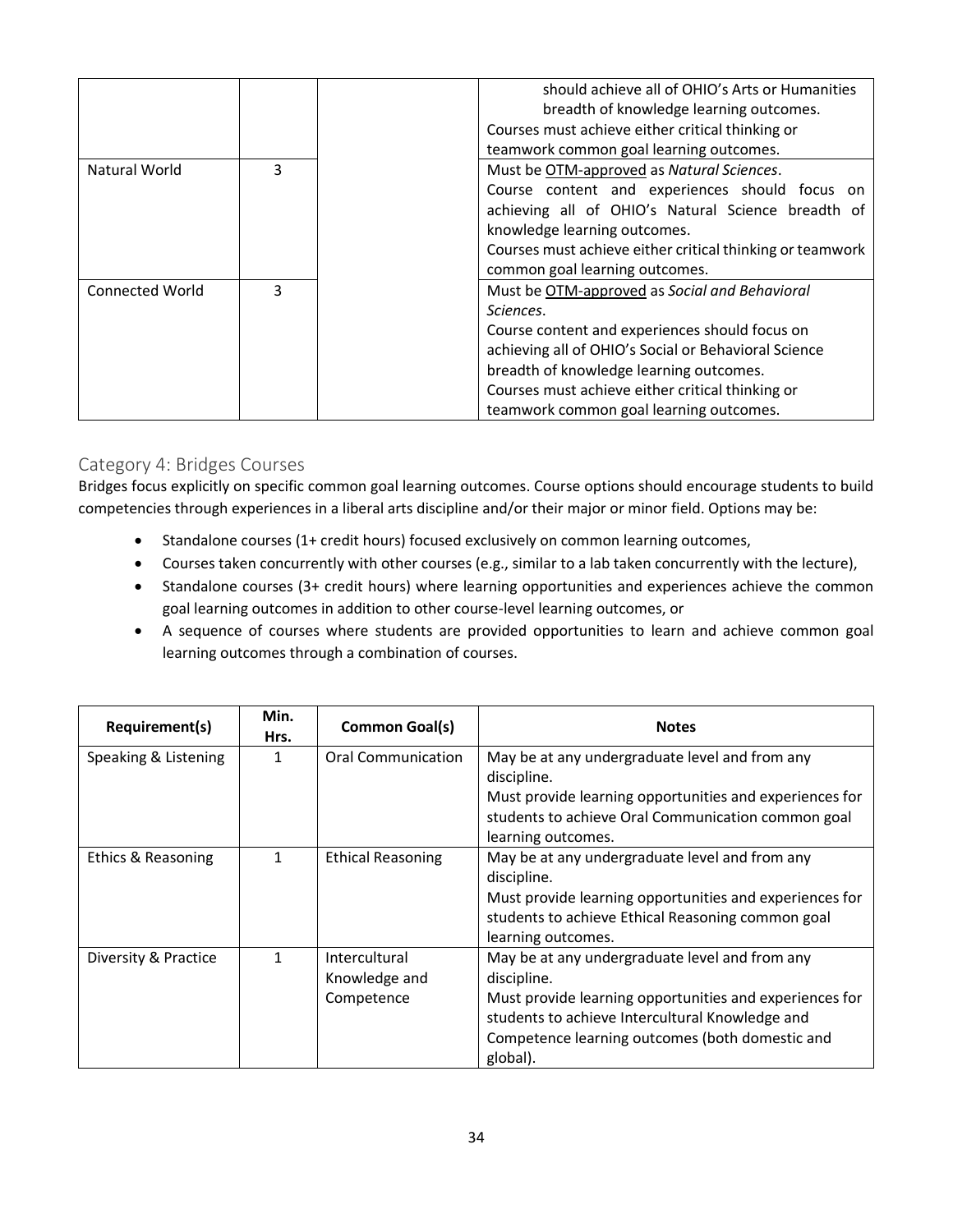|                  |                      | Courses that fulfill the Diversity & Practice requirement<br>courses cannot also complete the Bridges: Diversity &<br>Practice requirement.                                                            |
|------------------|----------------------|--------------------------------------------------------------------------------------------------------------------------------------------------------------------------------------------------------|
| Learning & Doing | Integrative Learning | May be at any undergraduate level and from any<br>discipline.<br>Must provide learning opportunities and experiences for<br>students to achieve Integrative Learning common goal<br>learning outcomes. |

## <span id="page-34-0"></span>Category 5: Capstone Courses

Capstones are capstone courses or culminating experiences that require students to integrate and apply what they have learned. Typically offered at the end of a student's educational journey, capstones may be specific to the major, an arch requirement, or combined with a bridges course.

| Requirement(s)                           | Min.<br>Hrs. | <b>Common Goal(s)</b>                                | <b>Notes</b>                                                                                                                                                                                                                                                                                                                                                |
|------------------------------------------|--------------|------------------------------------------------------|-------------------------------------------------------------------------------------------------------------------------------------------------------------------------------------------------------------------------------------------------------------------------------------------------------------------------------------------------------------|
| Capstone or<br>Culminating<br>Experience |              | <b>Critical Thinking and</b><br>Integrative Learning | Must achieve both Critical Thinking and Integrative<br>Learning common goal learning outcomes.<br>May be specific to the major, an Arch requirement, or<br>combined with a Bridge requirement. For example, a<br>three credit hour capstone may be approved to achieve<br>minimum credit hours for the Capstone (2 hours) and<br>Learning & Doing (1 hour). |

# <span id="page-34-1"></span>Breadth of Knowledge Learning Outcomes

#### <span id="page-34-2"></span>Arts

For Pillars–Humanities: Arts courses. Courses designated as arts will provide opportunities for learners to achieve all of the following learning outcomes:

- 1. Students will employ principles, terminology, and methods from at least one discipline in the arts.
- 2. Students will be able to analyze, interpret, and/or evaluate primary works of artistic expression.
- 3. Students will explain relationships among cultural and/or historical contexts and the arts.

### <span id="page-34-3"></span>Humanities

For Pillars–Humanities: Texts and Contexts courses. Courses designated as humanities will provide opportunities for learners to achieve all of the following learning outcomes:

- 1. Students will be able to employ principles, terminology, and methods from disciplines in the humanities.
- 2. Students will be able to analyze, interpret, and/or evaluate primary works that are products of the human imagination.
- 3. Students will be able to communicate concepts and evidence related to humanistic endeavors.
- 4. Students be able to explain relationships among cultural and/or historical contexts and the humanities

### <span id="page-34-4"></span>Natural Sciences

For Pillars–Humanities: Natural Sciences courses. Courses designated as natural sciences will provide opportunities for learners to achieve all of the following learning outcomes:

1. Students will be able to explain basic terminology, concepts and methods of modern science.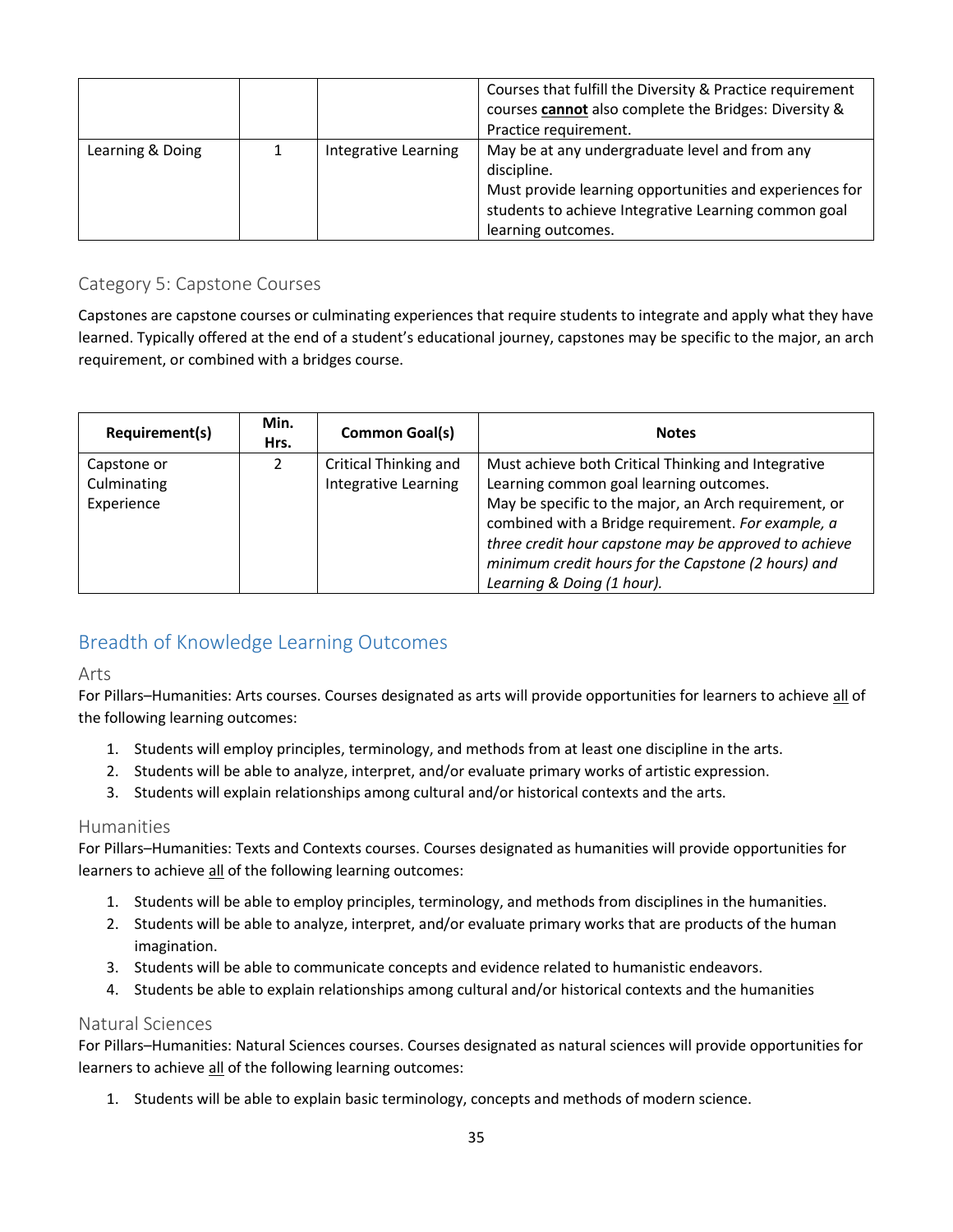- 2. Students will be able to apply scientific methods of inquiry appropriate to a discipline to gather and analyze data and draw evidence‐based conclusions.
- 3. Students will be able to evaluate evidence-based scientific arguments in a logical fashion and distinguish between scientific and non‐scientific evidence and explanations.
- 4. Student will be able to communicate how scientific findings contribute to the modern world.

## <span id="page-35-0"></span>Social or Behavioral Sciences

For Pillars–Humanities: Social and Behavioral Sciences courses. Courses designated as social or behavioral sciences will provide opportunities for learners to achieve all of the following learning outcomes:

- 1. Students will be able to explain primary terminology, concepts, and findings of the specific social or behavioral science discipline.
- 2. Students will be able to apply the logic and methods of social or behavioral scientific inquiry.
- 3. Students will be able to explain how social or behavioral sciences contribute to becoming an informed citizen.
- 4. Students will be able to describe ways that the fields of the social and behavioral sciences and their findings are influenced by the social identities of the investigators.

# <span id="page-35-1"></span>Common Goals

## <span id="page-35-2"></span>Critical Thinking Learning Outcomes

For courses included in Arches (either across the courses that comprise the Arch or within each of the courses in the Arch) and Capstone courses. Courses, programs, or learning experiences designated as teaching critical thinking will provide opportunities for learners to achieve all of the following learning outcomes:

- 1. *Explanation of issues*. Students will be able to critically state, describe, and consider an issue or problem.
- 2. *Evidence*. Students will be able to use information from source(s) with enough interpretation/evaluation to develop a comprehensive analysis or synthesis.
- 3. *Influence of context and assumptions*. Students will be able to systematically and methodically analyze assumptions and carefully evaluate the relevance of contexts when presenting a position.
- 4. *Student's position (perspective, thesis/hypothesis)*. Students will be able to state a specific position (i.e., perspective, thesis, or hypothesis) that is thoughtful, recognizes complexities, and acknowledges limitations.
- 5. *Conclusions and related outcomes*. Students will be able to state conclusions and related outcomes (consequences and implications) logically and in a priority order.

### <span id="page-35-3"></span>Ethical Reasoning Learning Outcomes

For Bridges–Ethics & Reasoning Courses. Courses, programs, or learning experiences designated as teaching ethical reasoning will provide opportunities for learners to achieve all of the following learning outcomes.

- 1. *Ethical self-awareness*. Students will be able to recognize one's own ethical core beliefs and how they shape ethical conduct and thinking.
- 2. *Perspectives / concepts*. Students will be able to understand ethical perspectives, theories, and/or concepts.
- 3. *Ethical issue(s)*. Students will be able to recognize, evaluate, and connect ethical issues.
- 4. *Application*. Students will be able to apply ethical perspectives, theories, or concepts to a decision-making situation.
- 5. *Evaluation*. Students will be able to evaluate alternative ethical perspectives within a decision-making situation.

### <span id="page-35-4"></span>Integrative Learning Outcomes

For Bridges–Learning & Doing and Capstone courses. Courses, programs, or learning experiences designated as teaching integrative learning will provide opportunities for learners to achieve all of the following learning outcomes.

1. *Connection to experience*. Students will be able to connect relevant experience and academic knowledge.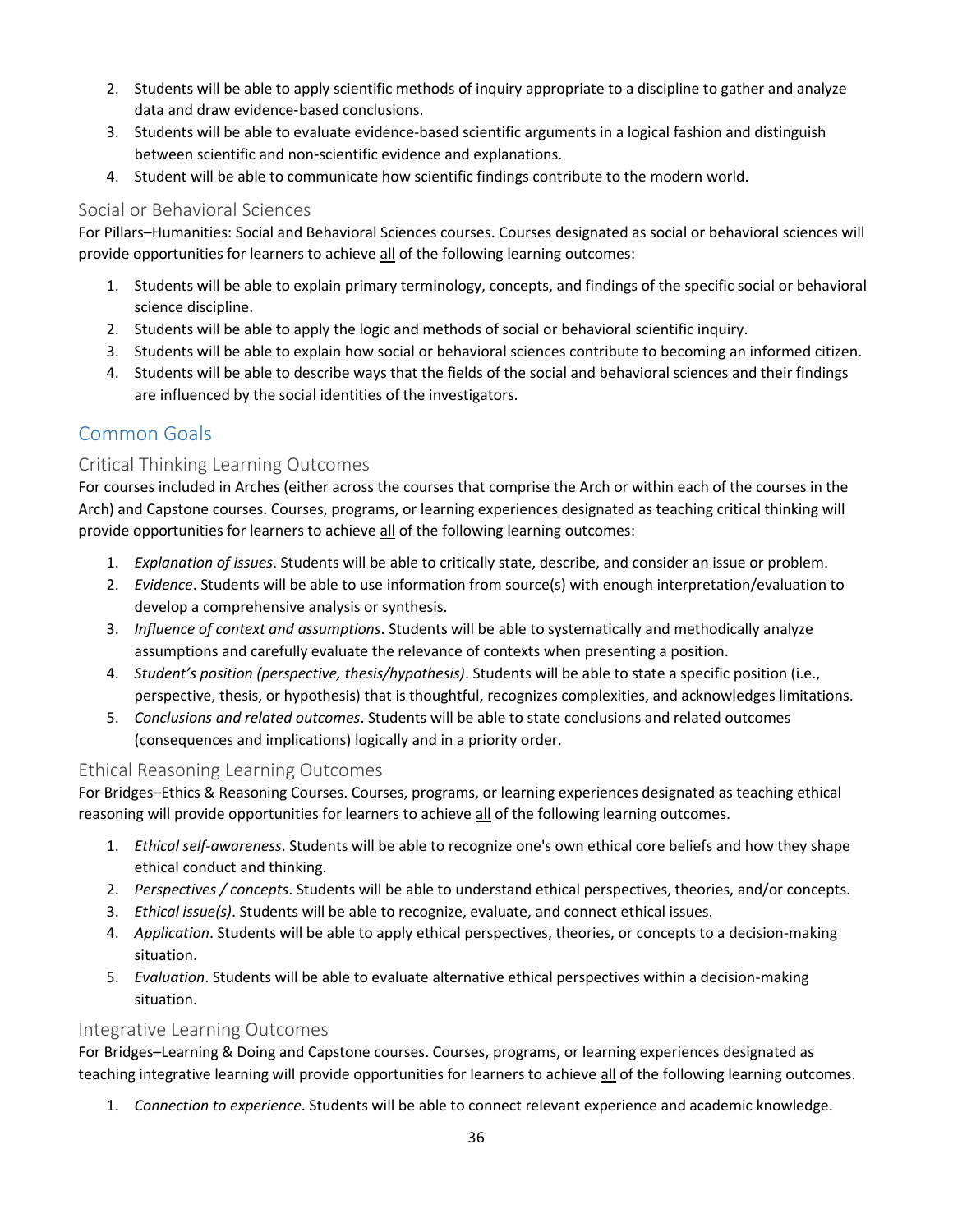- 2. *Connections to discipline*. Students will be able to see and make connections across disciplines and perspectives.
- 3. *Transfer*. Students will be able to adapt and apply skills, abilities, theories, or methodologies gained in one situation to a new situation.
- 4. *Integrated communication*. Students will be able to complete an assignment using a format, language, or visual representation in ways that enhance meaning.
- 5. *Reflection and self-assessment*. Students will be able to demonstrate a developing sense of self as a learner and build on prior experience to respond to new and challenging contexts.

## <span id="page-36-0"></span>Intercultural Knowledge and Competence Learning Outcomes

For Foundations–Intercultural Explorations and Bridges–Diversity & Practice courses. Courses, programs, or learning experiences designated as teaching intercultural knowledge and competence will provide opportunities for learners to achieve all the following learning outcomes.

- 1. *Cultural self-awareness*. Students will be able to articulate insights about one's own cultural rules and biases.
- 2. *Cultural worldwide frameworks*. Students will be able to demonstrate an understanding of the complexity of elements important to members of another culture in relation to its history, values, politics, communication styles, economy, or beliefs and practices.
- 3. *Empathy*. Students will be able to interpret intercultural experience from their own and others' worldview and to act in a supportive manner that recognizes the feelings of another cultural group.
- 4. *Verbal and non-verbal communications*. Students will be able to demonstrate an understanding of cultural differences in verbal and non-verbal communication and to negotiate a shared understanding based on those differences.
- 5. *Curiosity*. Students will be able to ask complex questions of other cultures and to articulate answers to these questions that reflect multiple cultural perspectives.
- 6. *Openness*. Students will be able to initiate and develop interactions with culturally different others while suspending judgment in valuing his / her interactions with culturally different others.

## <span id="page-36-1"></span>Oral Communication Learning Outcomes

For Bridges–Speaking & Listening courses. Courses, programs, or learning experiences designated as teaching oral communication will provide opportunities for learners to achieve all of the following learning outcomes.

- 1. *Organization*. Students will be able to group and sequence ideas and supporting material such that the organization reflects the purpose of the presentation, is cohesive, and accomplishes the goal(s).
- 2. *Language*. Students will be able to use unbiased vocabulary, terminology, and sentence structure appropriate to the topic and audience
- 3. *Delivery*. Students will be able to use posture, gestures, eye contact, and voice to enhance the effectiveness of a presentation and to make the speaker appear polished / confident.
- 4. *Supporting material*. Students will be able to provide credible, relevant, and convincing information (e.g., explanations, analogies, quotations, statistics, examples, contexts) that supports the principle ideas of the presentation or establishes the presenter's credibility on the topic.
- 5. *Central message*. Students will be able to articulate a precise, compelling, and memorable purpose or main point of a presentation.

### <span id="page-36-2"></span>Quantitative Reasoning Learning Outcomes

For Foundations–Quantitative Reasoning courses. Courses, programs, or learning experiences designated as teaching quantitative reasoning will provide opportunities for learners to achieve all of the following learning outcomes.

1. *Interpretation*. Students will be able to explain information presented in mathematical forms (e.g., equations, graphs, diagrams, tables, words).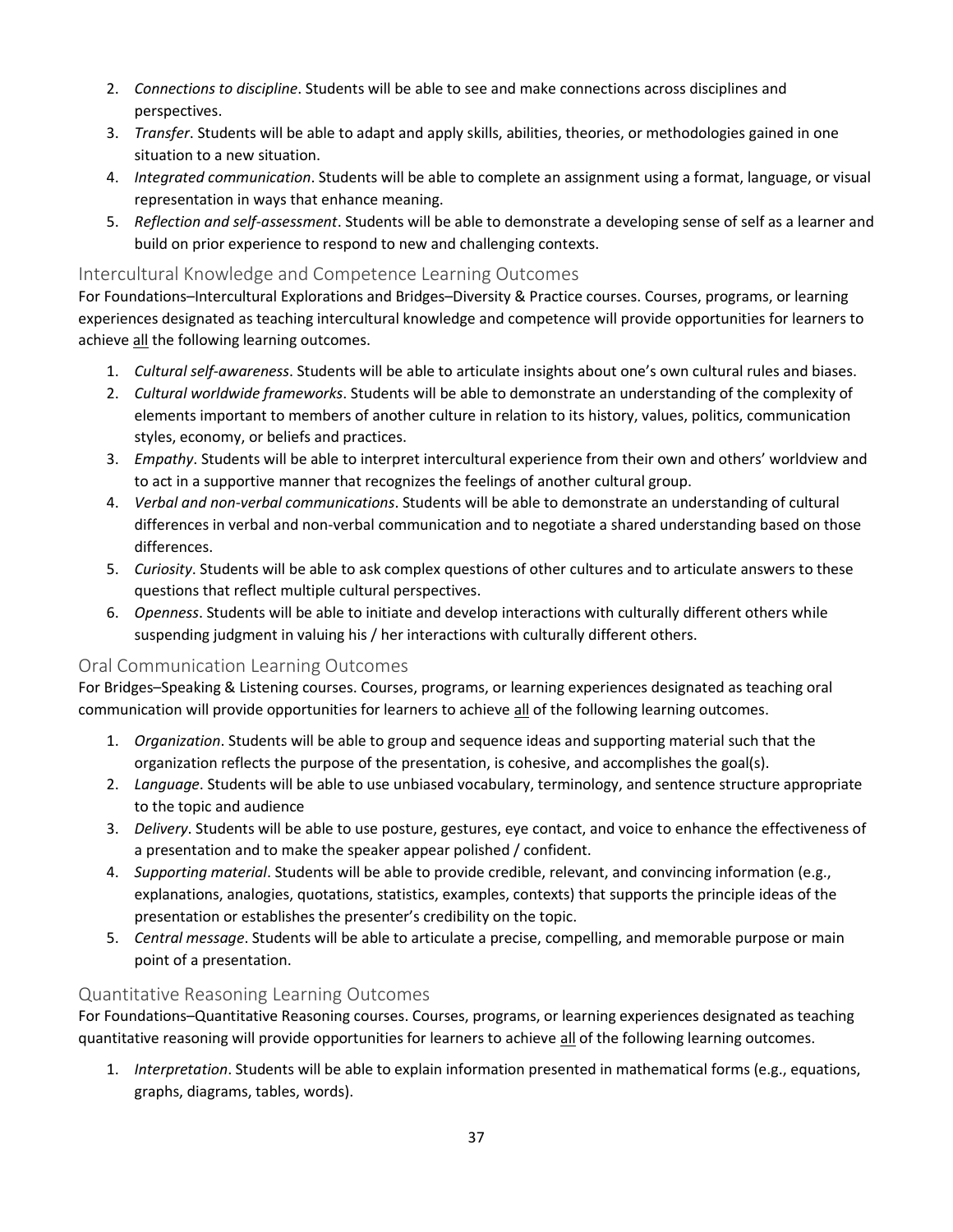- 2. *Representation*. Students will be able to convert relevant information into various mathematical forms (e.g., equations, graphs, diagrams, tables, words).
- 3. *Calculation*. Students will be able to calculate relevant information using various mathematical formulas.
- 4. *Application / Analysis*. Students will be able to make judgments and draw appropriate conclusions based on the quantitative analysis of data while recognizing the limits of this analysis.
- 5. *Assumptions*. Students will be able to make and evaluate important assumptions in estimation, modeling, and data analysis.
- 6. *Communications*. Students will be able to express quantitative evidence in support of the argument or purpose of the work (in terms of what evidence is used and how it is formatted, presented, and contextualized).

## <span id="page-37-0"></span>Teamwork Learning Outcomes

For courses included in Arches (either across the courses that comprise the Arch or within each of the courses in the Arch). Courses, programs, or learning experiences designated as teaching teamwork will provide opportunities for learners to achieve all of the following learning outcomes.

- 1. *Contributes to team meetings*. Students will be able to contribute ideas, solutions, and courses of action during team meetings
- 2. *Engagement of team members*. Students will be able to engage other team members, constructively and respectfully.
- 3. *Individual contributions*. Students will be able to provide meaningful contributions to the team that advances the work of the group
- 4. *Constructive team climate*. Students will be able to foster a constructive team climate.
- 5. *Conflict management*. Students will be able to manage team conflict.

## <span id="page-37-1"></span>Written Communication Learning Outcomes

For Foundations–Written Communication and Foundations-Advanced Writing courses. Courses, programs, or learning experiences designated as teaching written communication will provide opportunities for learners to achieve all of the following learning outcomes:

- 1. *Context and purpose*. Students will be able to demonstrate an understanding of the context and purpose for writing such that the text has the writer's intended effect on an audience
- 2. *Content development*. Students will be able to use appropriate, relevant, and compelling content to illustrate mastery of the subject, conveying the writer's understanding, and shaping the whole work.
- 3. *Genre and disciplinary conventions*. Students will be able to use formal and informal rules for particular kinds of texts and/or media that guide formatting, organization, and stylistic choices appropriate for a specific academic field.
- 4. *Sources and evidence*. Students will be able to use and source texts (written, oral, behavioral, visual, or other) to extend, argue with, develop, define, or shape the writer's ideas.
- 5. *Control of syntax and mechanics*. Students will be able to use syntax and mechanics effectively to communicate ideas.

# <span id="page-37-2"></span>APPENDIX G: Helpful Tips for Submitting a Course in OCEAN

Deleted effective Fall 2018-2019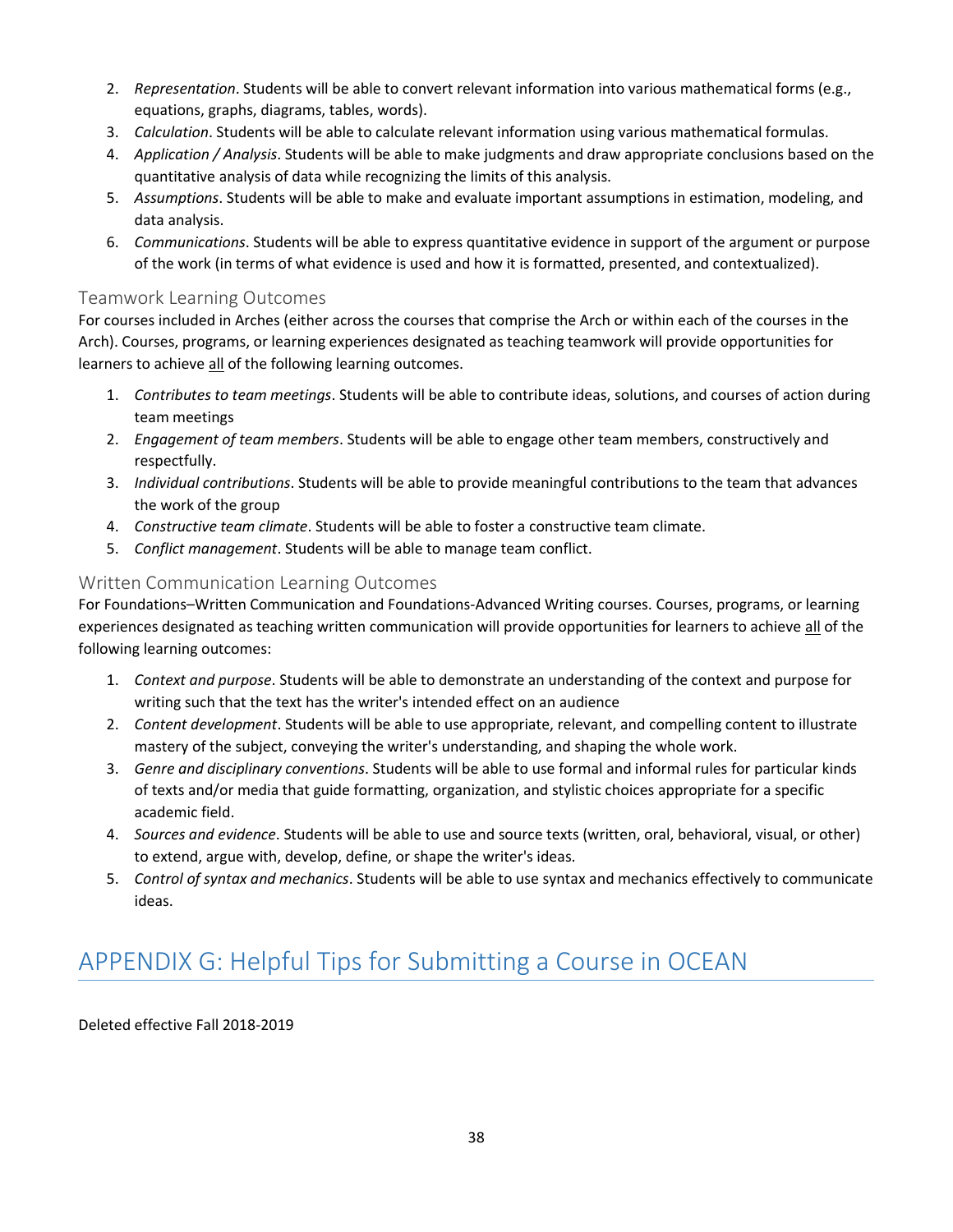# <span id="page-38-0"></span>APPENDIX H: Service Learning Courses**<sup>2</sup>**

In Spring Semester 2015, the University Curriculum Council passed a resolution to implement a "C" suffix to designate service learning and community engagement courses at Ohio University. There are two procedures for developing ccourses: new course creation and course change. This appendix spells out the process for faculty wishing to create these courses. The Center for Campus and Community Engagement (CCCE) is available to support the development and delivery of service learning courses, and is an important facilitator throughout the course creation process. Faculty members who are interested in delivering c-courses are encouraged to consult with the CCCE staff (http[s://www.ohio.edu/communityengagement/staff.cfm\)](http://www.ohio.edu/communityengagement/staff.cfm)) before beginning the course design process.

# <span id="page-38-1"></span>New C-course Process

**Step 1:** Individuals seeking approval for course with c-designation should complete the Service Learning Course Planning Form, which is available on the CCCE website (http[s://www.ohio.edu/communityengagement/\). T](http://www.ohio.edu/communityengagement/))he document includes information about the five criteria for Ohio University service learning or c-designated courses. Completing this document will help faculty plan a successful service learning experience.

**Step 2:** Once the planning document has been completed, the course creator should contact CCCE (3-4801) to request a review of the planning document. The CCCE will then contact the faculty member to discuss the outcome of the review, and supply a memo indicating its approval.

**Step 3:** Once approval has been obtained, the proposer combines the CCCE form and the approval menu into a single PDF or Word document. Follow the usual procedures for the new course option in OCEAN. Make sure to include the "C" suffix in the course number, and set the "Service Learning" option slider to "Yes"<sup>3</sup>. Doing so will reveal an upload link to attach the combined CCCE form and approval memo document.

If the course will sometime be offered without the service learning component, use the "Multiple" button to cross-list the service learning course with the regular version (course number without the "C" suffix.

# <span id="page-38-2"></span>Course Change Process

This process should only be used for courses that already exist, but will be offered in the future with a service learning option<sup>4</sup>.

Begin by following **Steps 1 and 2** listed above.

Replace **Step 3** above with the following:

• For courses only offered with a service learning component: prepare a course change modifying the course number to add the "C" suffix, set "Service Learning" to "Yes", and attach the combined CCCE form and approval memo.

<sup>2</sup> Appendix H was added in October, 2015 and updated in January 2017.

<sup>&</sup>lt;sup>3</sup> Courses approved for service learning carry the sentence "This is a designated service learning course" in their course description.

 $4$  d Departments currently offering service learning courses are encouraged to convert the current course to a "C" course and retire the previous course (unless it will continue to be offered without SL). If parallel SL and non-SL courses are offered, and they are retakable, a student may receive credit only for one of them, and standard retake rules apply (last one taken counts).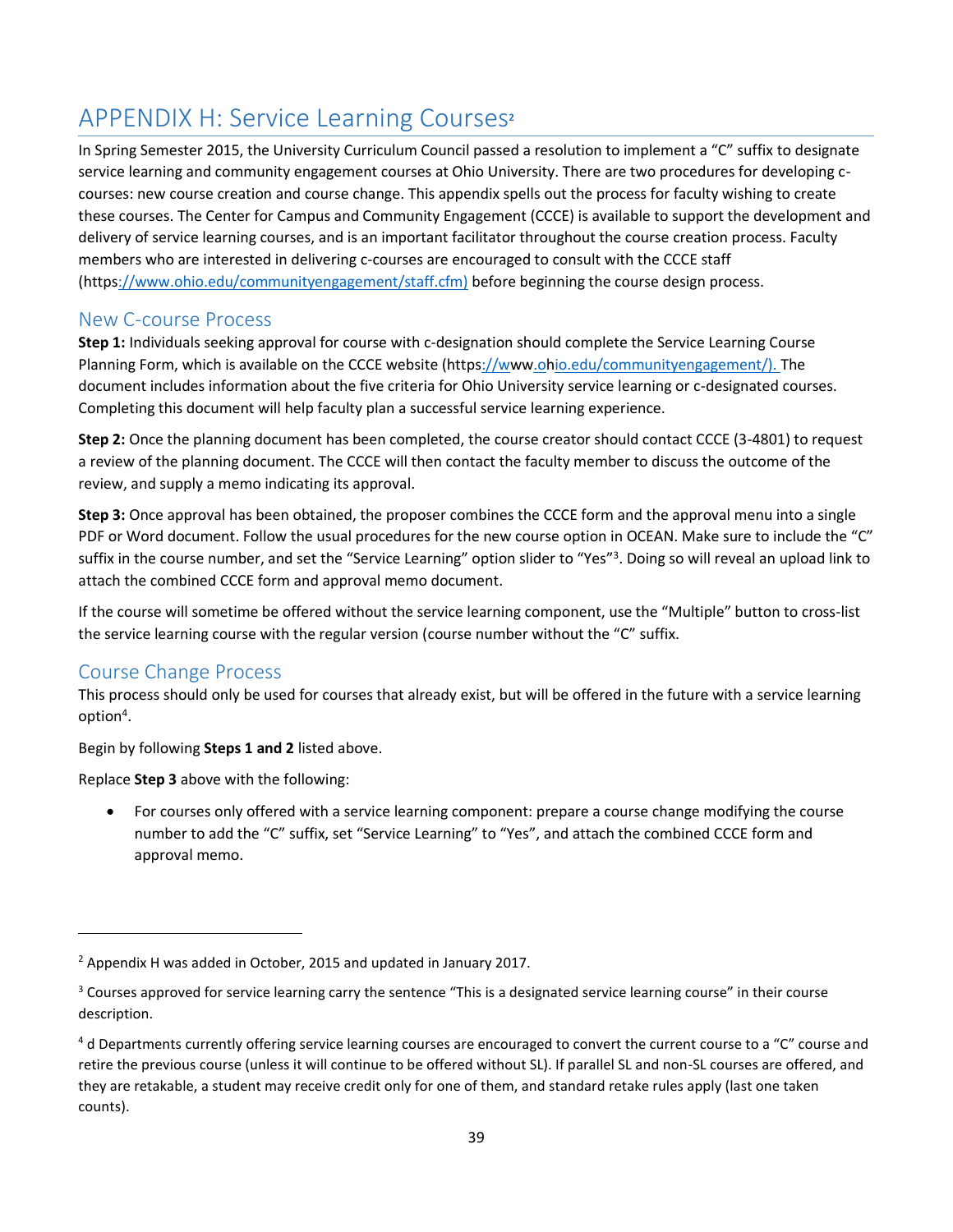• For courses sometimes offered without the service learning component: Create a cross-listing for the course, adding the "C" suffix, setting "Service Learning" to "Yes", and attaching the combined CCCE form and approval memo.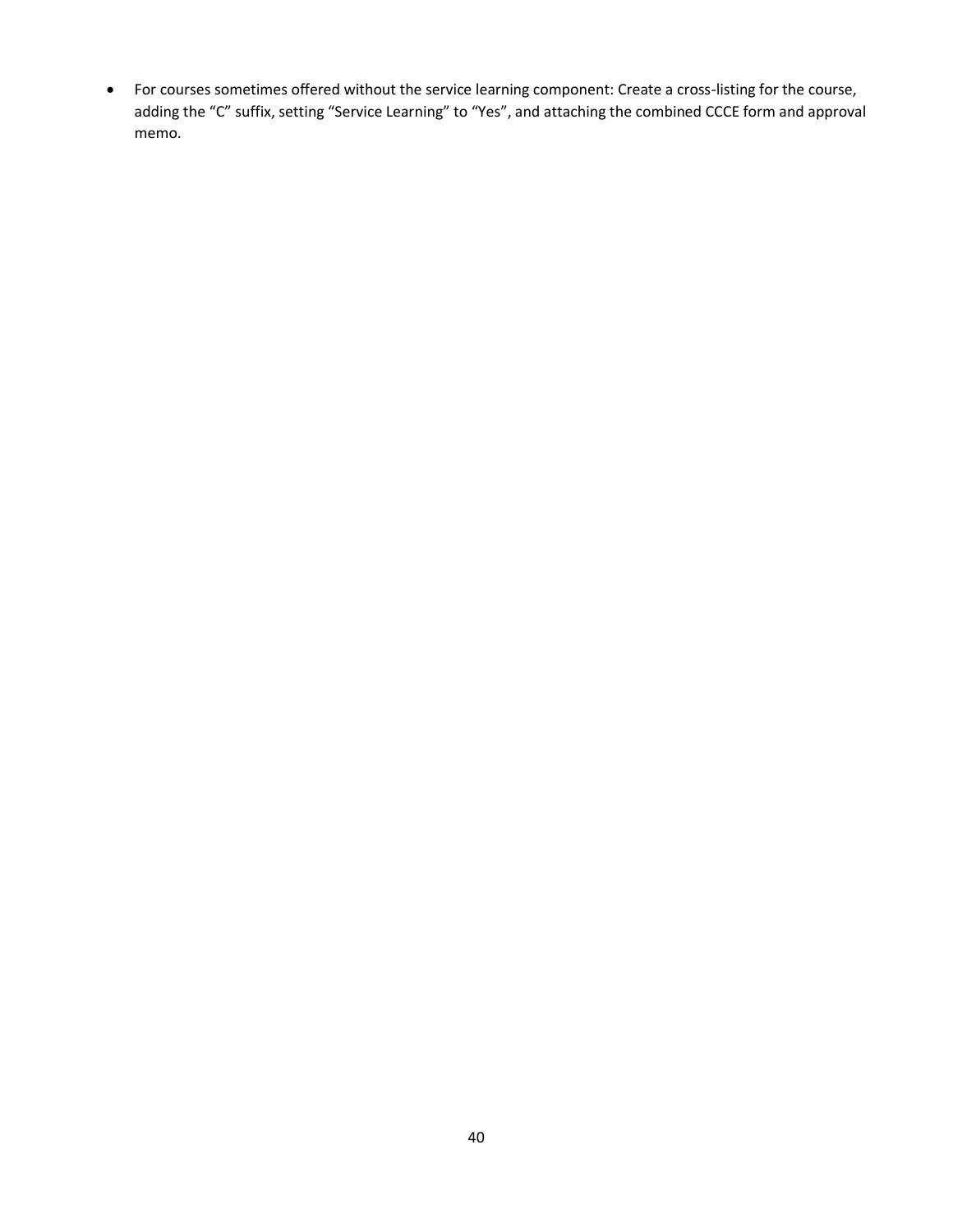# <span id="page-40-0"></span>Appendix I General Principles for Expedited Course Change Approval<sup>5</sup>

The UCC-approved resolution on expedited tracks charges the Individual Course Committee (ICC) with determining procedures for expedited course approval. This procedure requires two parts:

- 1. A determination of the types of changes in a course that can be approved without going through the "normal" ICC review and UCC vote, and
- 2. The definition of an approval and review process to be used for expedited changes.

## <span id="page-40-1"></span>**Definitions**

Different units across campus use somewhat different terminology for their organizational hierarchy. The following terms are used in this document:

- "Contact": this is the individual faculty member who creates the course change form in OCEAN.
- "Program": we use this term to describe the combined approval level consisting of the School/Department Curriculum Committee and the School/Department Director or Chair.
- "CCC": this term describes the combined approval of the College Curriculum Committee and the College Dean.

## <span id="page-40-2"></span>Process for expedited course approval**<sup>6</sup>**

- Generally expedited approval should be requested by the Contact at the time the course change form is created; the request should be documented in the course change explanation field.
- A request for use of the expedited approval process can be added at either the Program or the CCC level; in this case the Discussion section in OCEAN should be used to document the request.
- The CCC must review all requests for expedited approval and make a final determination on both the validity of using the expedited process, and the appropriateness of the changes to be made. The CCC must document its findings in the comment/discussion area in OCEAN. The CCC can forward a course change to ICC for nonexpedited review even if the Contact or Program requested an expedited approval.
- Once the CCC has marked a course as approved under the expedited process, no further review takes place. The registrar may request changes to the proposal if its implementation would cause operational problems, using the same steps used now for course changes approved by UCC using the non-expedited procedure.
- The ICC chair, upon receiving an approved, expedited course change will immediately review the course change proposal and move it to the "UCC Review" status if it meets the criteria below. If any of the criteria are not met, the course change will be considered as part of the normal ICC agenda.
	- o The request for expedited approval was documented at the Contact, Program, or CCC level.
	- $\circ$  The CCC has documented its review and approval of the course change under the expedited approval process.
	- $\circ$  The CCC has documented its review of any "sometimes eligible for expedited approval" items in the course change.
	- o No changes in the proposal are classified as "never eligible for expedited approval" in this policy.
- After moving the course to "UCC Review" status, the ICC chair immediately sends a request to the UCC chair (or designate) to publish the course for Registrar publishing. The course change will be listed in an "Information Only" section of the ICC report to the next UCC meeting.
- From time to time, but no less than once per semester, the ICC will review all past expedited approvals, and o make adjustments to the expedited approval policy as needed,

<sup>&</sup>lt;sup>5</sup> At this time, we conclude that New Course proposals always require full ICC/UCC review.

<sup>&</sup>lt;sup>6</sup> Some of the language below refers to actions in OCEAN; these details may change is OCEAN is modified to directly implement expedited approval.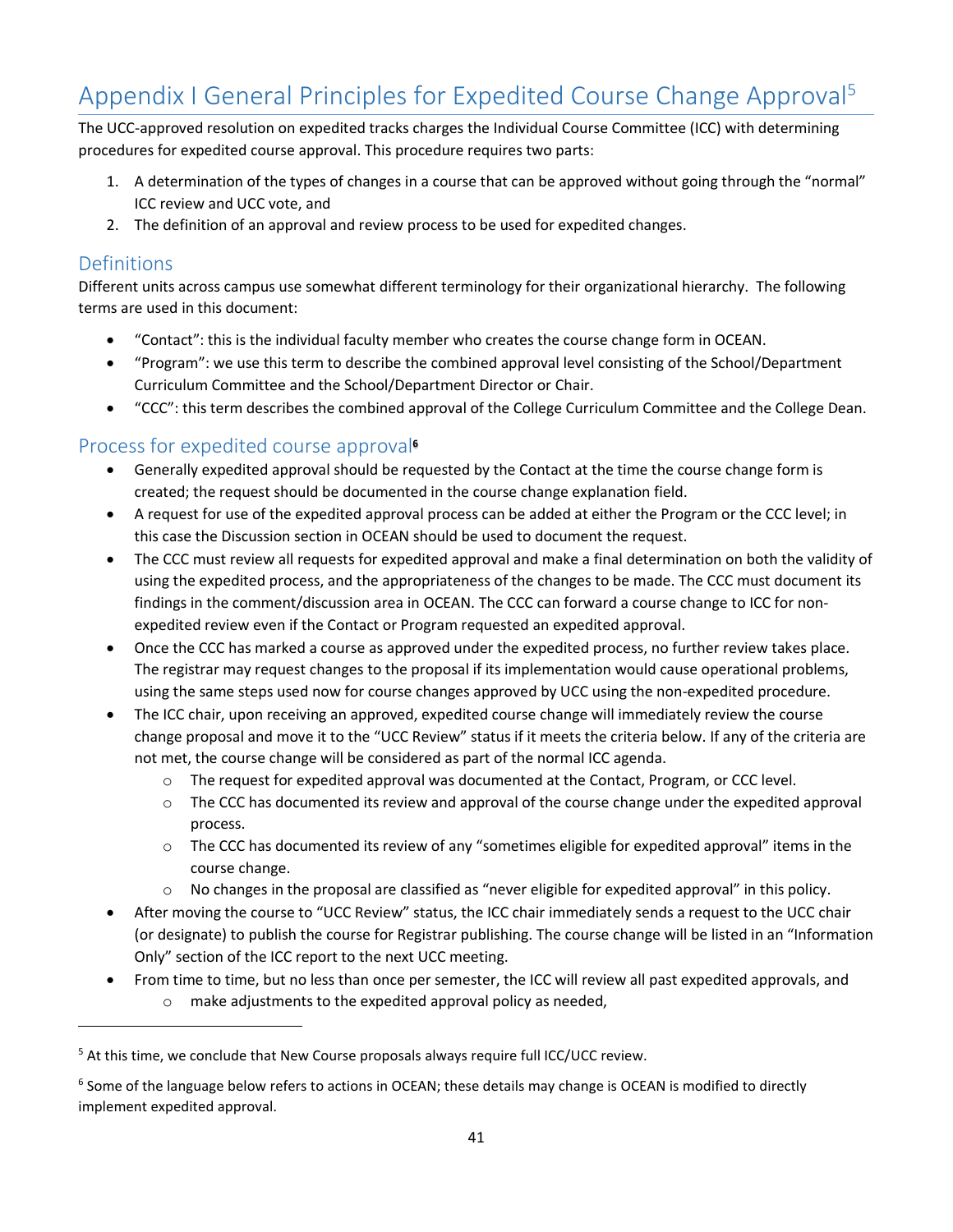- o change the definition of changes eligible for expedited approval as needed,
- $\circ$  provide a report/review to each college regarding their use of the expedited review process, and
- $\circ$  in very rare cases, prepare a motion for UCC to rescind a previously approved course change.

The following information about a course can always be changed using the expedited process:

- Number
- Short Name
- Long Name
- Repeat max hours
- Offering frequency
- Terms Offered
- Typical Course Components (this includes the indication that a course will be offered on-line)
- Text/Readings
- Key Grade Factors
- Summative Experience

The two items below can be expedited but are not expected to be changed in practice:

- Need for Course
- Additional Resources

The items below can never be changed using the expedited process:

- Prefix
- Main Type
- Credit Hour Type
- Credit Hours
- Repeat/Retake
- Related Departments
- GenEd Code
- General Education outcome goals
- GenEd Category Reason
- Expectation for Grad Students (Dual-List)
- Service Learning Component

| <b>Grade Eligibility Code</b> | Can be expedited if the change is to a more<br>restrictive code                                                                                                               |
|-------------------------------|-------------------------------------------------------------------------------------------------------------------------------------------------------------------------------|
| Description                   | Clarifications and update in discipline-specific<br>terminology can be expedited                                                                                              |
| <b>Outcome Goals</b>          | Clarifications and update in discipline-specific<br>terminology can be expedited                                                                                              |
| Requisite Text                | Can be expedited only if<br>Requisites are being dropped<br>No "majors only" request is included<br>The course is not a general education or<br>$\bullet$<br>a service course |
| Requisite List                | Same as the requisite text                                                                                                                                                    |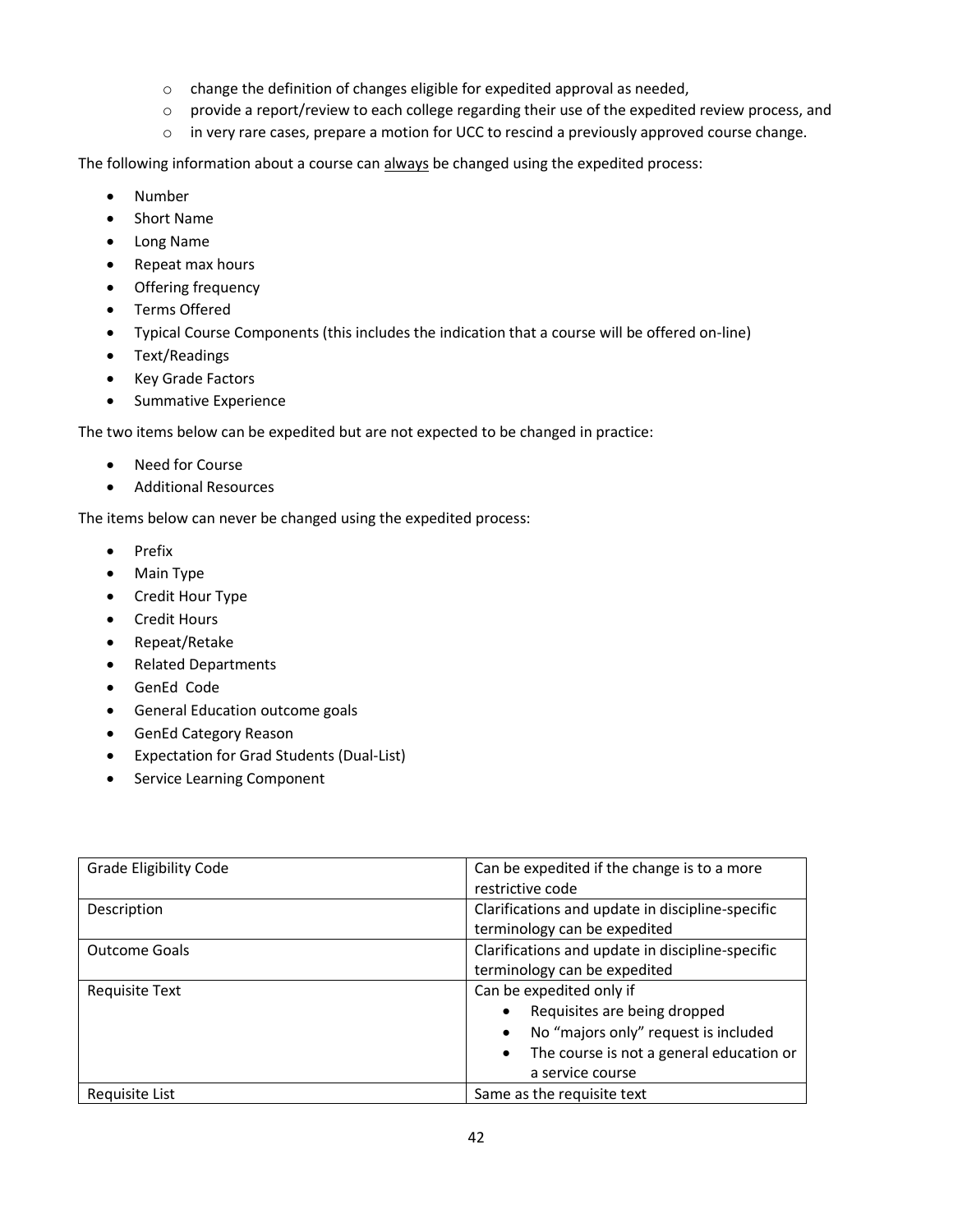| <b>Topics</b>   | Clarifications and update in discipline-specific<br>terminology can be expedited, but not if the<br>change request is a "course refresh" | The<br>items<br>below |
|-----------------|------------------------------------------------------------------------------------------------------------------------------------------|-----------------------|
| Major Set-aside | Can be expedited if the course is not a general<br>education or a service course                                                         | can be                |

changed using the expedited process if the additional conditions listed are met: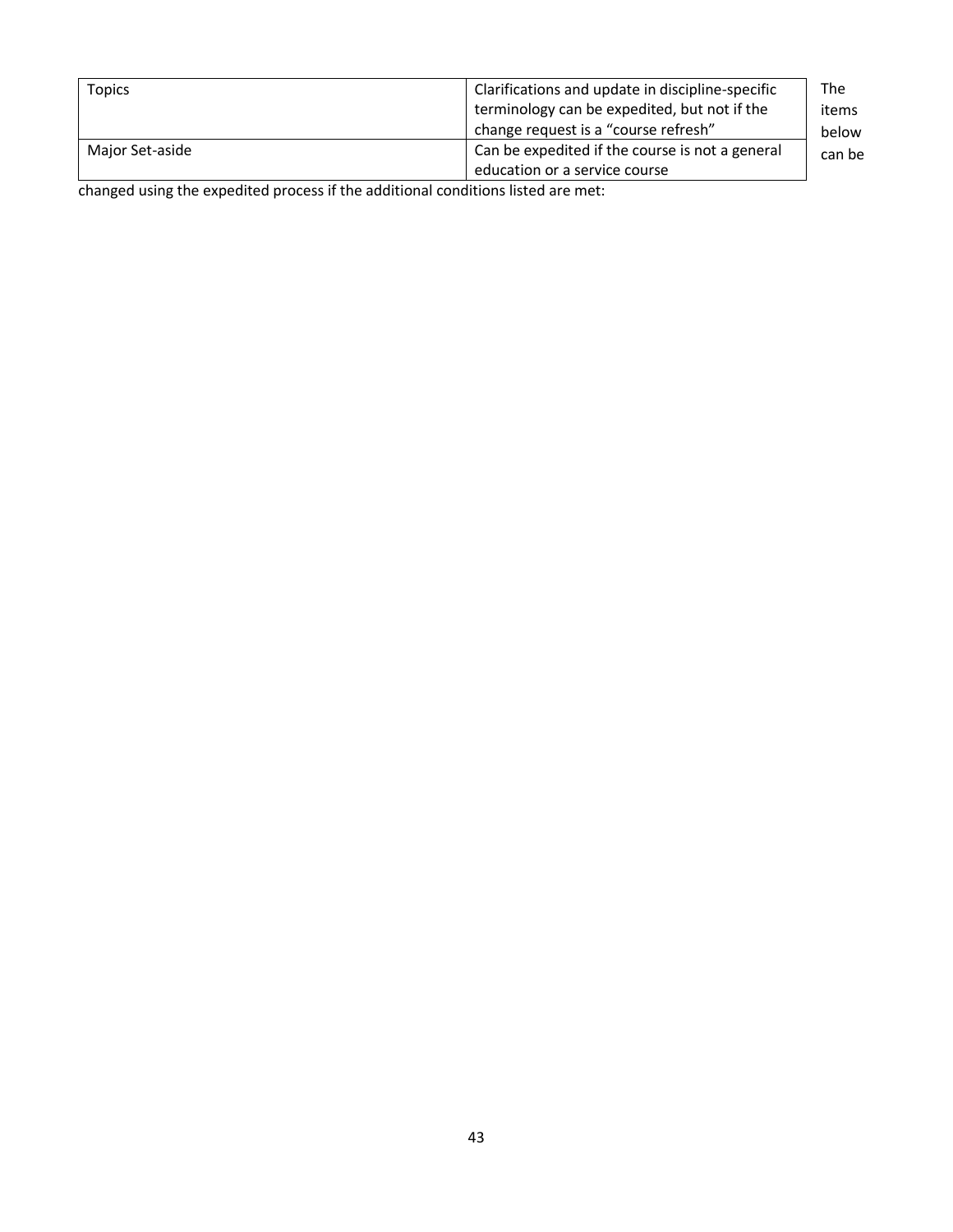# <span id="page-43-0"></span>Appendix J: Guidelines for Cross-Listed Courses

*Definition***:** A cross-listed course is the same course offered in two academic subject areas (academic units). For example: EXPH 4450 and BIOS 4450 identify the same class.<sup>7</sup> Students enrolled in either prefix are taught by the same instructor(s).

*Purpose***:** Cross-listing is an administrative way for two departments/schools to share responsibility for the development and maintenance of single interdisciplinary course. Such a course should offer students the opportunity to engage in multidisciplinary, cross-disciplinary, and interdisciplinary learning, and should provide faculty an opportunity to collaborate across disciplinary lines. In many cases the collaborating schools/departments will each invest resources into the course; in this case the cross-listing will facilitate tracking of resources under the RCM budget model.

*General Considerations***:** UCC supports the creation of cross-listed courses when the benefits to students, faculty and programs have been demonstrated. A cross-listed course should only be considered when two or more departments wish to collaborate on the offering of a course with significant cross-disciplinary content and shared responsibility for the course. In general, new and existing interdisciplinary programs are encouraged to create and use their own prefixes for courses they offer, rather than cross-list.

#### *Characteristics of cross-listed courses***:**

- With the exception of the different prefixes, cross-listed courses are identical in all aspects.
- A cross-listed course has two prefixes that share the same course number exceptions may be necessary given the limitations posed by academic unit course numbering systems. In the event that a cross-listed course does not have the same number, the course level should be the same (e.g., 1000-level with 1000-level).<sup>8</sup>
- A cross-listed course is interchangeable for degree requirements (e.g., either EXPH 4450 or BIOS 4450 both meet a degree requirement).
- The typical cross-listed course is jointly developed and resourced by more than one department.
- Undergraduate courses may be cross-listed with other undergraduate courses, and graduate courses may be cross listed with other graduate courses.
- A cross-listed course should satisfy the strongest possible type of equivalence. For example, course A in major X that is cross-listed with course B in major Y cannot be used to satisfy the "outside the major Y degree requirement," because A is substantially the same course as B.
- A cross-listed course cannot be "double-counted" in order to fulfill degree requirements.
- A cross-listed course should share resources (between academic units) and must fulfill the same curricular function for the duration of the cross-listing.
- Each cross-listed course contains an appropriate "No Credit If" notation in the requisite text (because students may only earn credit for the same course under one prefix). The suggested language for, e.g. EXPH 4450, is: "No credit for this course if the following is taken: BIOS 4450".
- Cross-listing is not available for the following course types: special topics, experimental, temporary, developmental, and HTC.
- Students may sign up under either prefix of a cross-listed course (except if being repeated for credit-see below), but they may be advised by academic requirements to choose a particular prefix.
- A cross-listed course may be repeatable. Max repeat hours must be identical for each prefix.
- A cross-listed course should not be used as a tool for resolving differences or opposition between or among departments over their respective offerings or over similar courses.
- A cross-listed course may occur within or across colleges.

<sup>7</sup> Cross-listing should not be confused with dual-listing where an undergraduate course is linked to a graduate one.

<sup>8</sup> A cross-listed course with different course levels would be counter to the concept that different course levels signify different levels of learning.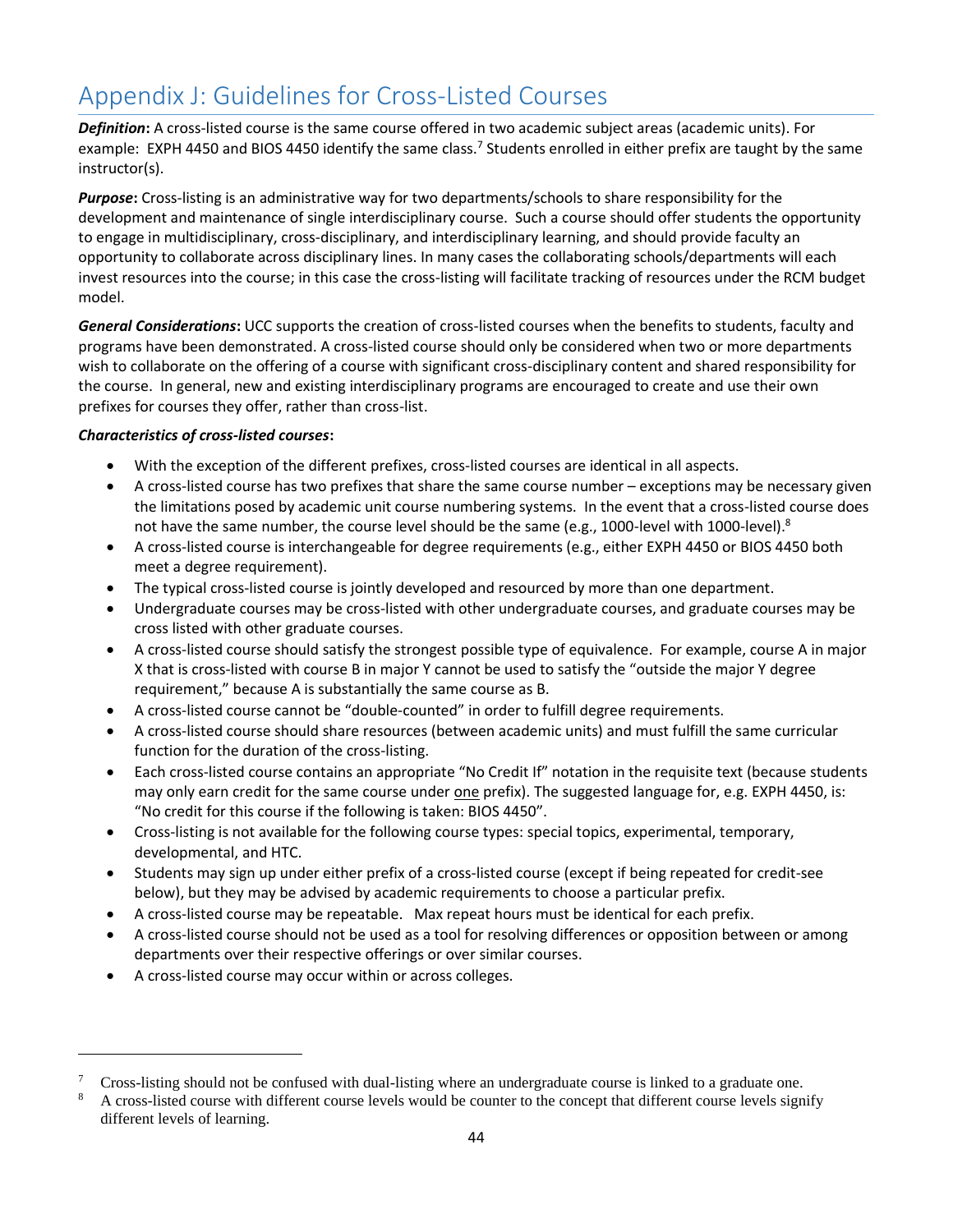#### **OPERATIONAL GUIDELINES:**

- 1. Each cross-listed course is required to have a LEAD UNIT for operational purposes (this is the unit that originates it in OCEAN). The other unit is known as the CROSS-LISTED UNIT. The units will collaboratively decide which unit will take on the role of lead unit at the time a new cross-listed course is proposed. The lead unit has the primary responsibility for submission of the curriculum proposal to establish the cross-listing and any subsequent changes to the course that is cross-listed. All curriculum submissions for cross-listing (whether new or changes) require statements of approval/support from the chairs of the lead and cross-listed units.
- 2. The two academic units of the cross-listed course must collaborate in the scheduling process. It is the responsibility of each department/school to schedule their version of the course and to ensure that the schedule information is identical. (Note: Enrollment caps may vary).
- 3. The two academic units will collaboratively determine the instructor(s), teaching model, and other resources. While this is expected to be collaborative between the two units, the lead unit ultimately has the final responsibility. (Note: How resources will be shared must be explained when a cross-listed course is first proposed).
- 4. The course description will appear for both the lead and cross-listed unit prefix, and each will contain the phrase "Cross-listed with [PREFIX]"
- 5. Any changes to an established cross-listed course should be initiated by the lead unit with approval/support of the cross-listed unit.
- 6. In order to sever a cross-listing, the lead unit must initiate the curriculum submission with a statement of approval/support from the cross-listed unit along with a reason for termination of the cross-listing. In this case, actions must then be taken to avoid having two separate courses that duplicate content by deleting one of the courses.
- 7. If a cross-listed unit wishes to assume responsibility for the course, the lead unit initiates a transfer of the course identifying the "new" lead unit.
- 8. In most cases, courses should be cross-listed between two schools/departments; in exceptional cases crosslisting of three prefixes may be appropriate. No cross-listing requests of four or more prefixes will be approved under these guidelines.

#### **OCEAN Procedures: A request to cross-listed a course must cover the following items:**

- 1. Identify the lead unit and the main contact person in the lead unit.
- 2. Identify how the course meets the criteria for cross-listing, based on the characteristics described above.
- 3. Identify how the cross-listing benefits students (note: avoid single generic statements such as "students will benefit from the interdisciplinary nature of the course." Please provide specifics related to the content of the course and teaching model).
- 4. Identify how the cross-listing benefits the faculty and programs. Again, specifics are required.
- 5. Describe how the academic units will contribute/share resources for the course. Note what additional resources may be required.
- 6. *Note*: Since the cross-listing request will require two parallel entries in OCEAN, the originators of the entries should take special care to get the proposals "right"; revisions during the approval process will necessarily be more complex since the two OCEAN entries must remain in sync.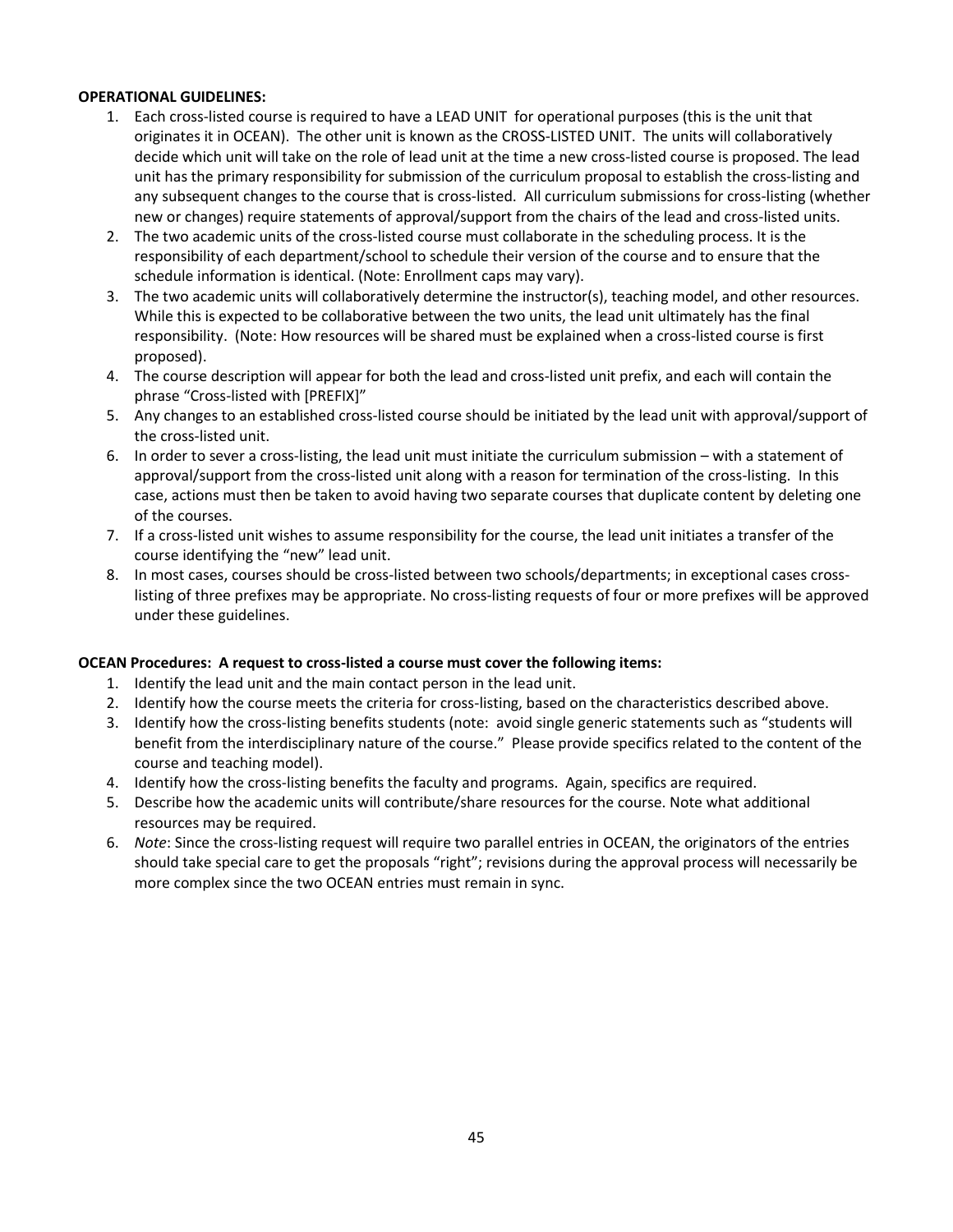# <span id="page-45-0"></span>Supplement 1: Top Reasons Why ICC Returns Courses

Note: These are common reasons for course returns, but not an exhaustive listing.

| <b>REASON FOR RETURN</b>                                                 | <b>HOW TO REMEDY</b>                                                                                                                                                                                                                                                                                                                                                                                       |
|--------------------------------------------------------------------------|------------------------------------------------------------------------------------------------------------------------------------------------------------------------------------------------------------------------------------------------------------------------------------------------------------------------------------------------------------------------------------------------------------|
| Course Change: The "Reason for<br>Change" is not properly filled out     | For each change you are making to a course, note 1) what you<br>are changing, and 2) why you are making that change. Please<br>be as specific as possible so the committee has a good<br>understanding of the changes you are requesting and the<br>reasons why you are making them.<br>If additional changes are made, e.g., based on the CCC review,<br>these additional changes must also be explained. |
| Prerequisite description and<br>prerequisite course list do not<br>match | All courses listed as prerequisites or co-requisites in the<br>Prerequisite description must also appear in the<br>prerequisite<br>course list.                                                                                                                                                                                                                                                            |
| Student learning outcomes are<br>activities or are not measurable        | If you are making changes to the outcomes or creating a new<br>course, please see Appendix D of this guide for assistance.                                                                                                                                                                                                                                                                                 |
| Typos                                                                    | While accuracy is expected on all fields on the course proposal<br>forms, carefully proofread the course short name, long name,<br>course description, outcome goals and prerequisite text for typos<br>(as these are all published aspects of the course)                                                                                                                                                 |
| Summative experience                                                     | Please indicate the summative experience in the "summative<br>experience" field, even if it is already listed in the key grade<br>factors for the course. A summative experience is the final<br>culminating product for the course. A formal final exam (written<br>in<br>class) is required in all courses with letter grades unless the                                                                 |
|                                                                          | instructor substitutes another method of evaluation (e.g.,<br>project).                                                                                                                                                                                                                                                                                                                                    |
| Course components                                                        | If more than one component is selected for a course, each<br>component will be scheduled separately (this is common for<br>courses that have lecture and lab sections). Multiple components<br>should not be used if there is not a defined separate section for<br>the secondary component.                                                                                                               |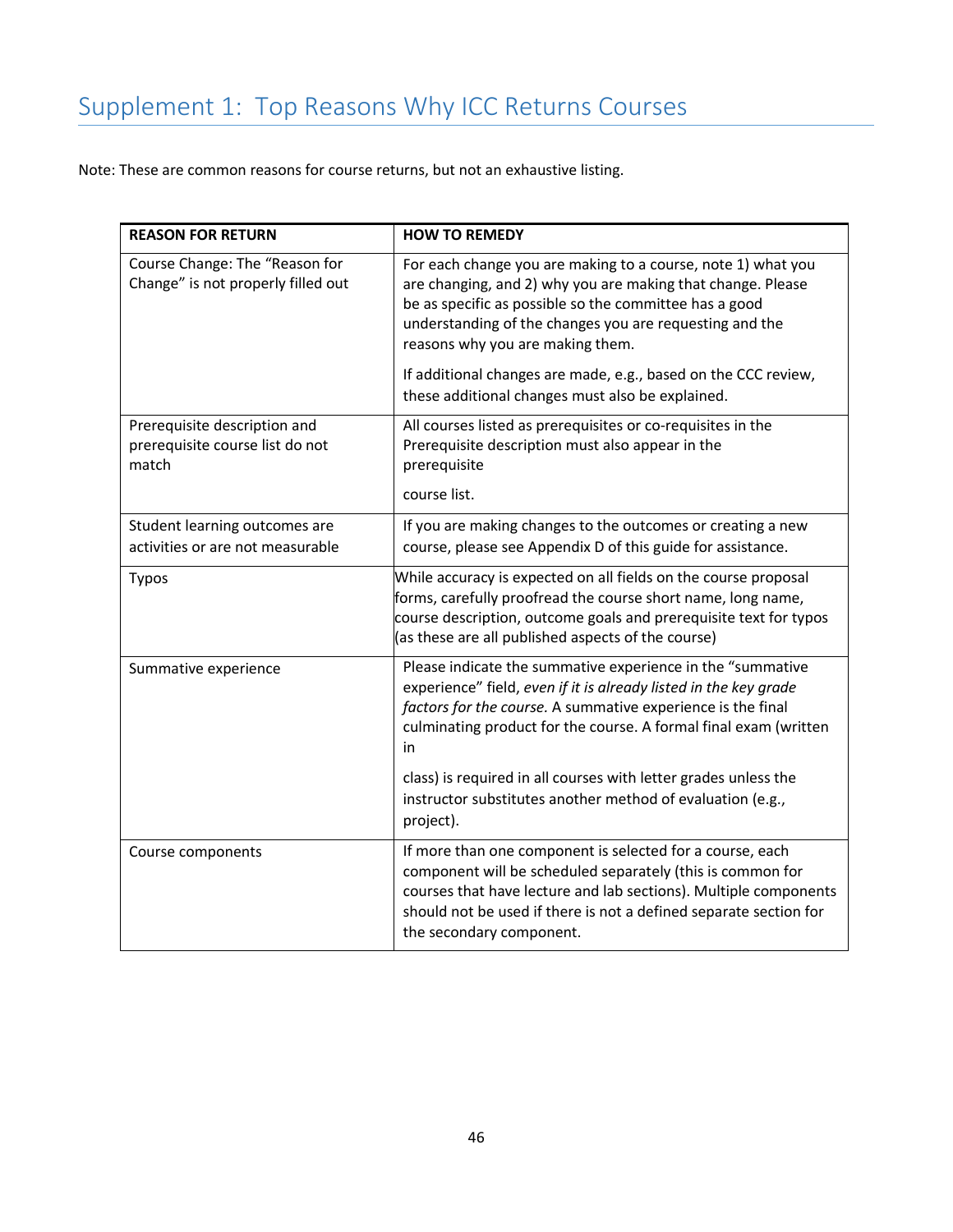| Course short and long name | -Abbreviate words in short name so they may be easily<br>deciphered. Please use standard abbreviations whenever<br>possible (many are listed see Appendix B in this guide). Avoid<br>odd abbreviations of words. |
|----------------------------|------------------------------------------------------------------------------------------------------------------------------------------------------------------------------------------------------------------|
|                            | -Delete small words (such as of, and, the, etc.) before trying to<br>abbreviate more essential words in the course short name                                                                                    |
|                            | -Make sure the first letter in each key content word in the<br>course name (short and long) is capitalized.                                                                                                      |
|                            | -Do not use punctuation marks unless it is crucial to the meaning<br>of the course name.                                                                                                                         |
|                            | -An ampersand (&) is acceptable to join words in short or long<br>name.                                                                                                                                          |
|                            | -Acronyms specific to a discipline or that someone outside the<br>academic department would not know or understand should<br>not                                                                                 |
|                            | be used.                                                                                                                                                                                                         |